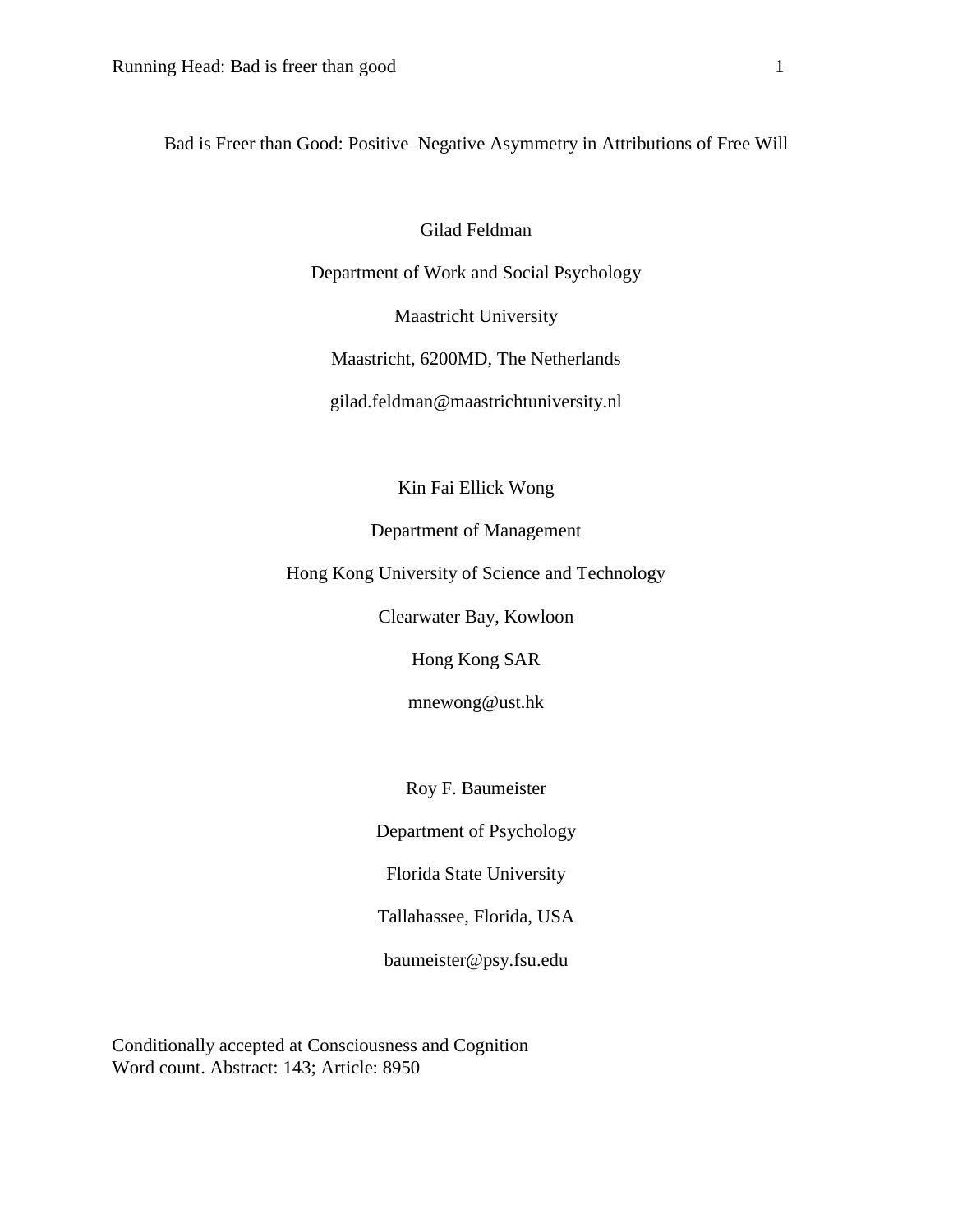#### **Abstract**

Recent findings support the idea that the belief in free will serves as the basis for moral responsibility, thus promoting the punishment of immoral agents. We theorized that free will extends beyond morality to serve as the basis for accountability and the capacity for change more broadly, not only for others but also for the self. Five experiments showed that people attributed higher freedom of will to negative than to positive valence, regardless of morality or intent, for both self and others. In recalling everyday life situations and in classical decision making paradigms, negative actions, negatives outcomes, and negative framing were attributed higher free will than positive ones. Free will attributions were mainly driven by action or outcome valence, but not intent. These findings show consistent support for the idea that free will underlies laypersons' sense-making for accountability and change under negative circumstances.

*Keywords:* accountability; action valence; attributions; free will; outcome valence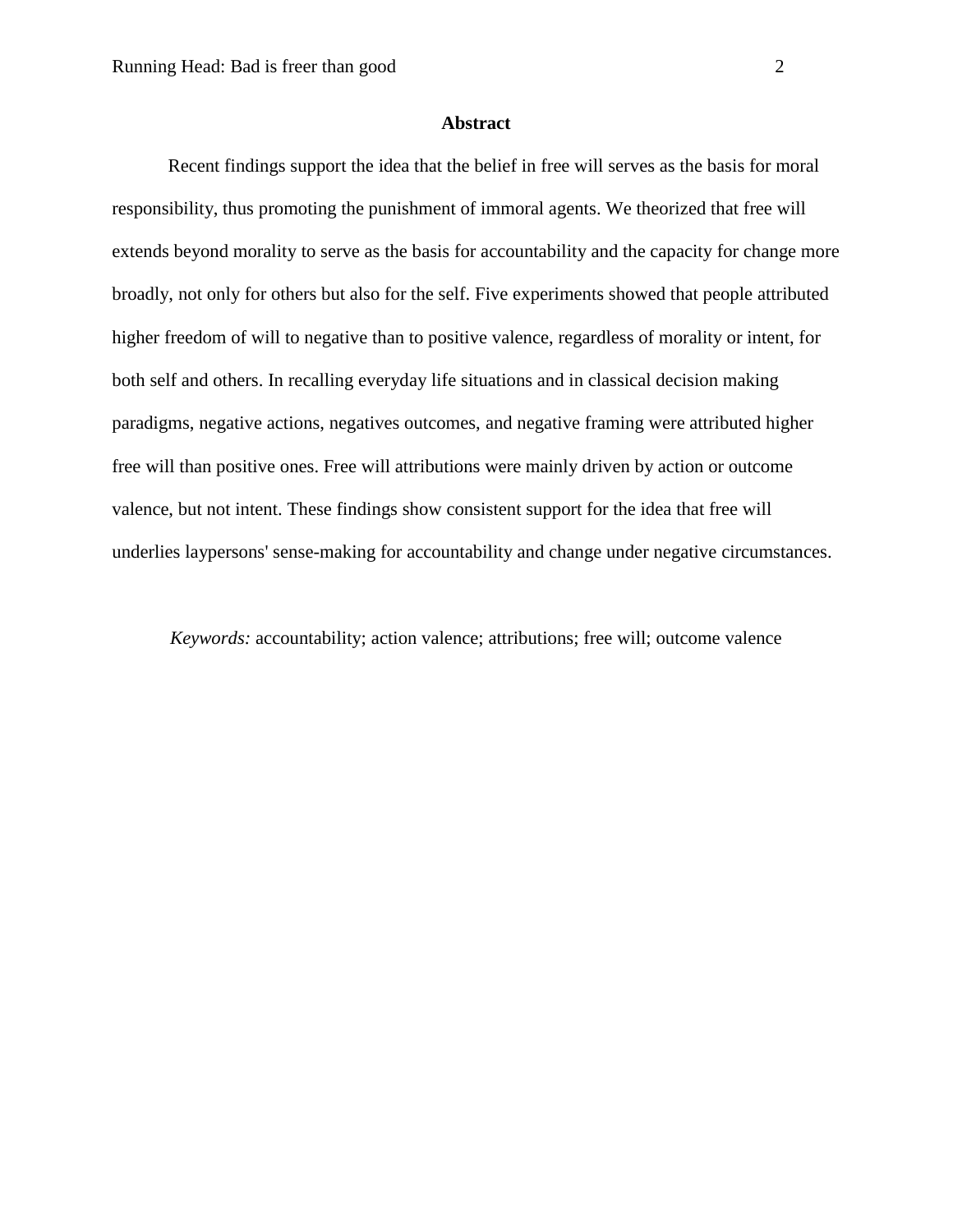The idea that people have the capacity to make free, autonomous, and responsible choices is one fundamental assumption of most, if not all, modern civilizations. Although most cultures operate based on some degree of belief in freedom of choice, people vary in how much they regard human beings, including themselves, as capable of making free choices (e.g., Baumeister, 2008; Paulhus & Carey, 2011). They also differ in their perceptions of how much free will they have compared with others (Gray, Knickman, & Wegner, 2011; Pronin & Kugler, 2010), and how much free will is exerted in certain situations (Helzer & Gilovich, 2012). Such fluctuations in free will beliefs and attributions of free will are far more than idle metaphysical speculations, having been shown to alter cognition and behaviors (e.g., Alquist, Ainsworth, & Baumeister, 2013; Vohs & Schooler, 2008) and with important legal and societal implications (Greene & Cohen, 2004; Roskies, 2006).

Over two millennia, philosophers have been debating what the concept of free will means, how it should be defined, and what purpose it serves. Despite the long-standing debate there has so far been very little convergence with several schools of thought and countless views conceptualizing free will in different—sometimes conflicting—ways. In recent years, a group of experimental philosophers and social-cognitive psychologists have begun to look beyond the academic and philosophical debate on the meaning of free will and have instead examined laypersons' beliefs, cognition, and the behavioral consequences related to the elusive concept of free will.

A growing body of literature examining free will beliefs and attributions has converged on the idea that in laypersons' minds the concept of free will is associated with moral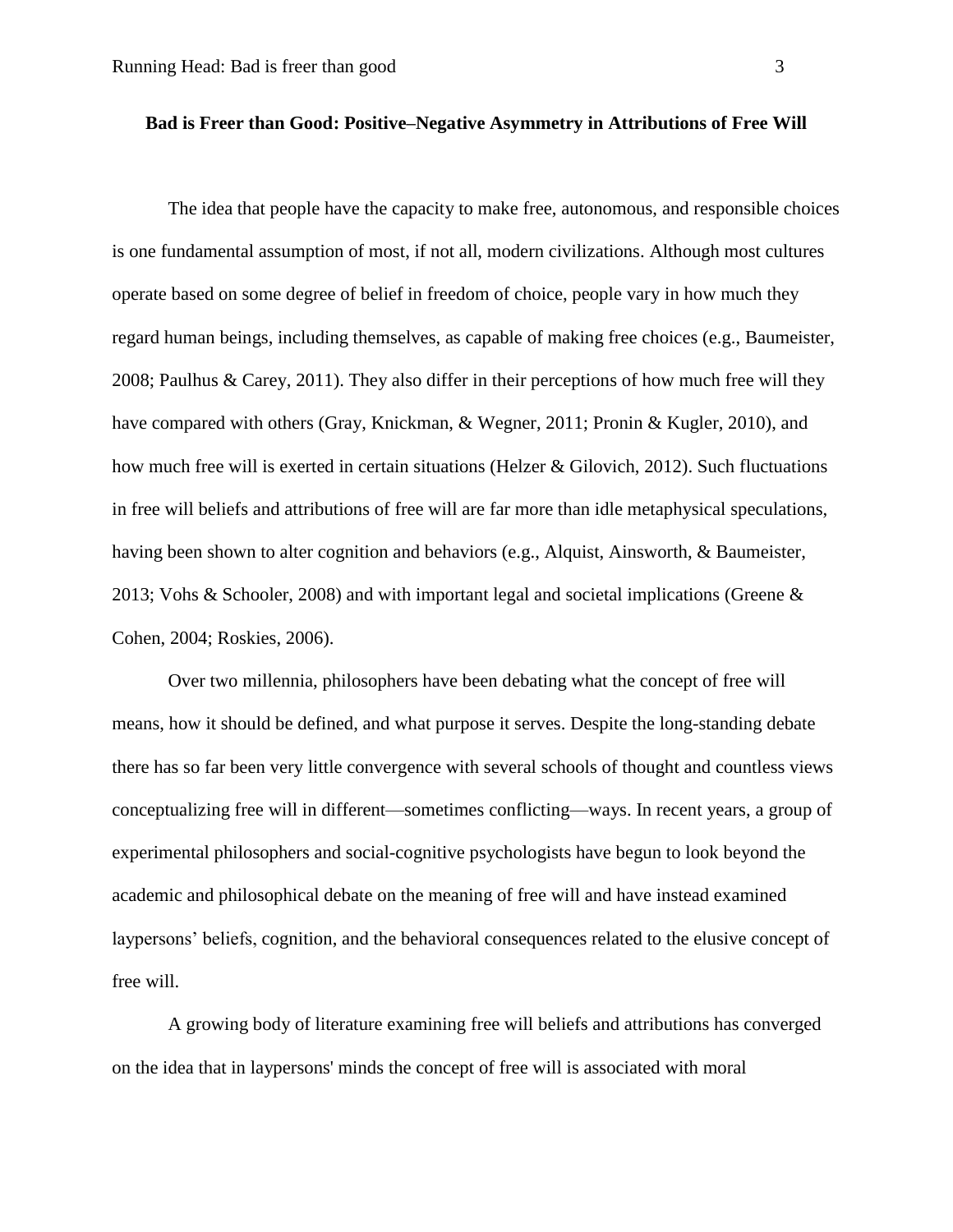responsibility. The belief in free will has been shown to promote socially responsible and moral behavior, such as more honesty (Vohs & Schooler, 2008), better learning from emotional experiences (Stillman & Baumeister, 2010), and more prosocial behavior (Baumeister, Masicampo, & DeWall, 2009). The theory underlying these findings is grounded on the philosophical argument that free will is a prerequisite for holding people morally responsible for their actions (Kant, 1788/1997). The link between free will and moral responsibility is also reflected in the attributions people make to agents, with immoral agents perceived as having higher free will and higher perceived blameworthiness (Phillips & Knobe, 2009), resulting in more retributive behavior (Shariff et al., 2014), as well as activating the belief in free will so as to allow punishment of these agents (Clark et al., 2014).

However, studies on free will beliefs and cognition are not limited to morality and moral situations but have extended to broader behavior in everyday life to reflect a wider view of the self as an active agent who is free to choose actions and pursue goals. The laypersons' concept of free will is theorized as a core mechanism that enables the person to better pursue what he/she wants (Dennett, 2003; Hume, 1748; Edwards, 1754/1957). Those who believe in free will enjoy greater self-efficacy and less helplessness (Baumeister & Brewer, 2012), have higher levels of autonomy and more proactivity (Alquist et al., 2013), exhibit better academic performance (Feldman, Chandrashekar, & Wong, 2016) and job performance (Stillman et al., 2010), and have more positive attitudes and higher perceived capacity for decision making (Feldman, Baumeister, & Wong, 2014). These findings are not about morality but rather about agents capable of change to improve their own behavior and take responsibility for their actions. To exemplify that free will attributions are about more than just morality, it has been shown that free will attributions are affected by self-serving biases differentiating between perceptions of the self and of others.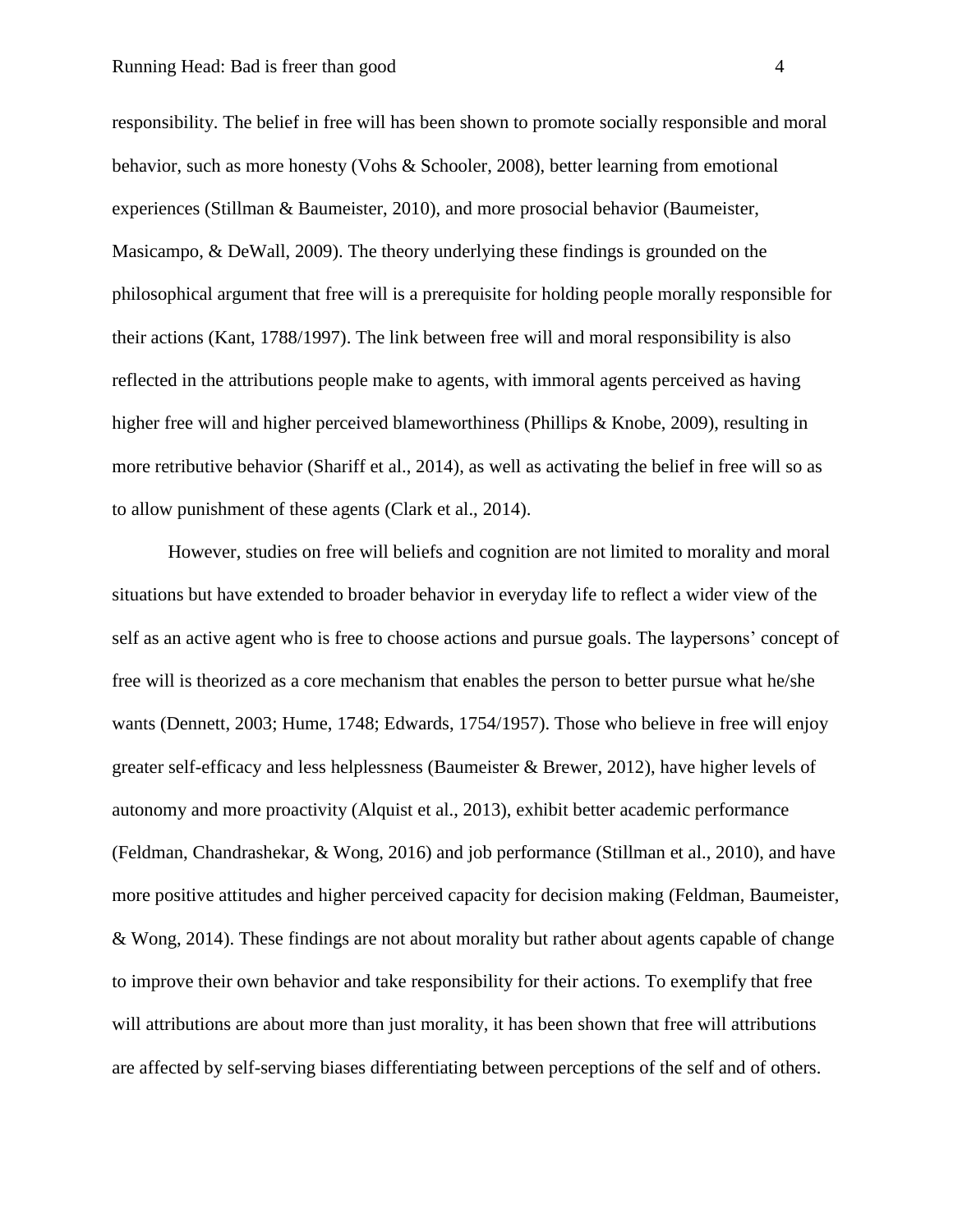#### Running Head: Bad is freer than good 5

Pronin and Kugler (2010) showed that people tend to perceive themselves as having more free will than others, perceiving their own behaviors as less predictable, and their own futures as less determined and more driven by intent. If free will were mainly about holding people responsible and punishing them for immoral actions, it would make little sense for people to attribute high free will to themselves, because that simply increases their own vulnerability to punishment.

We propose that the concept of free will extends beyond morality and punishment to encompass change and accountability more broadly. In our use of the term 'accountability' we refer to the acknowledgement and assumption of responsibility. Thus, if a behavior or an outcome deviates from the expected, then an accountable person accepts his or her own role and seeks to learn from mistakes and correct future action. Using this view, the popular notion of free will may have evolved to enable proactivity and learning by promoting people to see themselves as more accountable for their own actions (Baumeister, 2008). A judgment based in accountability (moral, legal, performance, learning, and otherwise) is essentially a decision about whether a person should have acted differently in a particular situation, especially if the outcome was undesirable or if it did not meet with expectations (Malle, Guglielmo, & Monroe, 2014). To assert that someone *should* have acted differently only makes sense if one assumes that the person *could* have chosen to act differently. This assertion implies that the actions and outcomes, although subject to many causes, were not fully coerced or predetermined, in the sense that there was no room left for agentic choice (Nichols, 2006). Choice has been shown to be an important factor in people's perception of agency and freedom (Barlas & Obhi, 2013; Bode et al., 2014; Feldman et al., 2014), and the assumption that a person could have chosen to act differently in the same situation is the essence of most laypersons' conception of free will (Monroe, Dillon,  $\&$ Malle, 2014; Monroe & Malle, 2010; Stillman, Baumeister, & Mele, 2011).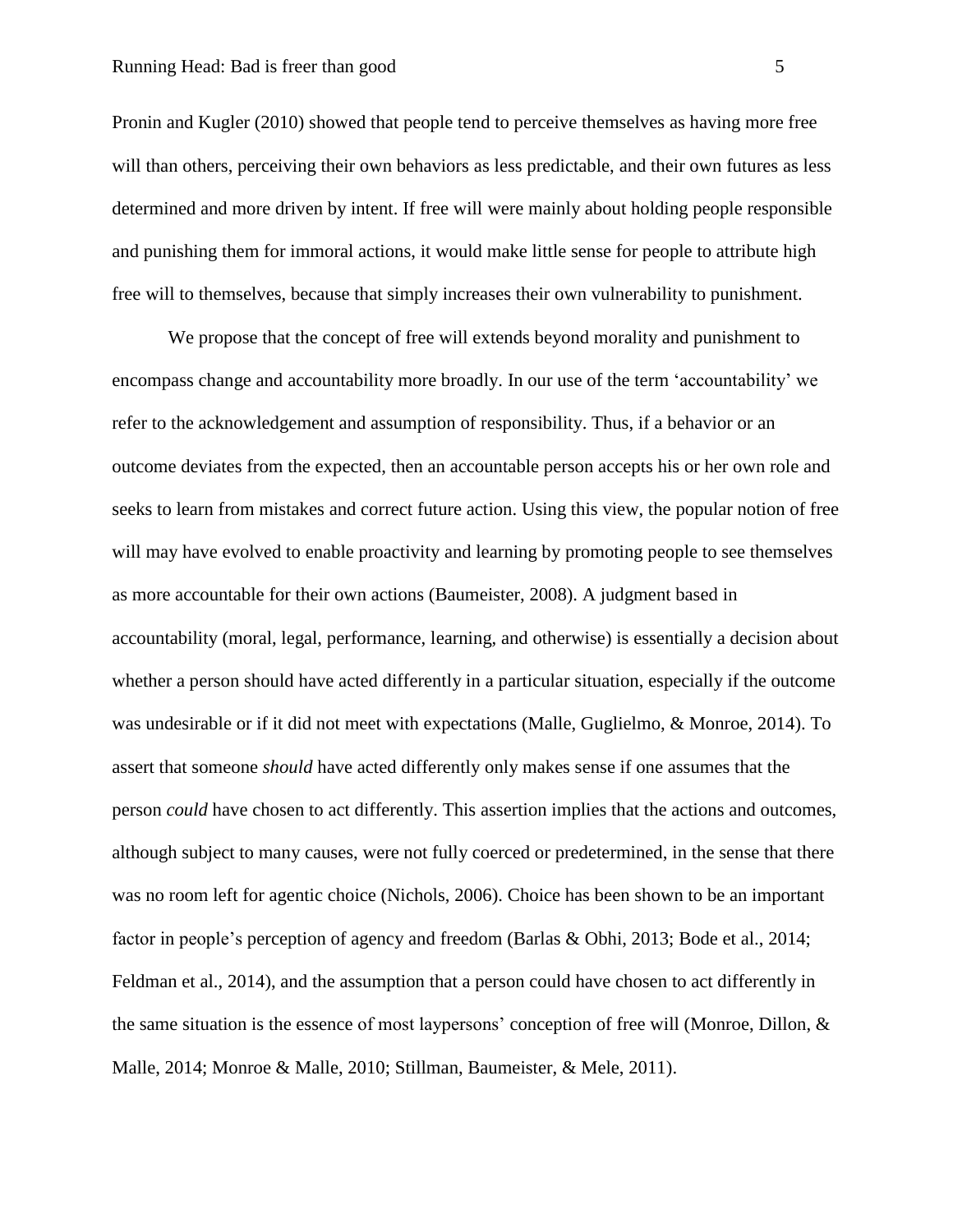The conceptual link between free will and accountability provides the basis for the proposition that attributions of free will would be higher for negative actions or outcomes because these attributions allow people to perceive that change is possible and accept their personal role in affecting such change. This would not be merely for the sake of punishment, but also to promote change and learning (Seligman, Railton, Baumeister, & Sripada, 2013). Negative outcomes are generally undesirable, and they motivate people to engage in counterfactual thoughts about what could have happened differently (Epstude & Roese, 2008; Roese, 1997), yet to allow for the possibility of controlled change, negative outcomes would more specifically trigger a search for what the agents involved could have chosen to do differently to prevent, correct, or overcome the negative outcome (Alquist, Ainsworth, Baumeister, Daly, & Stillman, 2015).

Our theoretical model is summarized in [Figure 1.](#page-47-0) A perception of an action or an outcome as negative leads to an attribution of responsibility, which is dependent on the perceptions of the agent as having free will. On the basis of this link, we expect that the perception of a negative action or outcome would also directly trigger the attribution of free will as to allow for accountability and future change in behavior.

We expected that attributions of free will would be triggered in a wide array of negative circumstances, including those that are morally neutral or devoid of intent. From moral situations to everyday life learning, the perception of having free will (the capacity to have chosen otherwise) is an essential component of accepting responsibility for one's past, present, and future behavior so that negative outcomes can be corrected. In this view, the attribution of higher free will to agents would not be limited to the judgments of others, but will also extend to those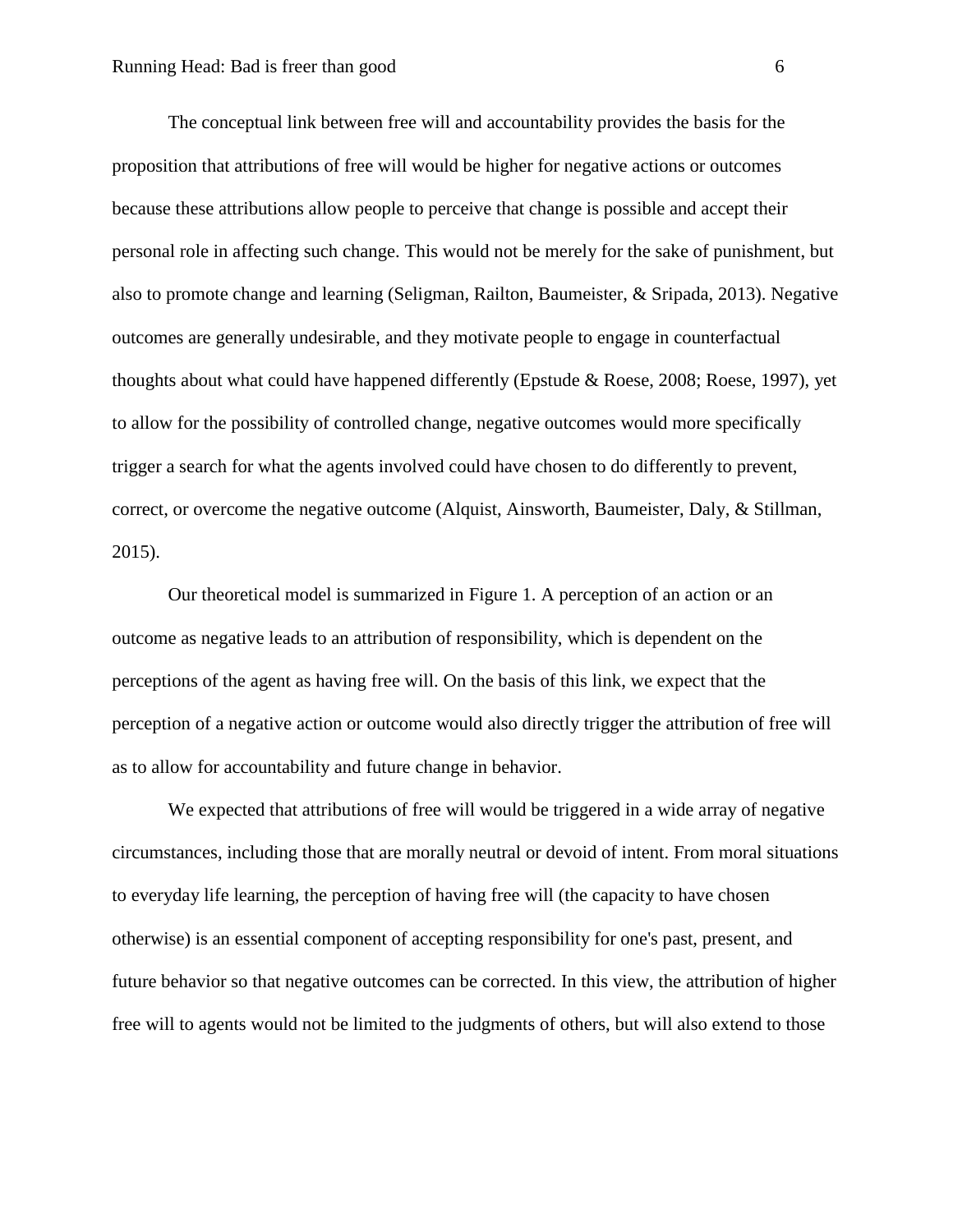of the self, and would not be limited to specific actions, but would also extend to outcomes regardless of action.

#### **The present studies**

Five experiments were conducted to test our hypothesis that negative actions and outcomes, compared to positive ones, lead to higher attributions of free will to the enacting agent, for both self and for others. Experiment 1 employed a classic Asian disease scenario to examine the attributions following negative versus positive outcomes to a risky decision in which the action and the intent were held constant. Experiment 2 assessed the attributions to negative versus positive framings of identical outcomes in the same scenario, with both intent, action, and outcome held constant. Experiment 3 used a prisoner's dilemma game theory paradigm to examine free will attributions to defection versus cooperation, showing that the effect extends to social behavior. Experiment 4 was designed to extend the test to real-life events by having participants recall ordinary interactions they had with other people. Lastly, Experiment 5 contrasted action valence and outcome valence in free will attributions and their link to intent. Taken together, these experiments provide a comprehensive test for the hypothesized positive– negative asymmetries in general free will attributions.

#### **Experiment 1**

Experiment 1 provided the first test of the hypothesis, using a variation on the Asian disease scenario originally used by Tversky and Kahneman (1981). The scenario refers to an impending epidemic and a choice between two public health interventions, one of which may save everyone but may also save no one, whereas the other would guarantee saving some lives but not all. Tversky and Kahneman used this scenario to show that people's preferences between those options shift as a function of whether the interventions are described in terms of lives saved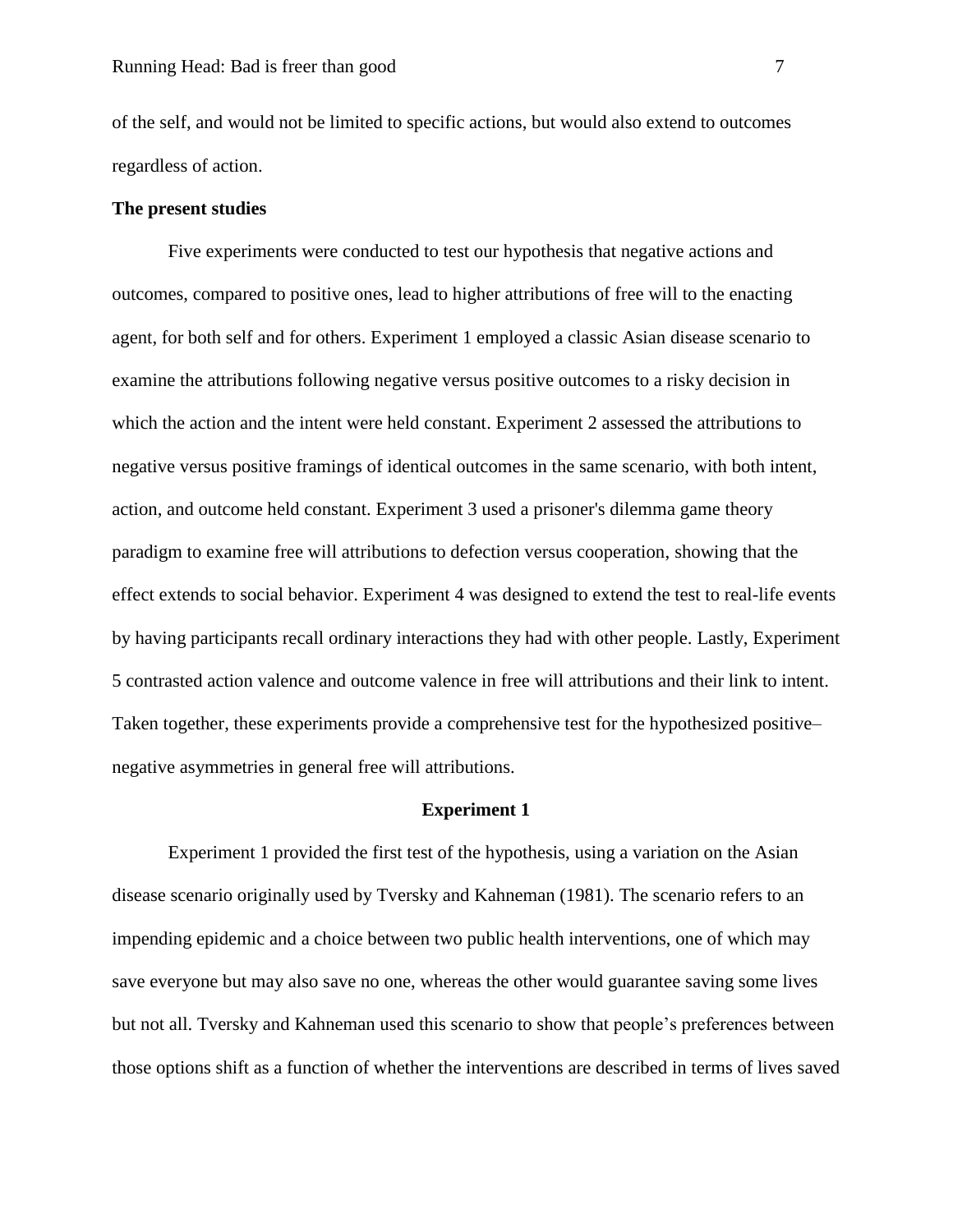or lives lost. We adapted this scenario to hold the action constant while manipulating outcome. Participants were told to imagine that the decision had been made either by themselves or by someone else, and that the decision made was to pursue the high-risk high-payoff option (i.e., take a chance on saving everyone). Half were told that the decision had turned out well, thus all lives had been saved, whereas the others were told to imagine it had gone badly and no one was saved. Our hypothesis predicted that people would attribute more freedom to the decision-maker whose decision turned out badly rather than favorably.

The specific scenario was chosen as it allowed us to hold both the action and the intent constant. The two options presented in the scenario did not contrast between a positive or a negative action but rather an action that is either risk-seeking or risk-averse, thereby holding intent (to save lives) constant. Furthermore, in all scenarios the agent chose the risky option, as this option allowed us to hold the action constant while contrasting two different possible outcomes. Thus, in the contemplated scenario there is no question that the decision maker intends to minimize the number of lost lives, there are two viable alternatives and both can be argued as acceptable, and in our manipulation of the outcomes the agent has chosen the same action.

Holding action and intent constant served two main purposes in this experiment. First, we aimed to establish that free will attributions are different from previous effects about intent, such as Knobe's (2003) finding that people attributed greater intent when a decision maker chose an action that had bad rather than good side effects. Second, since the action is the same, there is no contrast between moral and immoral behavior, which would demonstrate that the effect is not merely about encouraging moral over immoral behavior (Clark et al., 2014; Phillips & Knobe,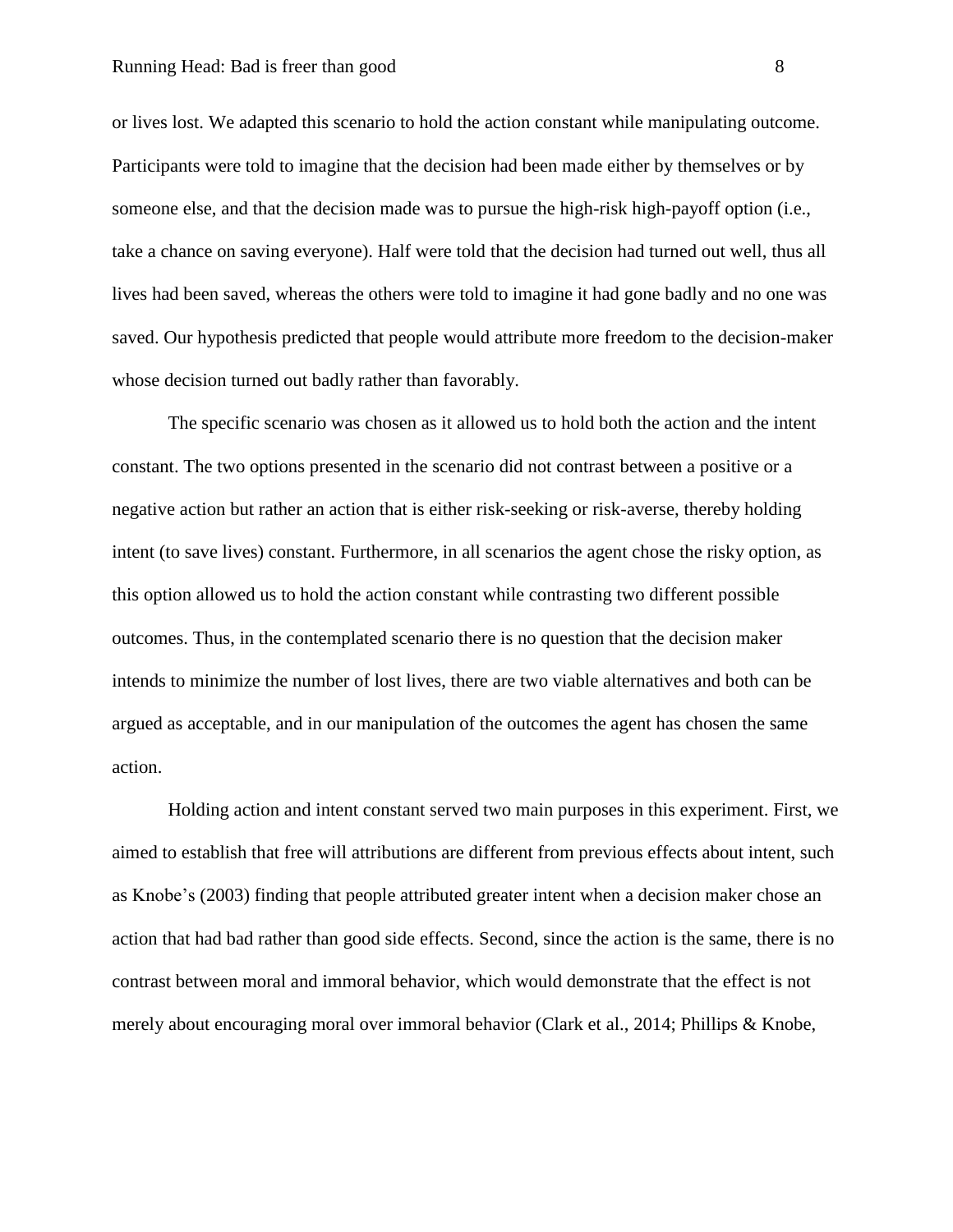2009; Shariff et al., 2014) but also extends to envisioning the possibility for change more broadly.

#### **Method**

**Participants and design.** A total of 204 participants ( $M_{\text{age}} = 30.15$ ,  $SD_{\text{age}} = 8.99$ ; 84 females) were recruited using Amazon Mechanical Turk, and each received US\$0.05 for completing one of the four versions of the questionnaire  $(2\times 2$ , between-subject, self versus other, and negative versus positive, randomly assigned).

**Manipulations.** The participants were presented with the Asian disease problem (Tversky & Kahneman, 1981) in which a decision maker faces the dilemma of choosing between two types of medicine aimed to help in a situation in which 600,000 people are expected to die from an impending epidemic. There were two options. The riskier option offers a one-third chance of saving everyone and a two-thirds chance of not saving anyone. The safer option presented a certainty of saving one-third of the lives but consigning the other two-thirds to certain death. The participants were also told that the decision had been made to pursue the riskier option. Half were told to assume that they themselves had made that decision, whereas the rest were told to imagine that someone else had made the decision. The outcome was also manipulated: half were told to assume that the intervention had been successful and everyone had been saved, whereas the rest were told to imagine that it had failed and that all 600,000 lives had been lost.

The scenario was followed by two multiple-choice quiz questions that the participants had to answer correctly to proceed and a manipulation check. The participants were asked to indicate their level of agreement with free will statements.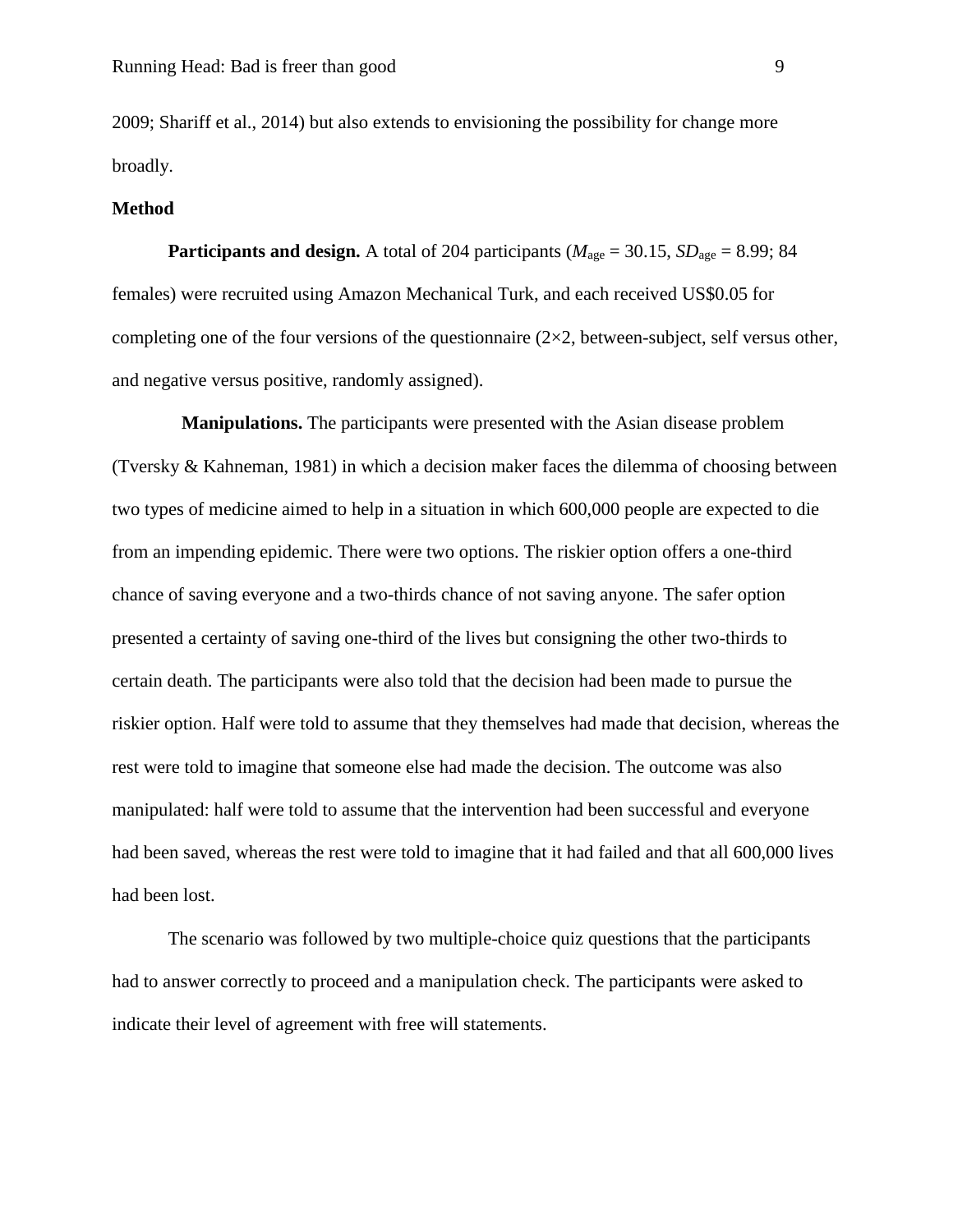**Free will attributions**. In order to avoid priming people's beliefs in free will and confounding answers to the different perspectives people hold regarding the loaded term of 'free will' we applied indirect measures of free will attributions and avoided using the term of free will (Pronin & Kugler, 2010), instead asking the relevant operative regarding the agency's capacity to choose differently (Chernyak & Kushnir, 2013; Nichols, 2004). We adopted the definition of free will reached by a recent combined effort of social psychologists, neuroscientists, and experimental philosophers as being the capacity to perform free actions (Haggard, Mele, O'Connor, & Vohs, 2010), meaning that the person could have acted otherwise in the availability of options and with the capacity to choose among those options without coercion (Baumeister, 2008; Kane, 2002; Wong & Cheng, 2013). Both sophisticated philosophical treatments (e.g., Kane, 2011) and layperson views (e.g., Feldman et al., 2014; Monroe & Malle, 2010) tend to regard the capacity for choice to act otherwise as an essential core of free will (Nichols, 2004). These measures were specifically meant to provide the clearest and simplest measure of free will attributions without addressing the issue of determinism, capturing the participant's own views of free will regardless of views on compatibilism (Nahmias, Morris, Nadelhoffer, & Turner, 2005).

We therefore asked the participants about the ability of the decider to choose otherwise. The first question asked whether the person (self or other) "could have chosen to act differently in that situation". To go beyond the specific context of the situation and examine the implications for possible learning and change in the future, we also asked about future situations of what may be, so the second question asked that if the two people "were to face the same situation again" whether the actor "would be able to choose a different course of action that would lead to a different outcome" (1 = *strongly disagree*, 5 = *strongly agree*). These two items were designed to capture the dimensions of both past reflection and future prospection.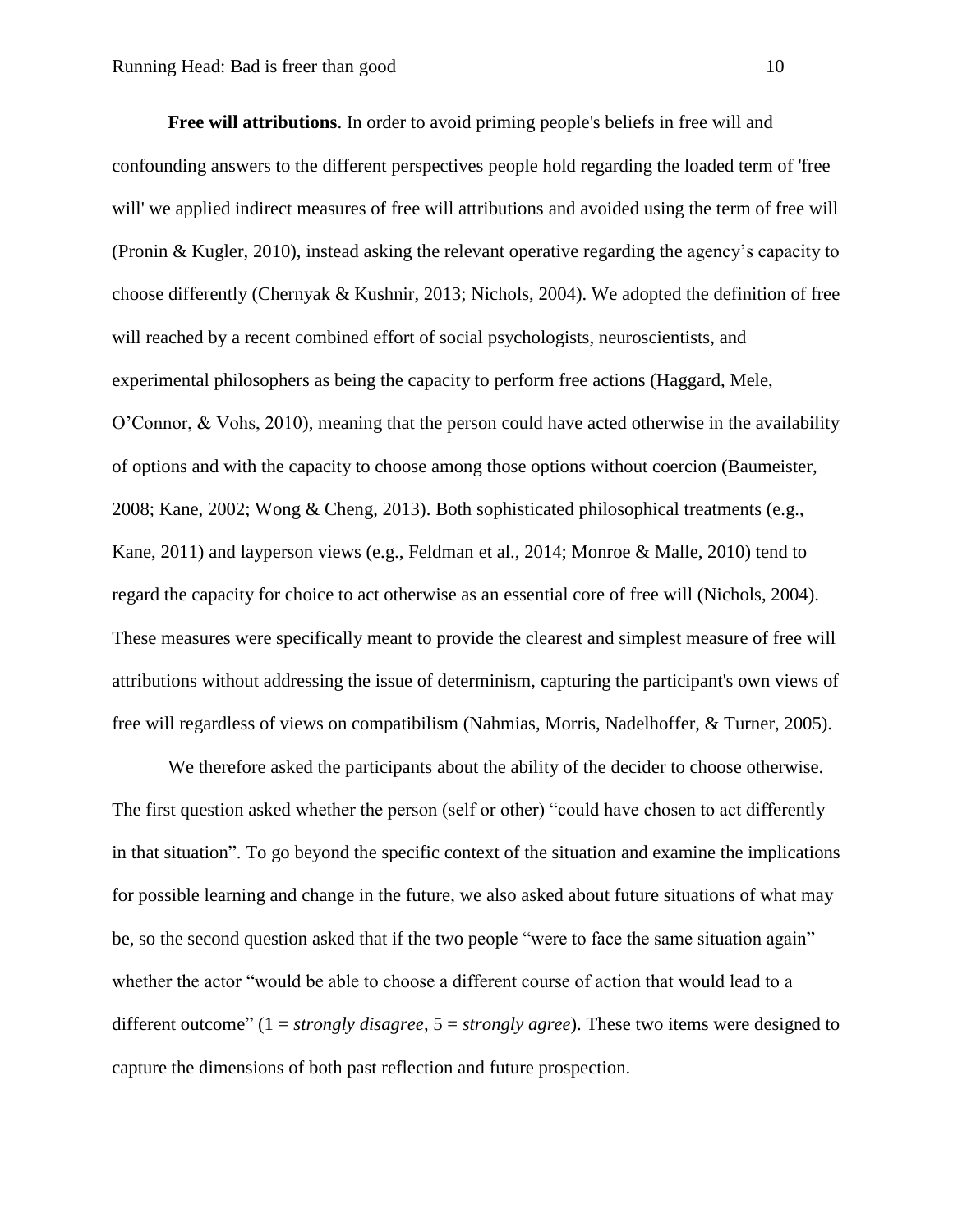Clearly, in the scenario described agents had an alternative option. Therefore, any differences in attributions between the manipulation conditions would reflect a bias in the perception of the agent's capacity to be able to choose differently based on who decided and what the outcome was.

#### **Results and discussion**

Means and standard deviations for the manipulation check and the free will attributions are reported in [Table 1.](#page-41-0) The manipulation of valence was successful. The participants in the negative conditions rated the outcome as more negative than those in the positive conditions (*F*  $(1, 200) = 303.97, p < .001, \eta_p^2 = .60$ .

Contemplating the bad outcome led people to attribute greater freedom to the decision maker than contemplating the good outcome. Two-way between-subject analysis of variance (ANOVA) revealed the main effects of outcome valence on both free will attribution measures (findings are plotted in [Figure 2\)](#page-48-0). That is, participants rated the bad-outcome decision as freer than that of the good-outcome ( $F(1, 200) = 16.45$ ,  $p < .001$ ,  $\eta_p^2 = .08$ ), and likewise they rated the decision leading to a bad-outcome as freer with regard to possible future decisions in similar situations  $(F(1, 200) = 30.76, p < .001, \eta_p^2 = .13)$ . The main effects of the self/other variable were not significant on either measure ( $F < .63$ ,  $p > .427$ ). The interactions between outcome valence and self-other were likewise not significant  $(F < .24, p > .627)$ .

Experiment 1 showed that people attributed more free will to the authors of an action which resulted in a negative outcome than to the authors of the same action taken by the same author leading to a positive outcome. The pattern was the same regardless of whether self or another made the decision. This provided the first support for our hypotheses about a positivenegative asymmetry in attributions of free will. The action and the intent were controlled for, and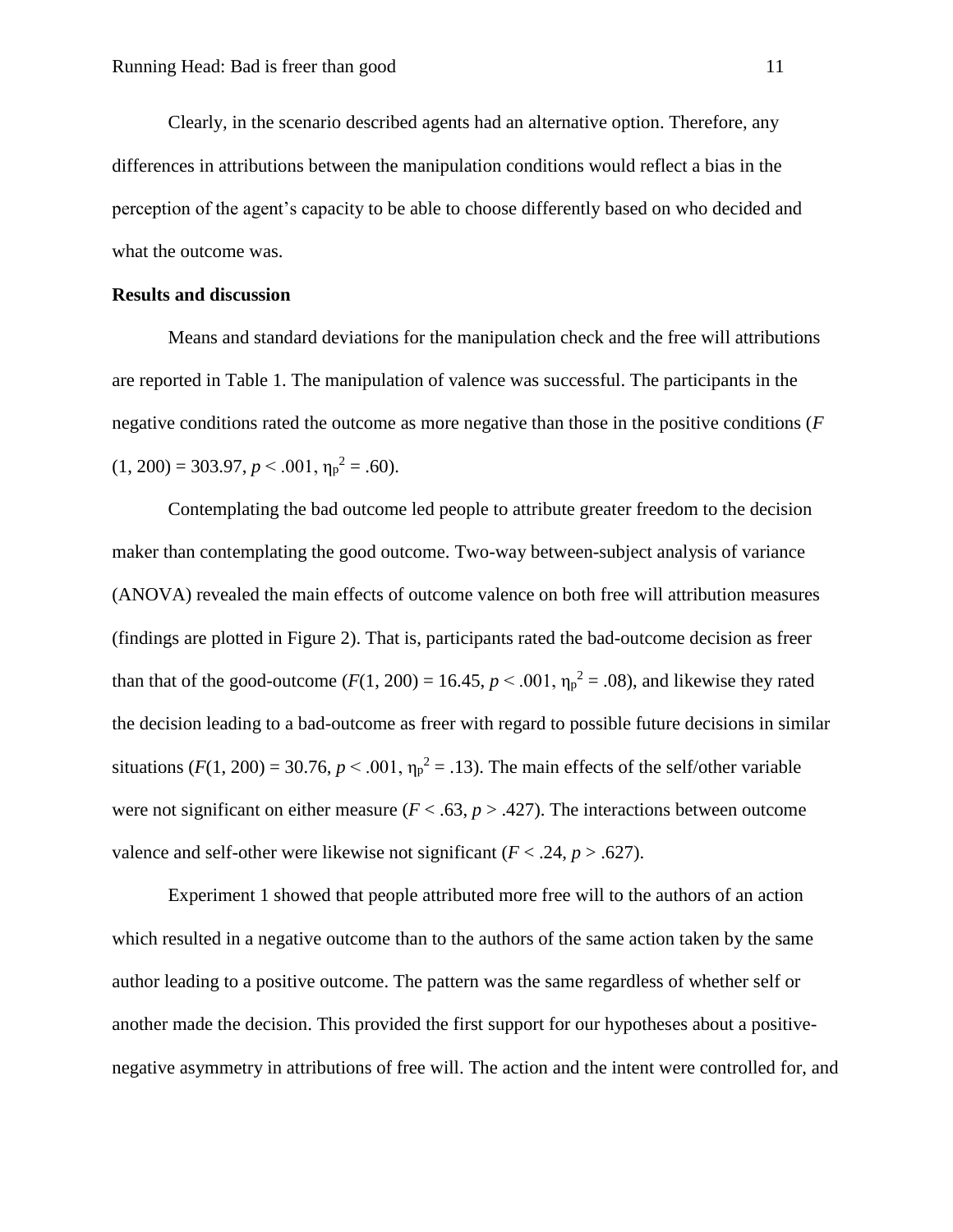the effects consistent for when the contemplated enacting agent was the self or someone else and for the current situation and future similar situations, lending support for the theory that free will attributions are not merely about the contrasts between moral and immoral behavior and the punishment of misbehaving agents, but rather a broader bias triggering the perceived capacity for change when well-intended actions turn out badly.

#### **Experiment 2**

Experiment 2 was a companion to Experiment 1. It again used the Asian disease scenario, but this time we went further by holding both the action and the outcome constant, varying only the framing of the outcome. In Experiment 1, we manipulated the outcome of a risky decision that turned out either positively or negatively. However, in Experiment 2, the actions and outcomes were the same across conditions, and we only manipulated whether the outcome was described in terms of lives saved (positive) or lives lost (negative).

If the effect found in Experiment 1 is replicated in Experiment 2 when both the action, intent, and outcome are the same, then this would show a fundamental bias in which simply focusing on the negative rather than the positive in any given situation would trigger higher free will attributions and the envisioned capacity to act differently and obtain different outcomes in future situations.

#### **Method**

**Participants and design.** A total of 221 participants ( $M_{\text{age}} = 29.98$ ,  $SD_{\text{age}} = 9.11$ ; 93 females) on Amazon Mechanical Turk received US\$0.05 for completing one of the four versions of the Asian disease scenario  $(2\times 2)$ , between-subject, self versus other, and negative versus positive frame, randomly assigned).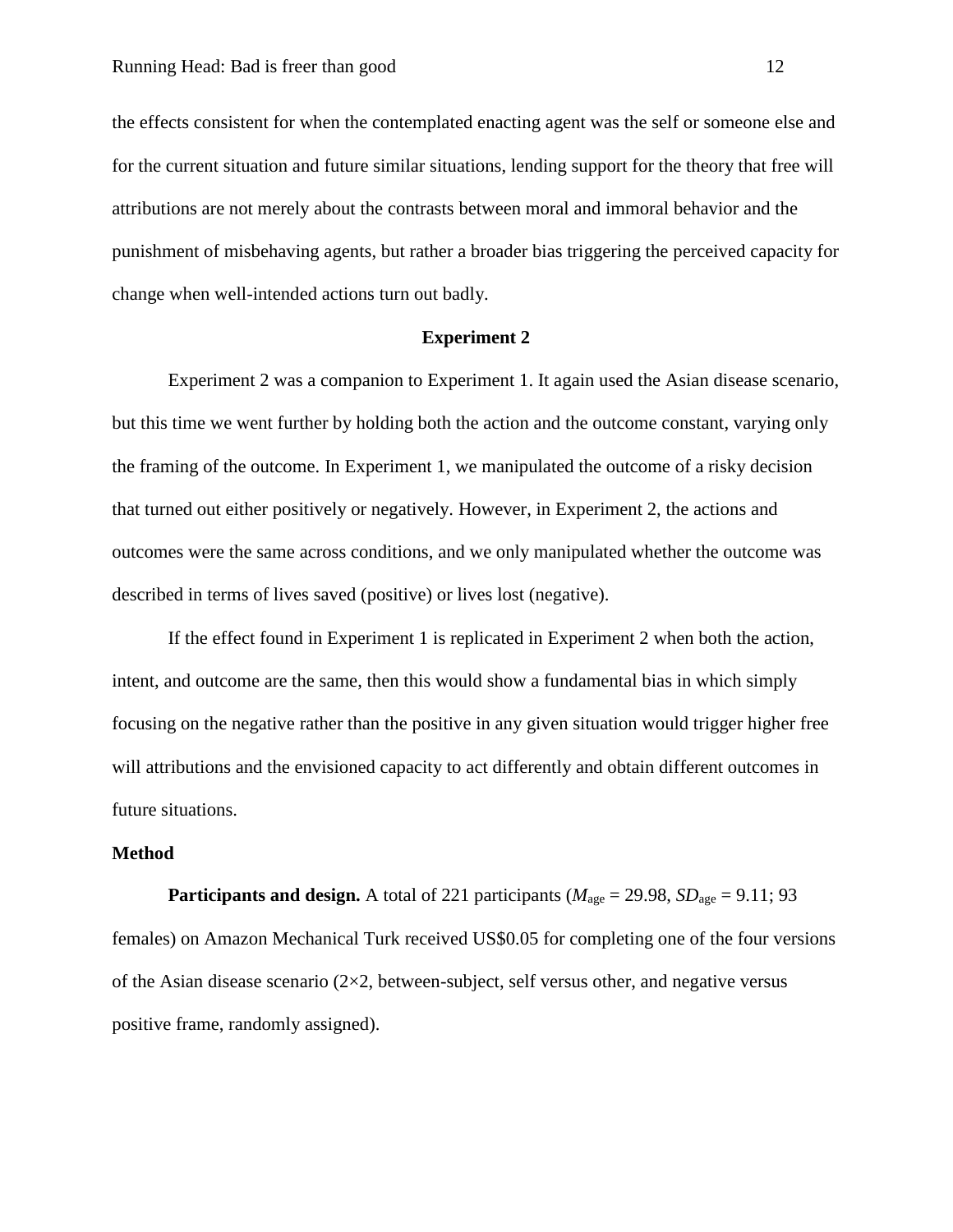**Procedure and materials.** The Asian disease scenario in Experiment 1 was adapted for Experiment 2. As in the previous study, it described an impending epidemic and a choice of interventions made by either the self or another person. This time, however, participants were instructed to visualize that the non-risky option rather than the risky option had been chosen, thus saving a third of the at-risk lives (or, framed negatively, killing two thirds). For half of the participants, this outcome was described in terms of the lives that were saved. For the rest, the outcome was described in terms of the number of deaths. This differential framing was similar to what was originally used by Tversky and Kahneman (1981) with this scenario.

The scenario was followed by two multiple-choice quiz questions that the participants had to answer correctly in order to proceed (again, intended as checks on attention and understanding) and a manipulation check. The participants were then asked to rate their perceptions of whether the person could have chosen to act differently, using the same two items as in Experiment 1.

#### **Results and discussion**

The means and standard deviations for the manipulation check and the free will attributions are reported in [Table 2.](#page-42-0) The participants in the positive framing conditions rated the outcome as more positive than those in the negative framing conditions ( $F(1,217) = 44.93$ ,  $p <$ .001,  $\eta_p^2 = 0.17$ , even though the outcome was the same — thus indicating a successful manipulation of the framing valence.

A two-way between-subject ANOVA revealed the significant main effects of framing on both free will attribution measures (findings are plotted in [Figure 3\)](#page-49-0). Regarding the decision itself, the participants perceived more scope for the decision maker to have chosen otherwise when the outcome was framed in terms of losses than gains  $(F(1, 217) = 16.54, p \le 0.001, \eta_p^2 =$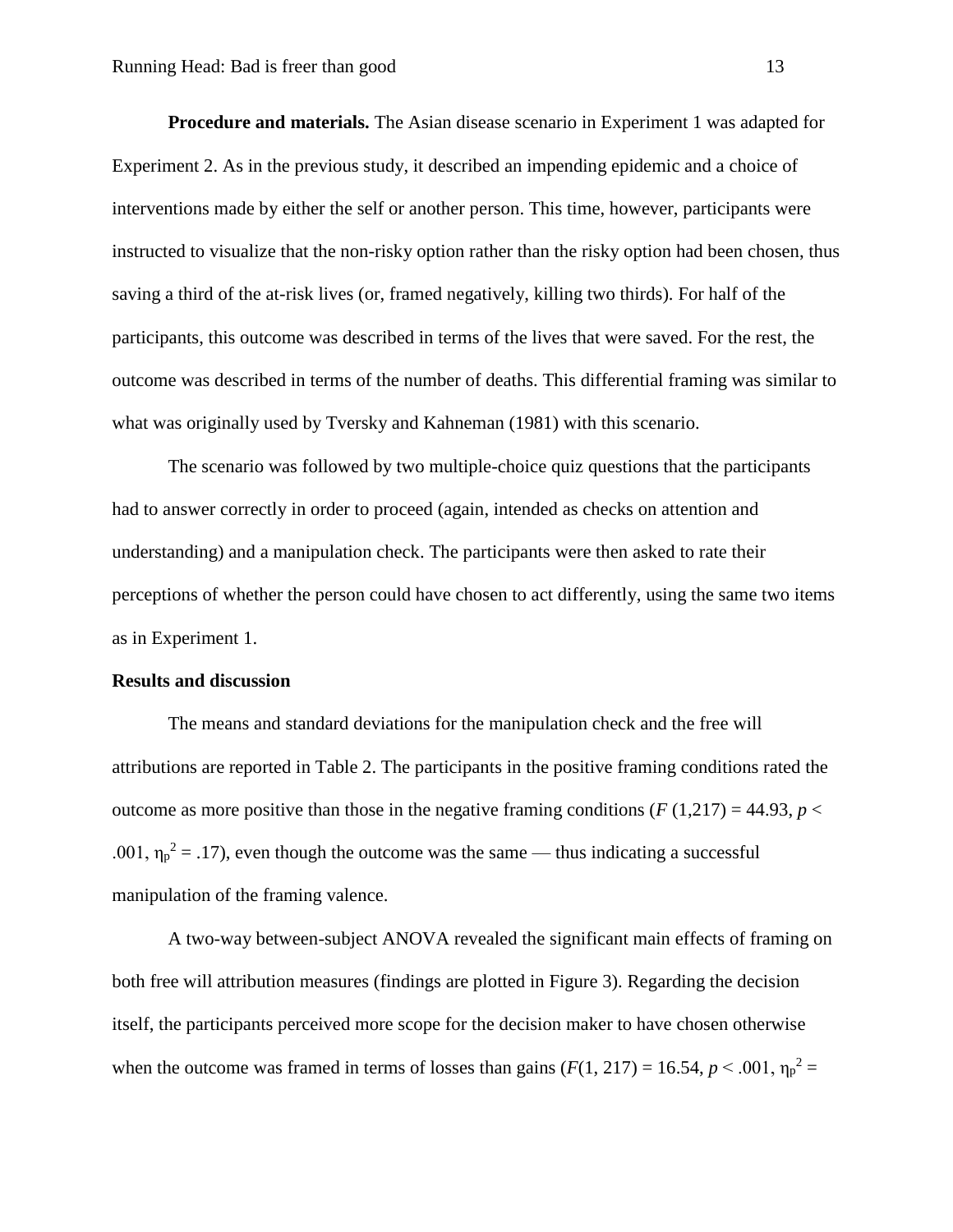.07). They also attributed higher freedom to the decision maker in similar future situations following the death frame than the lives-saved frame  $(F(1, 217) = 7.11, p = .008, \eta_p^2 = .03)$ .

As in Experiment 1, the main effects of the decision maker (self versus other) were not significant on either measure ( $F < .89$ ,  $p > .347$ ). The interactions were also not significant ( $F <$ 1.08,  $p > .300$ ).

Thus, even when the decision outcome was objectively the same (i.e., 400,000 deaths and 200,000 lives saved) and only the framing was manipulated, the attributions of free will varied as a function of valence. Contemplating the outcome in terms of lives lost made people attribute more freedom to the decision maker than contemplating it in terms of lives saved. As in the preceding experiment, the same effect was found for judging the specific decision as for evaluating future possible similar actions, and for contemplating the action taken by both the self and others.

Experiment 2 extended Experiment 1 to show an even broader bias triggering the perceived capacity for change not only when well-intended actions turn out badly but even when simply thinking about outcomes as negative. In both experiments, the action and the intent were controlled for, and the effect was observed when contemplating both self and others for either the current situation or other similar situations in the future.

#### **Experiment 3**

Experiment 3 sought to extend Experiments 1 and 2 using a more specific fixed interaction between the participant and another person to capture a social situation involving the participant with consequences for the participant in a more realistic situation. That is, the experiment measured free will attributions in a two-person "prisoner's dilemma" interaction (Rapoport & Chammah, 1965) in which the actions of a person hold direct and clear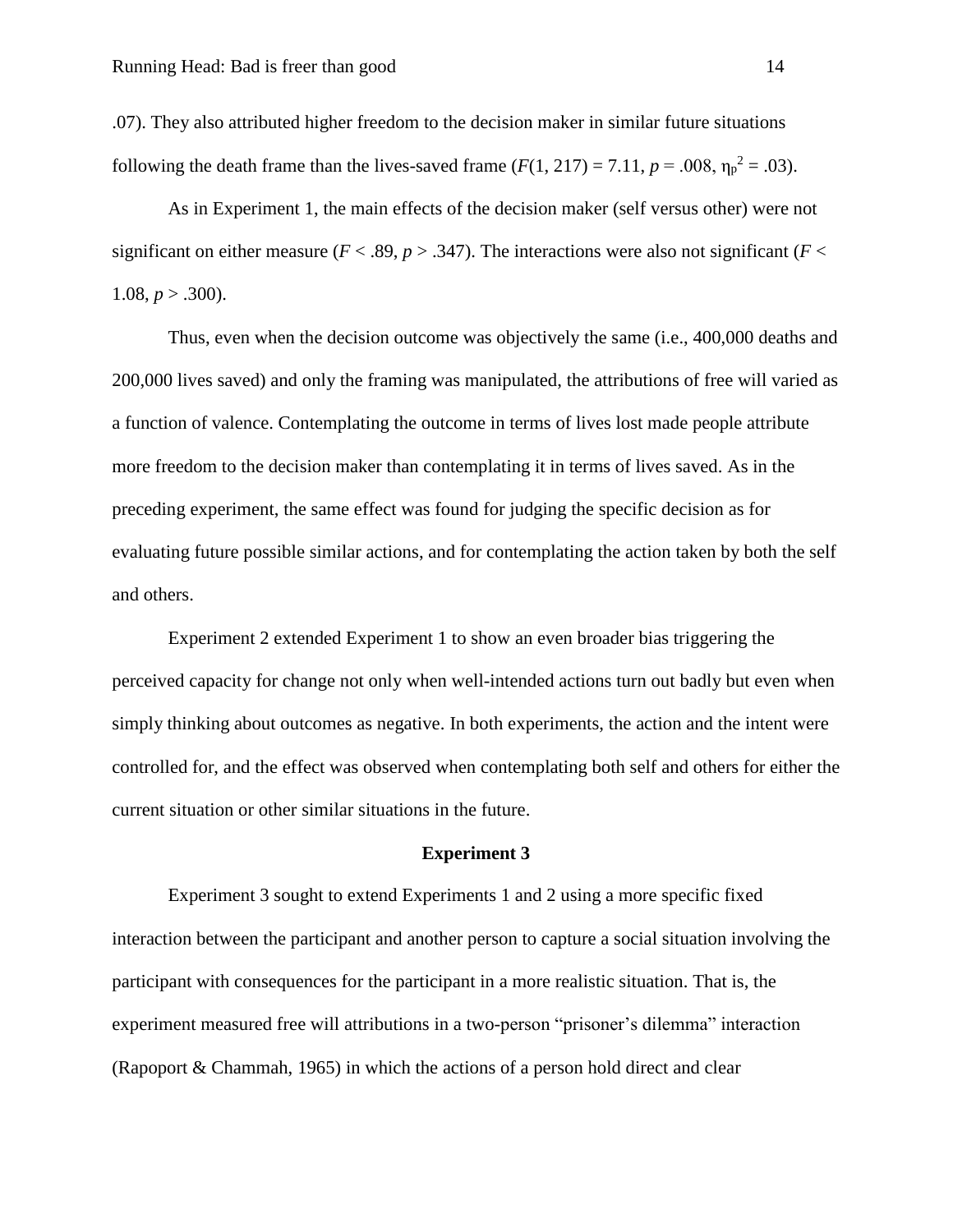consequences for the other party and one of the parties is the participant. The decision is either prosocial or selfish, and it is made either by the participant toward a friend or by a friend toward the participant. Defection in this game is not an immoral act but rather a selfish act, as there is no cheating, reciprocation or lack of, and both options of cooperation or defection are within the set rules of the game<sup>1</sup>.

This specific paradigm was chosen as a widely used and simplified classical representation of a social interaction. Based on the findings in the first two experiments, the prediction was that participants would perceive more free will when it is perceived that the person acted negatively towards the other person than when the person is perceived as having acted positively towards the other person.

#### **Method**

 $\overline{a}$ 

A total of 208 participants on Amazon Mechanical Turk received US\$0.05 for completing the study. They were randomly assigned among four conditions  $(2\times 2, \text{ between} -1)$ subject, self versus other, and negative versus positive action).

The participants were presented with the prisoner's dilemma scenario, in which they were asked to imagine playing together with a friend to win a possible prize and in which both the self and the friend have the option to cooperate or defect. The unilateral defection brought significant gains for the defector (US\$75), whereas the cooperating partner received nothing. Mutual cooperation brought both parties a good outcome (US\$45). Mutual defection resulted in a small benefit (US\$15) to both. Four multiple-choice questions were administered to ascertain that the

<sup>&</sup>lt;sup>1</sup> Prosocial and moral behavior are not the same construct, as  $-$  for example  $-$  two players can act cooperate to act unethically (Feldman, Chao, Farh, & Bardi, 2015; for an example using game theory defection and cooperation see Weisel & Shalvi, 2015).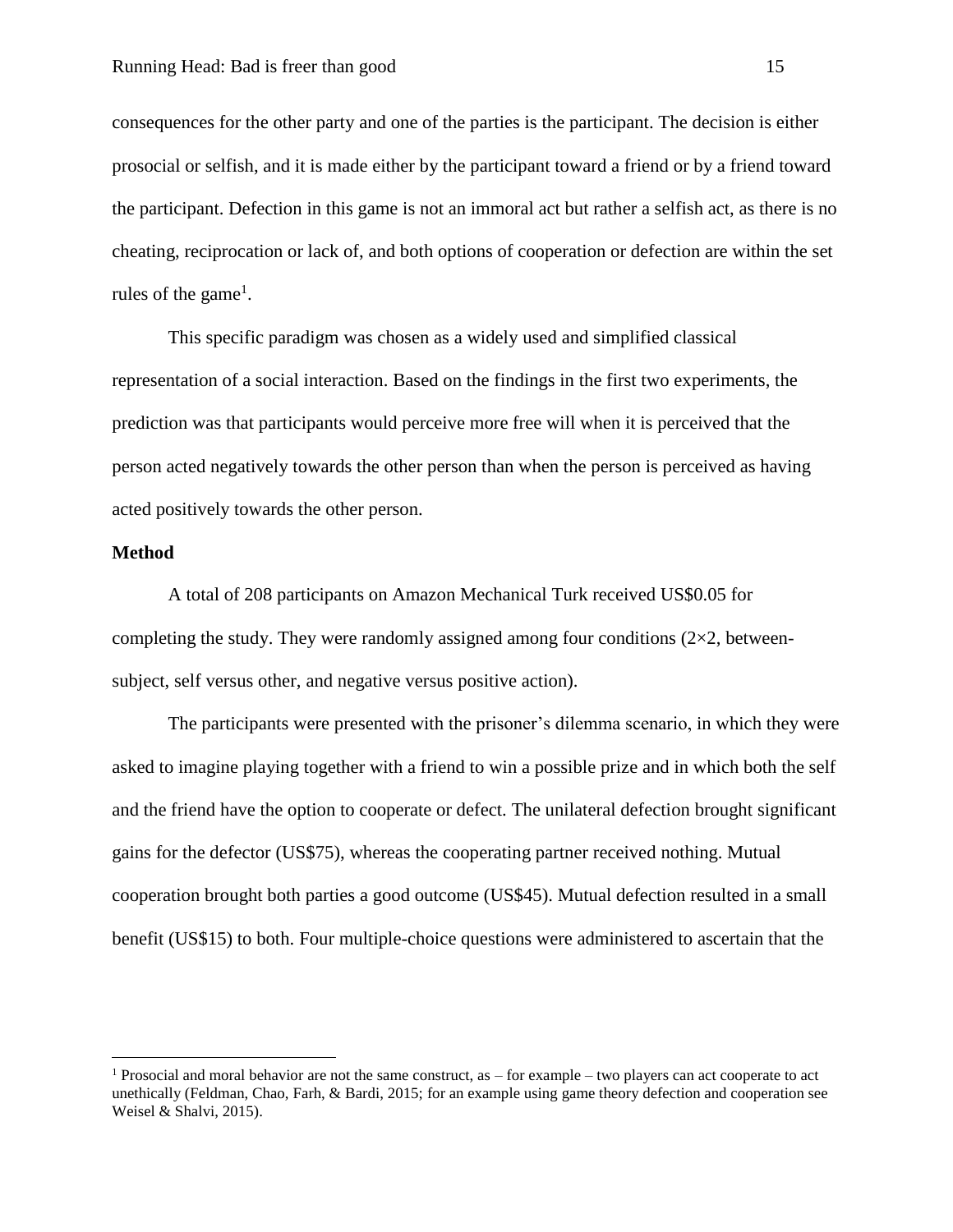participant understood the game and the instructions. These had to be answered correctly before proceeding.

Next, the participants were told to imagine that the game had been played. They were told to imagine a particular response either by themselves or by the friend (other player). Thus, four conditions existed: the friend cooperated, the friend defected, the participant cooperated, or the participant defected. The scenario only described a single action taken by one of the actors without indicating the other player's decision in order to minimize the possible confound of reciprocity. The perceptions of the outcome valence in game theory scenarios can vary considerably across participants based on many factors, and we therefore administered outcome comprehension check questions also serving as manipulation checks (1 - "indicate whether [your/your friend's] choice has positive or negative implications for [your friend/you]" with an answer of either positive or negative, and  $2 -$  "on a scale of  $-100$ , most negative, to  $+100$ , most positive, how would you rate the implications of [your/your friend's] decision for [your friend/you]"). Correct answers in the manipulation checks were a prerequisite to inclusion in the analyses (above or below zero for the second manipulation check), because only participants who properly answered the manipulation can be considered as a test of the hypotheses regarding valence. After excluding those who gave wrong answers about the manipulation, we were left with a sample of 137 ( $M_{\text{age}} = 30.36$ ,  $SD_{\text{age}} = 9.56$ ; 63 females). Nonetheless, the pattern of results for the full sample was similar to the findings reported below.

Finally, the participants were asked about their attributions of free will. Two items were similar to the items used in the preceding studies: the choice to act differently in the current situation and choice to act differently in similar future situations. Based on Pronin and Kugler's (2010, Experiment 1) conceptualization of free will attributions, we also added an item which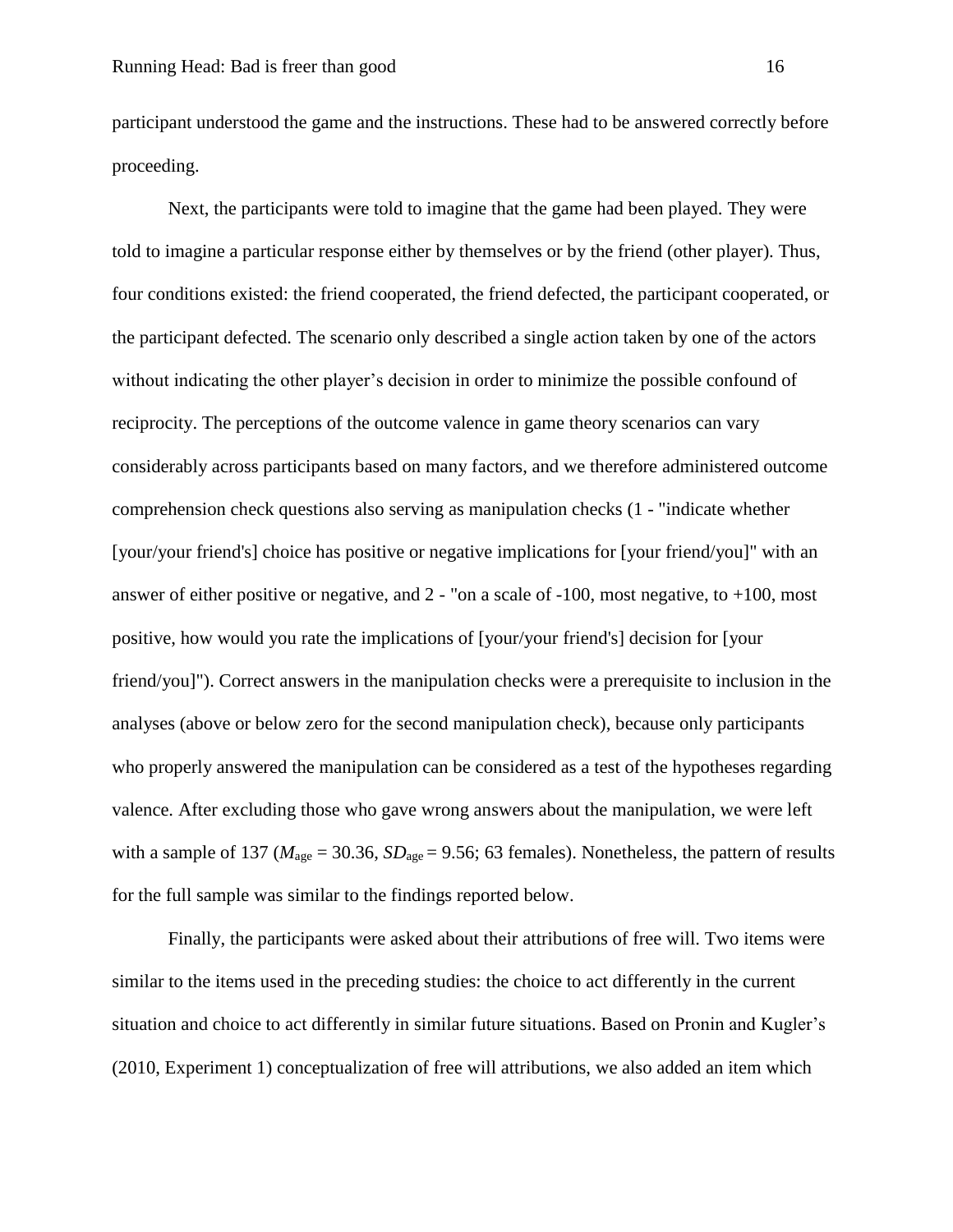measured free will attributions by an indirect measure of predictability (more predictable indicative of lower capacity for free will) - "I could have predicted the other person's behavior in that situation even before it happened" or "the other person could have predicted my behavior in that situation even before it happened" (1 = *strongly disagree*, 5 = *strongly agree*; reversed).

#### **Results and discussion**

The means and standard deviations for the free will attributions are reported in [Table 3.](#page-43-0) The results of a two-way between-subject ANOVA are plotted in [Figure 4.](#page-50-0) For the attributions of the current decision made, the participants perceived a negative action toward another person to indicate higher free will than a positive action  $(F(1, 133) = 4.03, p = .047, \eta_p^2 = .03)$ . If the same situation were to arise again in the future, the participants perceived that an agent who behaved negatively would have a higher capacity to behave differently in the future than an agent who acted positively  $(F(1, 133) = 5.75, p = .018, \eta_p^2 = .04)$ . The predictability measure in this study followed the overall expected pattern, and negative behaviors were rated as less predictable indicating higher free will than positive behaviors  $(F(1, 133) = 7.22, p = .008, \eta_p^2 = .05)$ . There was a marginal interaction for attributions to the current situation ( $F = 3.69$ ,  $p = .057$ ), indicating that the effect was stronger for attributions to others. However, no other significant self-other main effects or interactions were found  $(F < 1.19, p > .278)$ .

Experiment 3 tested the hypotheses using a game theory of prisoner's dilemma simulation of an everyday life social interaction. Overall, free will was again perceived more strongly in connection with the negative than with the positive valence, which in this study took the form of making selfish moves rather than cooperation.

Although the prisoner's dilemma paradigm resembled a realistic social interaction context, a limitation of this paradigm is that the outcome of either cooperation or defection could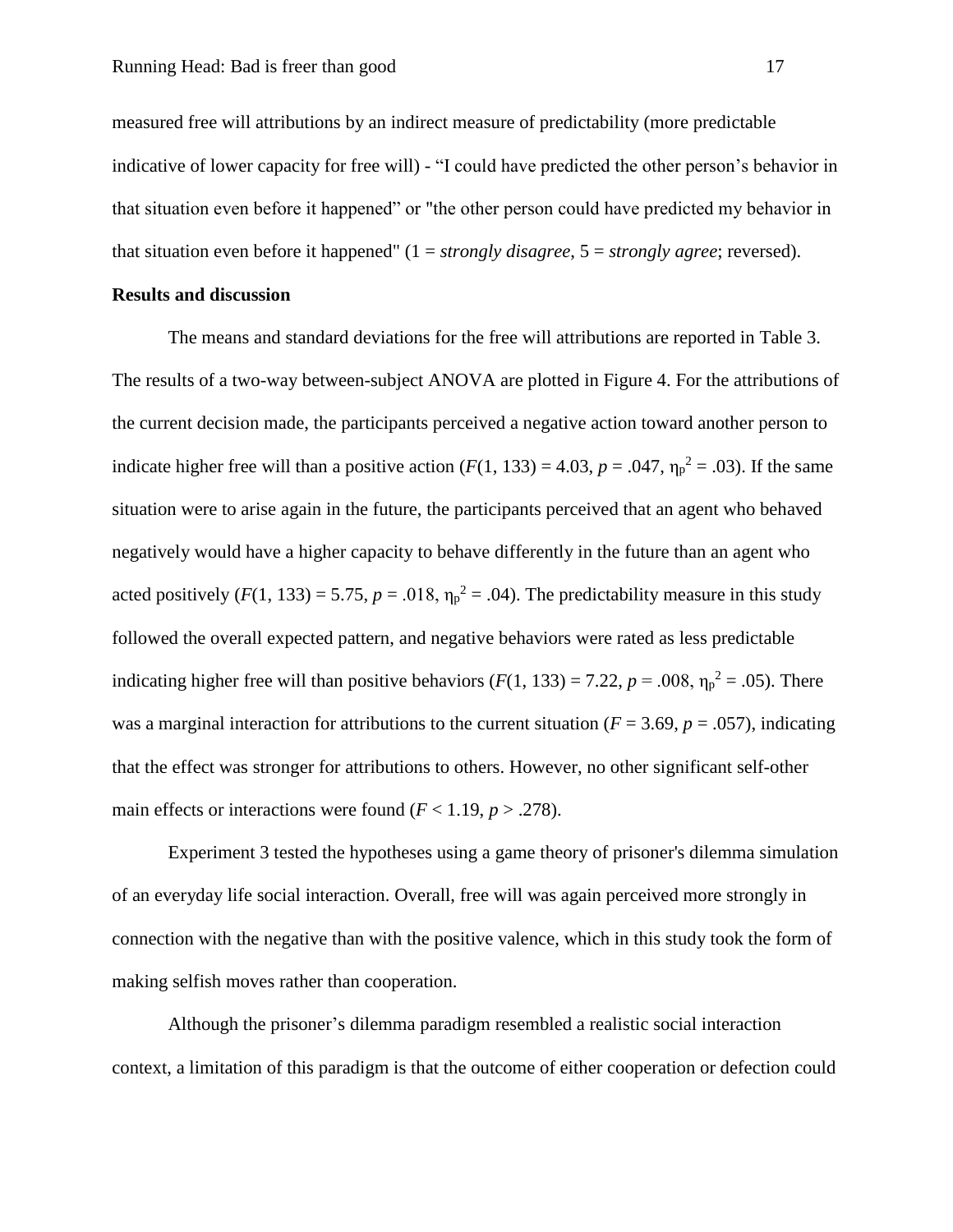be interpreted to be both positive and negative, depending on the perspective taken, an issue which we attempted to control for using the manipulation checks. Another limitation of the game theory paradigm has to do with the ambiguous intent, as it is not clear whether the action taken by either side was intended as positive or negative toward the other party or merely as a reaction to an anticipated decision by the other party.

Notwithstanding these limitations, Experiment 3 extended the findings of Experiments 1 and 2 to demonstrate the effect in a more realistic scenario involving the participant contrasting between selfish and prosocial actions.

#### **Experiment 4**

In Experiment 4, we sought to extend the findings from Experiments 1 to 3 to actual behaviors in everyday life rather than hypothetical vignettes (for the importance of evaluating an effect from both reader and observer perspectives, see Girotto, Ferrante, Pighin, & Gonzalez, 2007). The participants rated their perceptions of free will after recalling either a good or a bad action by themselves or by someone else. The main prediction was, again, that people would attribute more free will for the bad than the good actions, regardless of whether the actions were performed by self or others.

To complement the attribution questions common in the literature and demonstrate that negative valence triggers perceiving higher capacity for agents to do otherwise, we also measured agentic counterfactuals. Counterfactual thinking involves the tendency to think of all possible alternative realities that could have taken place, both in general circumstances or for the person, upwards or downwards. Past work has shown that negative actions and outcomes generally elicit more upward counterfactuals than good ones, with regard to what could have happened differently to produce a better outcome (Boninger, Gleicher, & Strathman, 1994;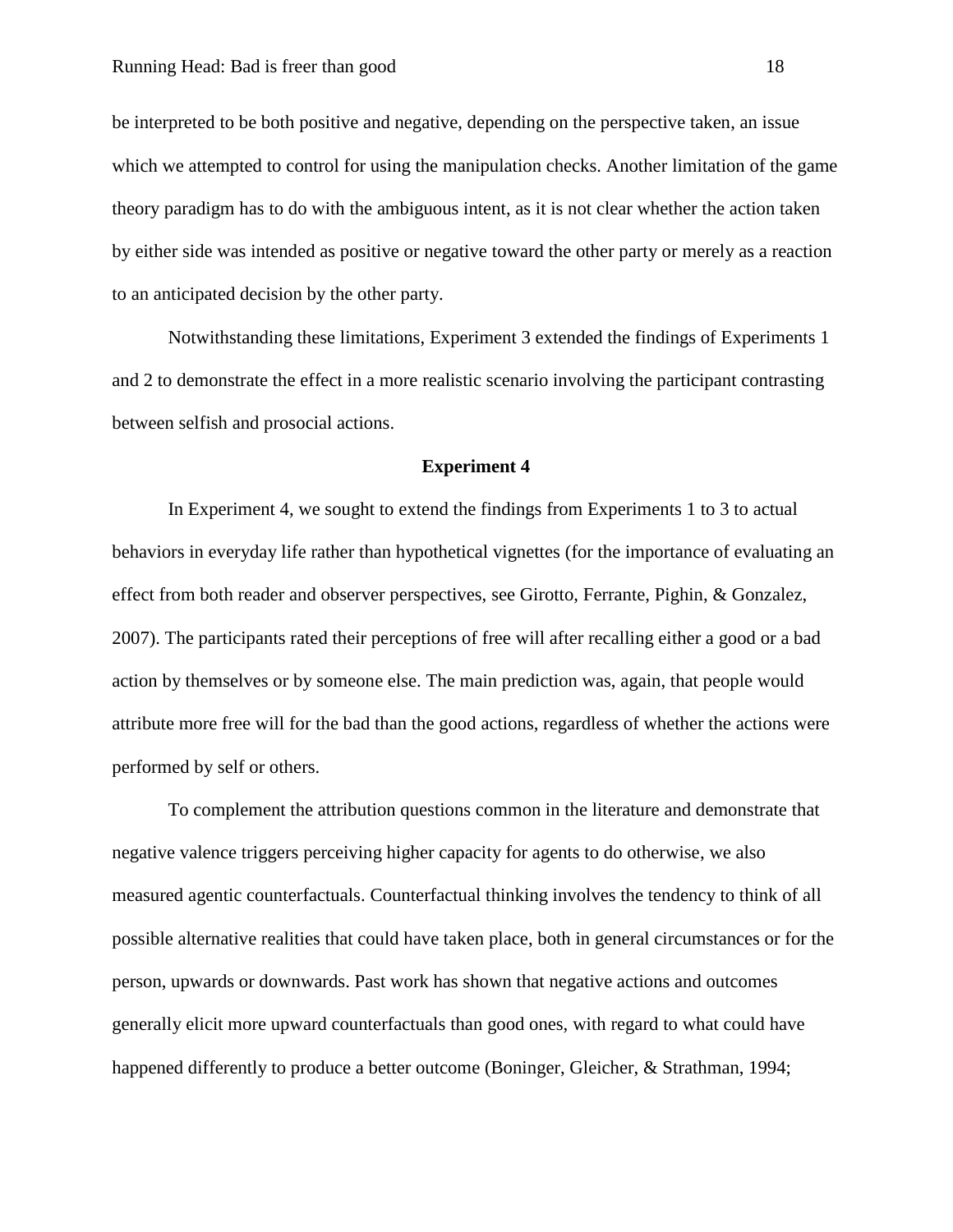Roese, 1997; Roese & Olson, 1997). We hypothesized that the concept of accountability underlying free will and the need for responsibility are likely to elicit a very specific set of counterfactuals, one that mainly focuses on what the agent could have chosen to do differently<sup>2</sup>.

### **Method**

 $\overline{a}$ 

**Participants and design.** Undergraduate students ( $N = 212$ , 112 females;  $M_{\text{age}} = 19.17$ ,  $SD<sub>age</sub> = .97$ ) received course credit for completing one of the four versions of a survey questionnaire, assigned at random. The design was a 2x2 between-subject factorial, varying whether the self or the other person was the responsible agent and whether the action was negative versus positive.

**Procedure and materials.** The participants were instructed to recall and describe in writing a recent interaction with another person, in which one person did something that affected the other. Half of the participants were randomly assigned to write about them doing something that affected another person, and the rest were assigned to write about the other person doing something that affected them. Cross-cutting this, half were randomly assigned to write about positive actions, and the rest wrote about negative ones.

The short essay was followed by the measuring of free will attributions in the recalled situation and similar future situations (Experiments 1 and 2) and predictability (Experiment 3). Because we examined real life complex interactions rather than a fixed scenario, this allowed us

 $2$  To clarify, free will attributions cannot be reduced to counterfactual thinking. Although the two are related, there are important differences between the two constructs. Counterfactuals are broader and include all that could have happened differently leading to a different outcome, while free will attributions focus more specifically on what the agent could have *chosen* to do differently, free from internal and external constraints (for a more detailed review see Alicke, Buckingham, Zell, & Davis, 2008; Alquist, Ainsworth, Baumeister, Daly, & Stillman, 2015; Baumeister Crescioni & Alquist, 2011). For example, counterfactual thinking may trigger many types of alternative realities that lack free will, such as external constraints that confound free will: luck ('if I only had luck on my side'), nature ('if only it did not rain'), fate ('if only I my astrological sign were different'), and laws of physics ('if only the sun did not rise this morning'), or internal constraints that confound free will, such as personality ('if only I were an extravert/'), background ('if only I had been born rich'), genes ('if only I were taller') or counterfactuals that do not involve a deliberate choice ('if only I were not so tired').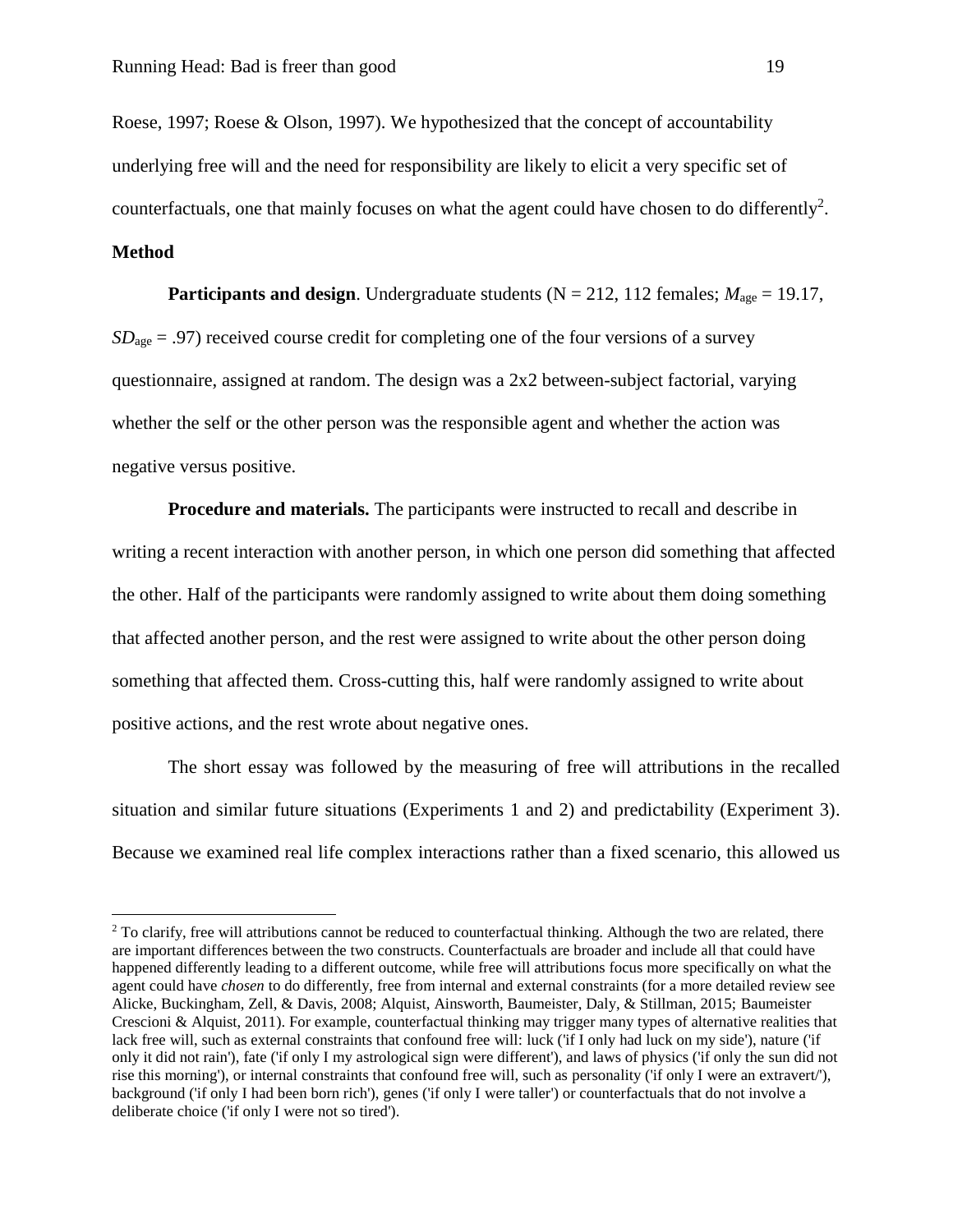to add an additional measure. The fourth measure was adapted from the Pronin and Kugler measure of free will as alternatives to action (2010, Studies 2 and 3) and asked about agentic counterfactuals: how the self or the other person could have acted differently in the specific recalled situation. The participants were asked the following: "Looking back, how — if at all could [you/the other person] have acted differently? Please provide as many options as you can about how you think [you/the other person] could have acted differently in that situation" and were further instructed to "write down 'no other possible actions' if and only if you think [you/the other person] could not have acted differently in any way." The responses were coded for the number of alternatives mentioned.

#### **Results and discussion**

The means and standard deviations for free will attributions are reported in [Table 4.](#page-44-0) Bad actions were rated as freer than the good ones, as indicated by a two-way between-subject ANOVA (see [Figure 5](#page-51-0) for plots).

A significant main effect was found for the valence of the action. The participants gave higher free will ratings to the actor who performed the bad action than to the actor who did something good, both for the specific action they wrote about (*F* (1, 208) = 36.16,  $p < .001$ ,  $\eta_p^2$  = .15), and for possible similar situations in the future  $(F(1, 208) = 15.54, p < .001, \eta_p^2 = .07)$ . Participants also wrote down more agentic counterfactuals in the negative conditions than in the positive condition (*F* (1, 208) = 4.86,  $p = .029$ ,  $\eta_p^2 = .02$ ). Lastly, a main effect for valence indicated lower predictability (higher free will) for negative actions  $(F(1, 208) = 6.14, p = .014,$  $\eta_p^2 = 0.03$ ). We examined the situations recalled by participants in terms of morality, by coding whether the situations recalled involved blatant unethical actions that intentionally harmed others, or clearly violated laws or regulations. We found that none of the recalled situations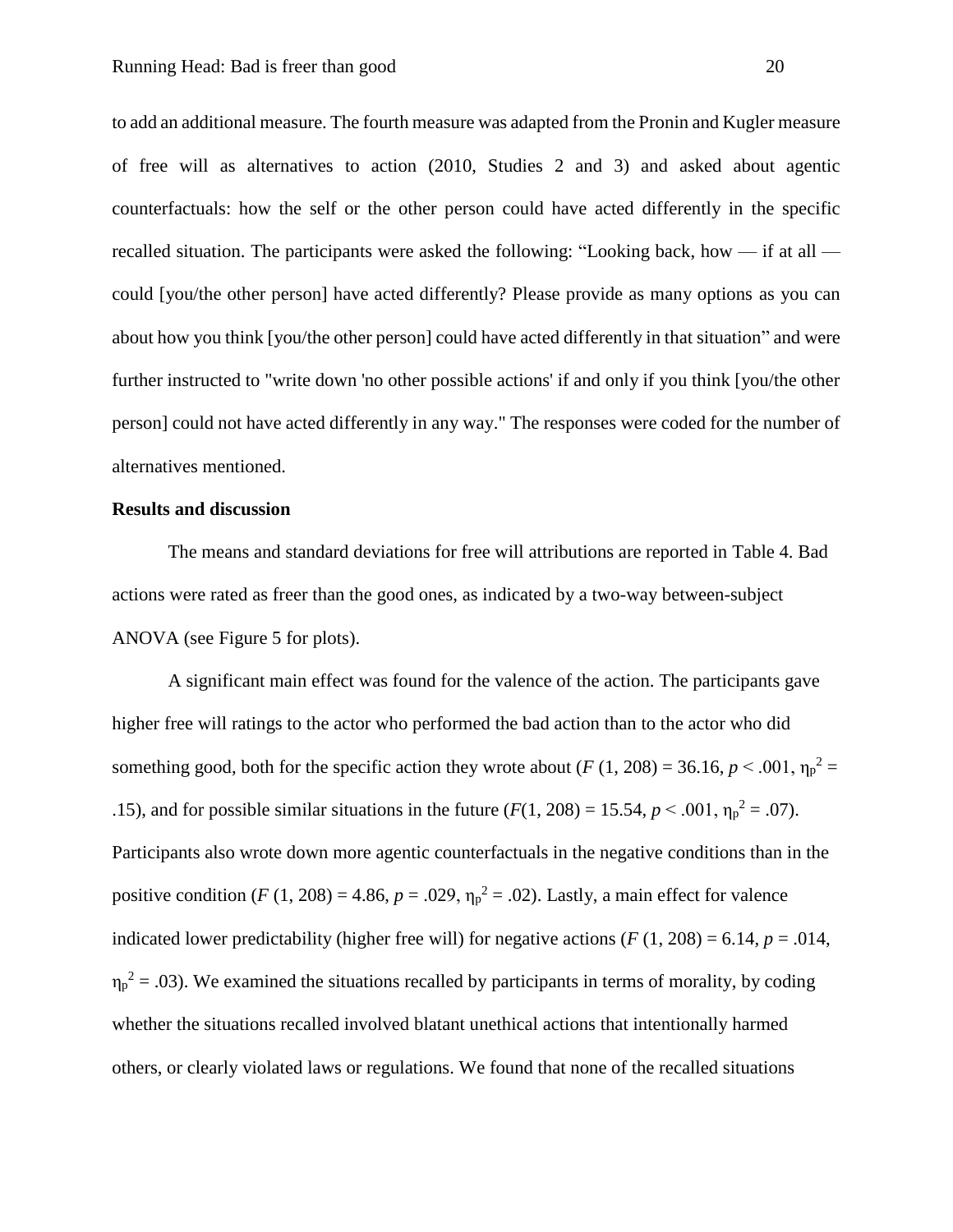involved unethical behavior or a moral dilemma, and that participants recalled every-day life situations (for example, negative behaviors recalled were a professor giving a bad grade, roommates making noise, someone chewing gum in class, romantic disappointments, etc.).

Unlike in the previous experiments, there was also a significant main effect indicating that more free will was attributed to the other person than to the self using three measures (recalled situation:  $F(1, 208) = 17.40$ ,  $p < .001$ ,  $\eta_p^2 = .08$ ; predictability ( $F(1, 208) = 3.53$ ,  $p =$ .062,  $\eta_p^2 = .02$ ; agentic counterfactuals (*F*(1, 208) = 15.23, *p* = .015,  $\eta_p^2 = .03$ ). A significant interaction also emerged in two measures (recalled situations:  $F(1, 208) = 5.46$ ,  $p = .02$ ,  $\eta_p^2 =$ .03; predictability:  $F(1, 208) = 13.30$ ,  $p < .001$ ,  $\eta_p^2 = .06$ ) indicating that differences between self and other were larger with regard to the positive action than the negative one.

Across the four measures we found that negative valence was associated with a higher degree of free will than positive valence. The coding of the recalled situations showed that they did not involve any moral dilemmas or morally valenced actions but rather represented simple interactions between people in their everyday lives. Together with the previous three experiments, we conclude a consistent positive–negative asymmetry bias for free will attributions.

Some differences in attributions to self versus others were found in this study unlike in the previous experiments. High free will was attributed to others than to the self in two out of four measures for both positive and negative actions. The findings that positive and negative actions were both perceived as higher free will for others might be due to the easier recall of circumstances and constraints for their own actions while being typically unaware of the circumstances and constraints of others, thus possibly leading to more perceived freedom of action (Malle, Knobe, & Nelson, 2007). In Experiments 1-3, the alternatives to the action were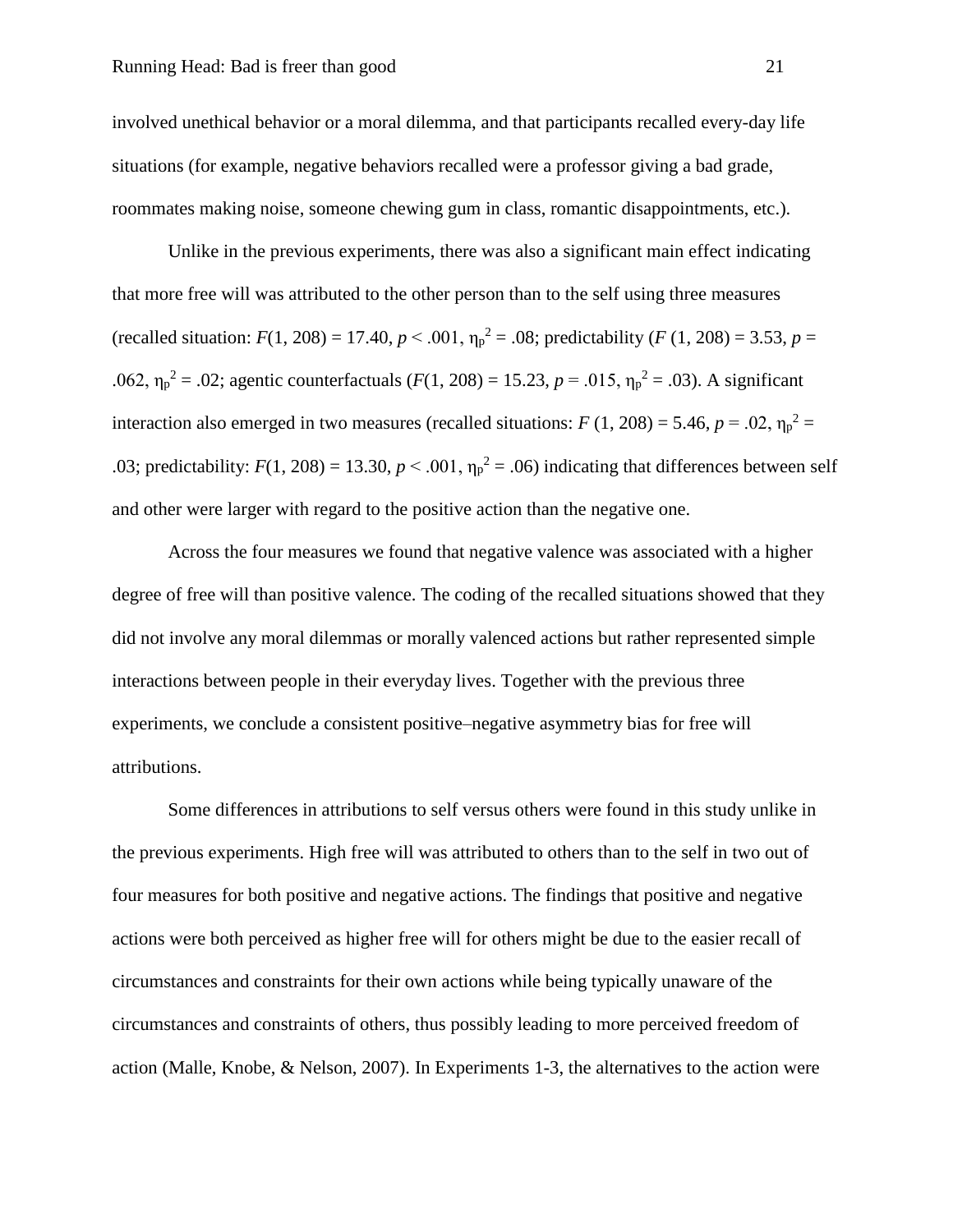predefined and controlled. That is, the complexity of real-life situations may have introduced additional biases to free will attributions.

#### **Experiment 5**

Experiment 1 manipulated outcome, Experiment 2 manipulated outcome framing, and Experiments 3 and 4 manipulated action. In Experiment 5, we sought to manipulate both action and outcome.

To address previous challenges about the role of desire for blameworthiness and intent confounds in the Knobe Effect (Guglielmo & Malle, 2010), we also directly manipulated intent. That enabled us to examine and contrast all three in their effect on perceived free will.

#### **Method**

**Participants and procedure**. A total of 301 participants ( $M_{\text{age}} = 35.08$ ,  $SD_{\text{age}} = 11.58$ ; 169 females) were recruited from Amazon Mechanical Turk in return for US\$0.15. The participants were presented with a scenario based on a design by Cushman (2008) and adapted from a scenario in Phillips and Knobe (2009), in which a doctor was ordered by the chief of surgery to prescribe medicine to a patient (each of the brackets below represents a single manipulation):

> At a certain hospital, there were very specific rules about the procedures doctors had to follow. The rules said that doctors have to follow the orders of the chief of surgery. One day, the chief of surgery went to a doctor and said: 'I don't care what you think about how this patient should be treated. I am ordering you to prescribe the drug Accuphine for her!'.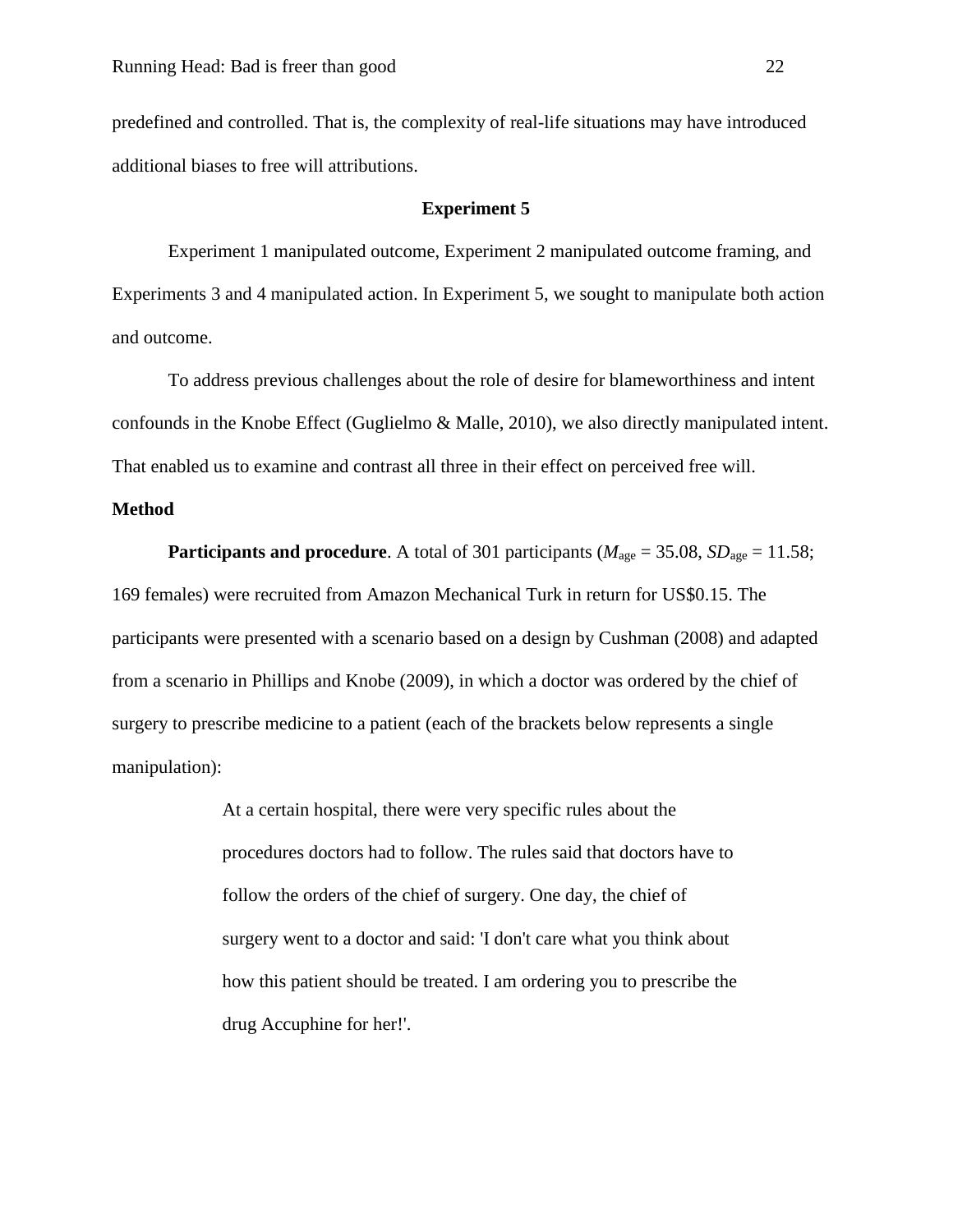The doctor had always [liked this patient and actually wanted the patient/disliked this patient and actually did not want the patient] to be cured.

The doctor knew that giving this patient Accuphine would result in an immediate [recovery/death].

The doctor went ahead and prescribed Accuphine.

As a result of the medicine, the patient [recovered immediately/died shortly after].

The scenario manipulated the valence of three factors. First, intent was manipulated by whether the doctor had positive or negative attitudes toward the patient and wanted to see the patient helped or harmed. Second, the action varied, as in the doctor knew the outcome of the action taken would be either positive or negative. Third, the outcome was positive or negative. The design was therefore  $2x2x2$  for intent, action, and outcome as either positive or negative.

The participants were then presented with three manipulation checks in which they were asked to indicate the valence of the doctor's intent, the action taken by the doctor, and the outcome on a scale of –100 (*very bad*) to 100 (*very good*).

The participants were then asked about the doctor's perceived capacity to have chosen not to prescribe the medicine as a measure or perceived free will (0 = *No choice - had to prescribe*; 100 = *Had choice - could have chosen NOT to prescribe*).

#### **Results and discussion**

The correlations between the manipulation checks and the dependent variables are detailed in [Table 5.](#page-45-0) Free will attributions were negatively correlated with both action valence (*r*  $=$  -.27,  $p < .001$ ) and outcome valence ( $r = .17$ ,  $p = .004$ ) and only marginally correlated with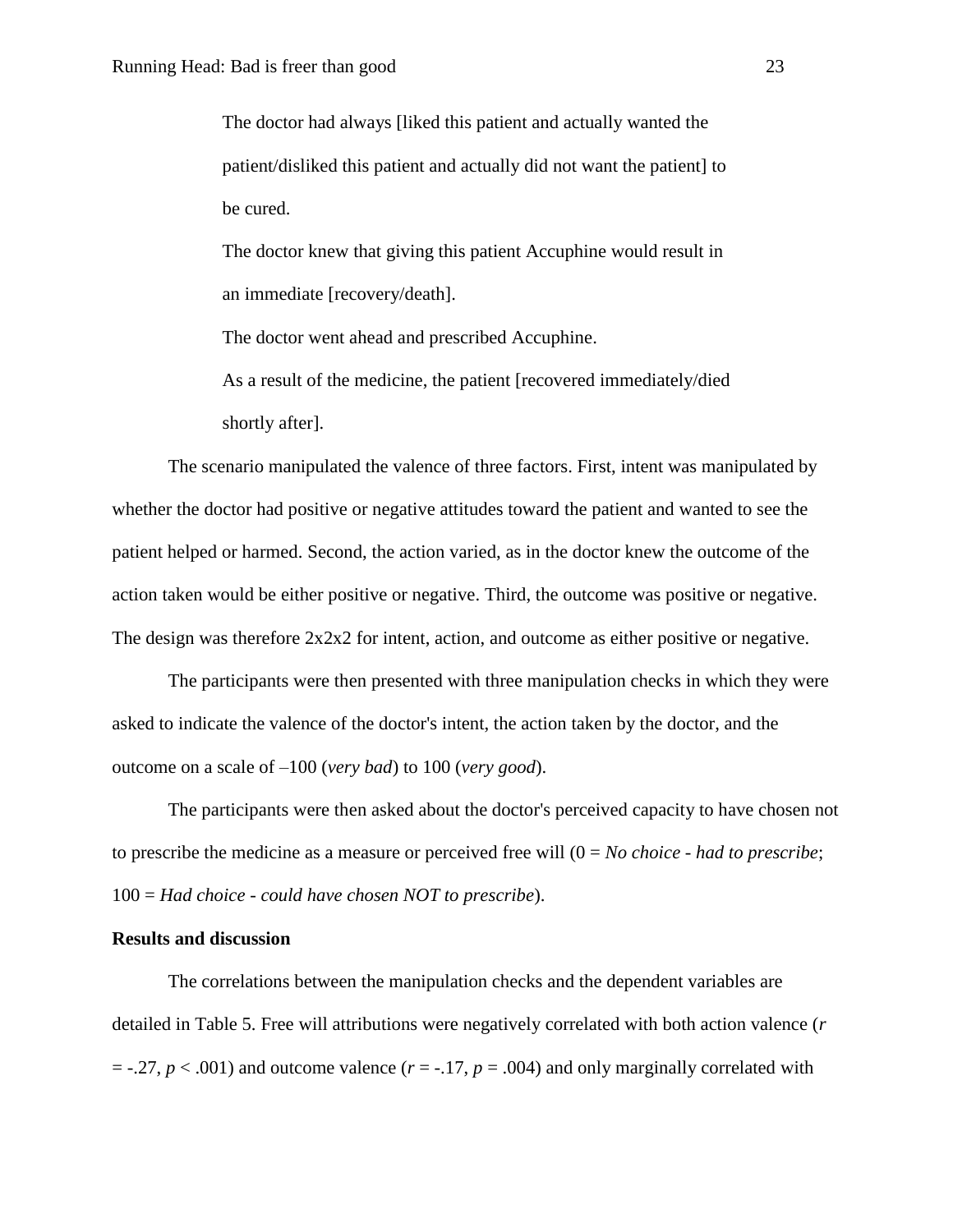intent valence  $(r = -10, p = .07$ ns). The strong correlations between intent and action and between action and outcome perceived valence indicate that perceptions of intent, action, and outcome valence may be linked to one another regardless of the manipulations.

The manipulations were successful. Participants indicated more negative intent when the doctor disliked and wanted to harm the patient ( $N = 153$ ,  $M = -57.58$ ,  $SD = 61.73$ ) than when the doctor liked and wanted to help the patient (N = 148,  $M = 40.97$ ,  $SD = 62.34$ ;  $t(299) = 13.04$ ,  $p <$ .001). Likewise, they perceived the action as more negative when the doctor thought that the medicine would be harmful ( $N = 150$ ,  $M = -46.57$ ,  $SD = 69.93$ ) than when the doctor thought that the medicine would be helpful (N = 151,  $M = 31.10$ ,  $SD = 74.38$ ;  $t(299) = 9.33$ ,  $p < .001$ ). Last, and unsurprisingly, they rated the outcome as more negative when the patient died ( $N = 152$ ,  $M =$  $-87.52$ , *SD* = 37.97) than when the patient recovered (N = 149, *M* = 88.62, *SD* = 29.17; *t*(299) = 45.07, *p* < .001). However, the action valence manipulation also affected perceived intent (*t*(299)  $= 8.47, p < .001$ ) and the outcome valence manipulation also affected perceived action ( $t(299) =$ 10.536,  $p < .001$ ) and perceived intent ( $t(299) = 2.06$ ,  $p = .04$ ). Therefore, the analyses below were supplemented the regression analyses using manipulation checks.

A three-way ANOVA of the three manipulations examined the free will attributions and revealed significant effects for action  $(F(1, 293) = 20.57, p < .001, \eta_p^2 = .07)$  and outcome  $(F(1, 293) = 20.57, p < .001, \eta_p^2 = .07)$ 293) = 7.57,  $p = .006$ ,  $\eta_p^2 = .03$ ), but not for intent ( $F(1,293) = .89$ ,  $p = .348$ ns), on free will attributions. No interactions were significant  $(F < 1.65)$ . The participants in the negative action condition perceived higher free will ( $M = 81.47$ ,  $SD = 27.53$ ) than those in the positive action condition ( $M = 65.11$ ,  $SD = 34.75$ ;  $t(299) = 4.53$ ,  $p < .001$ ). Those in the negative outcome condition perceived higher free will ( $M = 78.16$ ,  $SD = 30.83$ ) than those in the positive outcome condition ( $M = 68.28$ ,  $SD = 33.21$ ;  $t(299) = 2.67$ ,  $p = .008$ ). A step-wise regression using the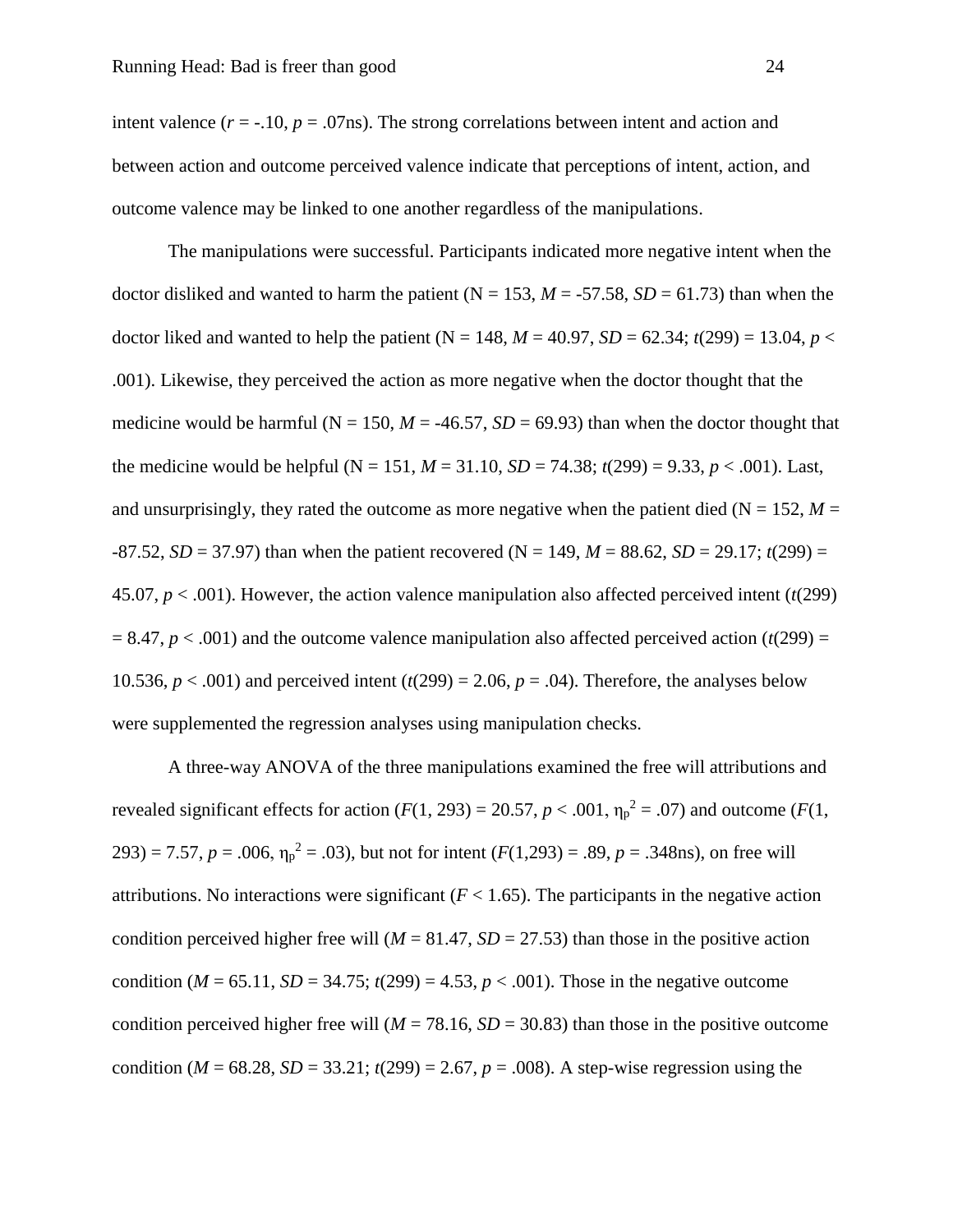manipulation checks showed that when put together in a regression, only action emerged as a significant predictor of free will attributions  $(F(1, 299) = 23.91, p < .001, \beta = -.27, p < .001, \Delta R^2$ = .07), with no other effects found.

In summary, free will attributions were affected by both action valence and outcome valence, but were not affected by intent manipulation or associated with intent attributions. Thus, we conclude that the findings differ from the pattern shown in Knobe's (2003) findings about intention to produce unwanted side effects.

#### **General Discussion**

The primary finding of this investigation was that bad was perceived as freer than good for both actions and outcomes and regardless of the agent. The findings are summarized in [Table](#page-46-0)  [6.](#page-46-0) Higher attributions of free will for bad than for good actions and outcomes were consistent across multiple methods, including the hypothetical Asian disease scenario (Experiments 1 and 2), a two-person social interaction in a prisoner's dilemma game theory scenario (Experiment 3), and autobiographical experiences from participants' lives (Experiment 4). We showed that the valence effect on free will attributions generalized for outcomes (Experiment 1), the mere framing of an outcome (Experiment 2), and actions taken (Experiments 3 and 4), and using several measures, including free will attributions to current or recalled situation and a similar situation taking place in the future (Experiments 1 to 4), predictability (Experiments 3 and 4), and agentic counterfactuals (Experiment 4).

#### **Free will as the capacity for change**

The present results indicate that people perceive free will more strongly in connection with bad than good. The perception that someone is free and able to do otherwise is personally and socially useful, insofar as it emphasizes accountability and facilitates learning and possible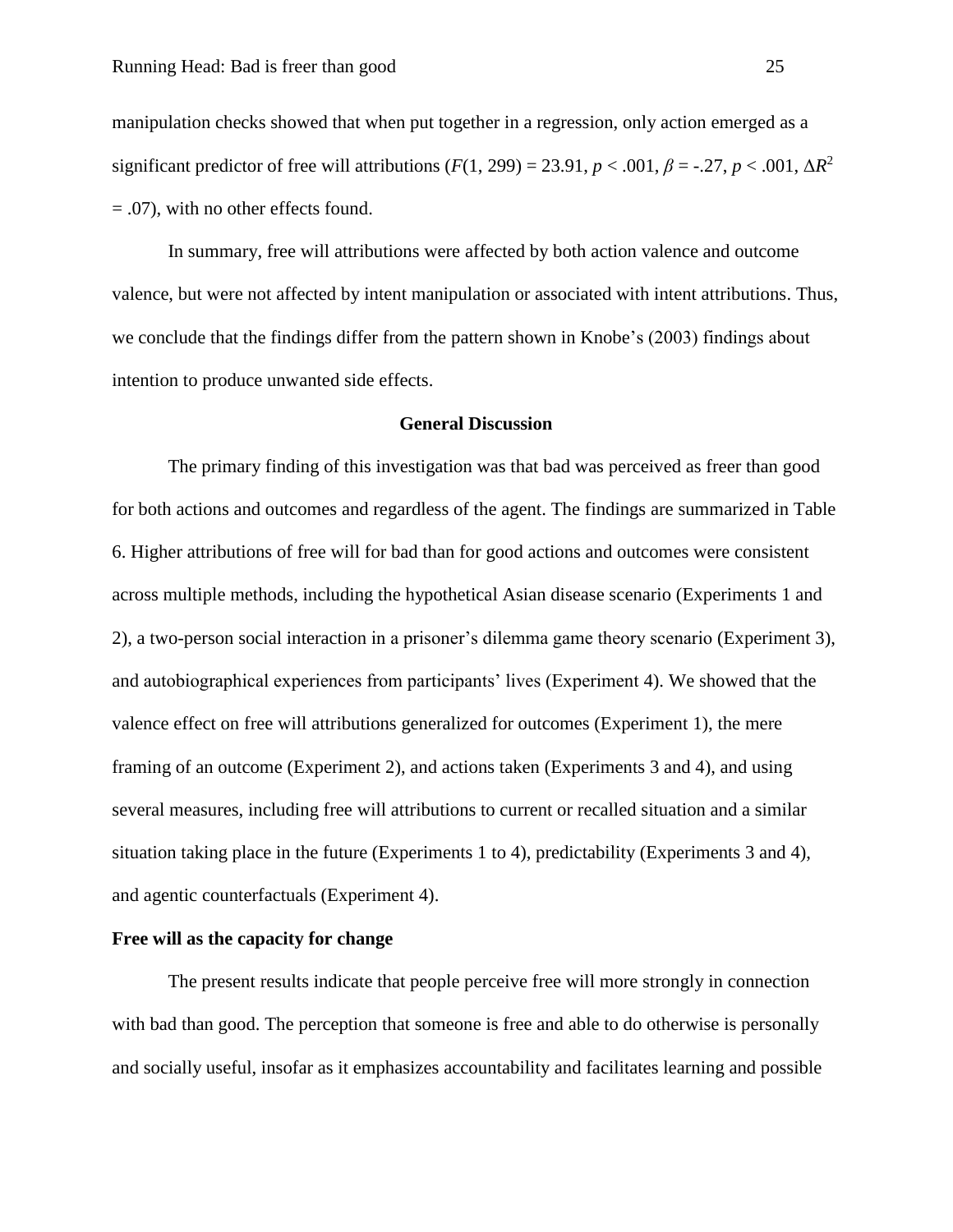change. The present findings make sense in that context: It is seemingly most useful to perceive freedom of action when something goes wrong, because learning and change are most urgently desirable then. The very undesirability of negative actions or outcomes raises attention to the fact that the person really could have (and probably should have) done otherwise. That conclusion dovetails well with the research on counterfactual thinking: People engage in counterfactual thinking by reflecting on bad actions and bad outcomes, and the benefits of such thinking are derived from thinking about how one could have acted differently (Roese, 1997). The unique form of action control that humans exercise, which in layperson perspective corresponds to free will, may well be an adaptation to enable people to improve themselves so as to function better in society and, in turn, enable society to function better, thereby benefiting the group (e.g., Baumeister, 2008). People may only reflect on it when faced with subpar or negative outcomes, or when an agent behaves badly or makes bad decisions — because those are the cases in which it is most obvious that by acting otherwise, the person could benefit self and society.

#### **Attributions of free will versus intent**

Our findings extend previous literature regarding asymmetries in attributions. Knobe (2003) showed that people attribute more intent to a decision maker whose choices produced a bad than a good side effect that he had explicitly said was not his intention (he expressed complete indifference). Experiments 1 and 2 held intent and action constant while manipulating outcome or framing of an outcome. Experiment 5 directly addressed the question of the difference between intent and free will. The relationship between free will and intent attributions was not significant and negative. Thus, previous findings about attributions of intent do not explain the present findings.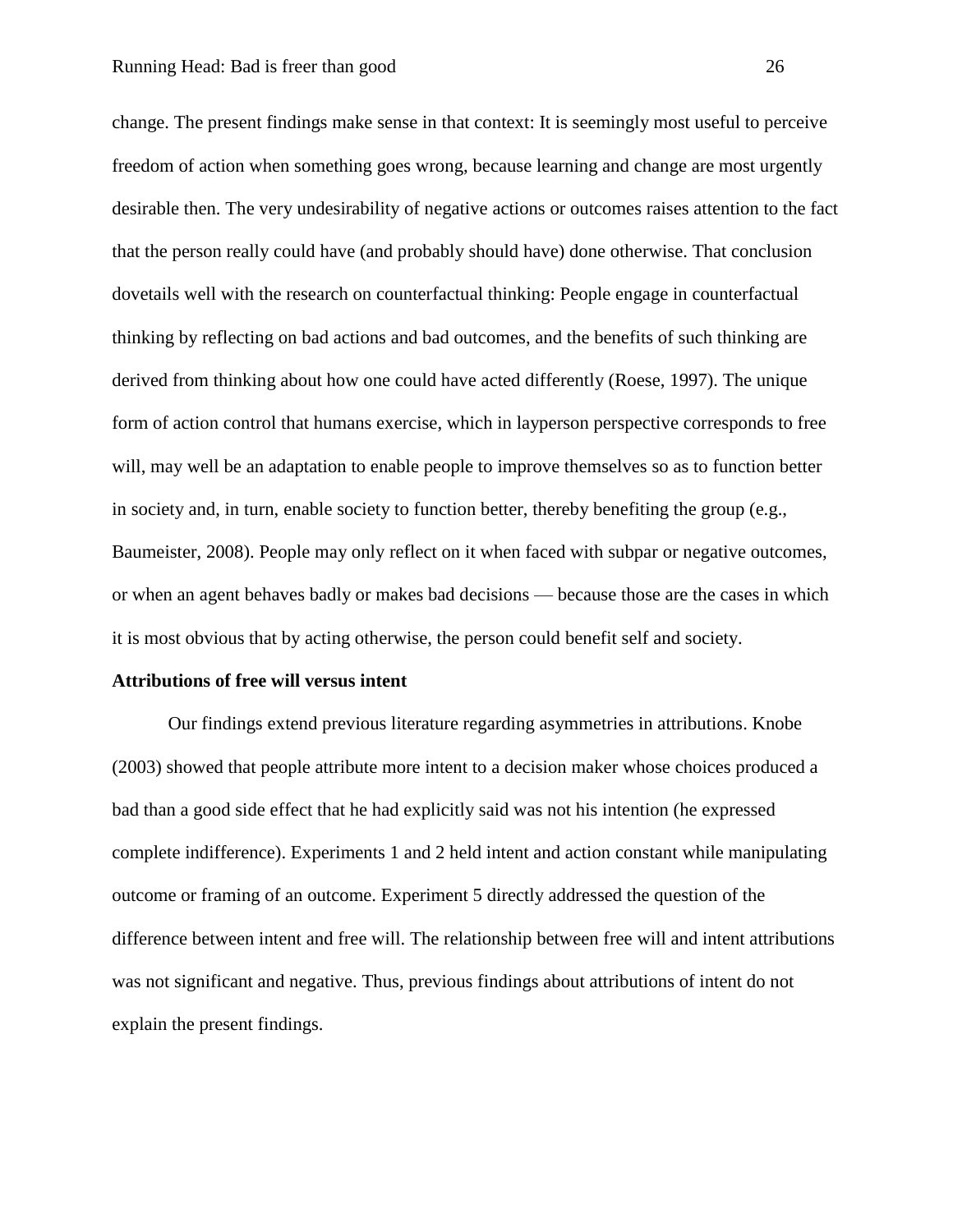Attributions of intent and free will are conceptually different. Intention is a mental representation of purposive action, and as such it could exist without free will. Meanwhile, some concepts of free will (e.g., random action; see Brembs, 2011) could operate without intention, simply by enabling the agent to make a different choice in the moment. Many concepts of free will also invoke the absence of external coercion, or even opposition to external pressure, which is largely irrelevant to intention. In the Knobe (2003) dilemma, the decision maker was presented as being fully able to do what he chose, and so his level of free will was conceptually the same across conditions, whereas people judged his intention quite differently depending on outcomes.

Furthermore, intent is internal and people know whether they intended for something to happen or not, and therefore the Knobe Effect is not meaningful for self attributions. The effect regarding the self can only be interpreted as the capacity for choice, not as intent. This is best exemplified in the Experiment 4 recall task, as it relates to real everyday life actions taken by the self, and the intent by the self is known.

We therefore conclude that intent and free will attributions are different, and that the valence asymmetry effect found is unique, together allowing for fuller understanding of intentionality (Alicke, 2000; Malle & Knobe, 1997) with possible implications for recent theories about the attribution of blame and responsibility (Malle et al., 2014).

#### **Free will extends beyond morality**

We theorized that higher free will attributions would be elicited in a wide array of situations. Recent findings have linked the concept of free will serves mainly to moral responsibility and to the need to punish wrongdoers (Clark et al., 2014; Shariff et al., 2014), and we readily acknowledge the importance of free will in moral judgment. However, there is more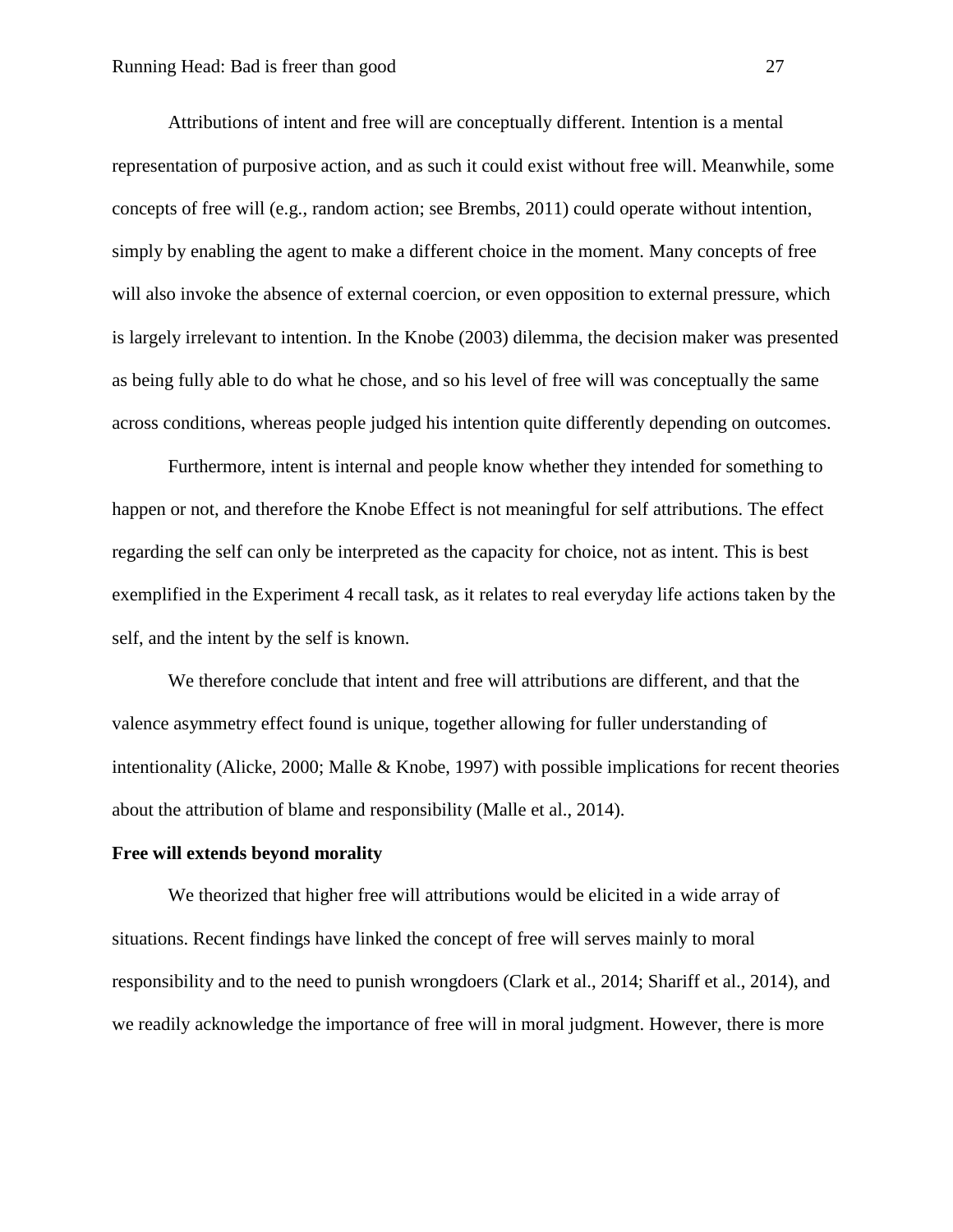to free will than moral choice. Our findings extend beyond morality and punishment in multiple ways.

First, the actions assessed in Experiments 1 to 4 were morally neutral. In Experiment 1, the action was the same across conditions and therefore did not involve a contrast between moral and immoral, and indeed if anything the moral goal of saving lives was held constant across conditions. Experiment 2 went even further in minimizing moral variation, insofar as the both the action and the outcome were the same across conditions, only varying the framing of the outcome. Furthermore, in both experiments the two possible decisions were not between a moral and an immoral decision but rather a decision between a risk-seeking versus risk-averse decision — both undertaken in the service of the morally commendable goal of saving lives. In Experiment 3 the decision made was between prosocial versus selfish behavior, both morally acceptable within the set rules of the game. Experiment 4 used a sample of autobiographical memories from everyday life, and none of the stories involved any sort of blatantly immoral behavior.

Second, we examined free will attributions for both self and others. The hypothesis that people attribute free will to negative actions and outcomes may not be easily extended to cases in which the agent is the self., which might reflect a potential bias in attributions to self in order to try and reduce own responsibility and avoid punishment. If a key factor driving free will beliefs and attributions is the need to punish wrongdoers, then we would expect people to act in accordance with self-serving bias (e.g., Kunda, 1987; Zuckerman, 1979), by which people seek to take credit for success but deny blame for failure. Similarly, negative agency bias (Baumeister, Stillwell, & Wotman, 1990; Morewedge, 2009) argues that people tend to attribute success to internal factors and failures to external causes or to an agent. If so, positive actions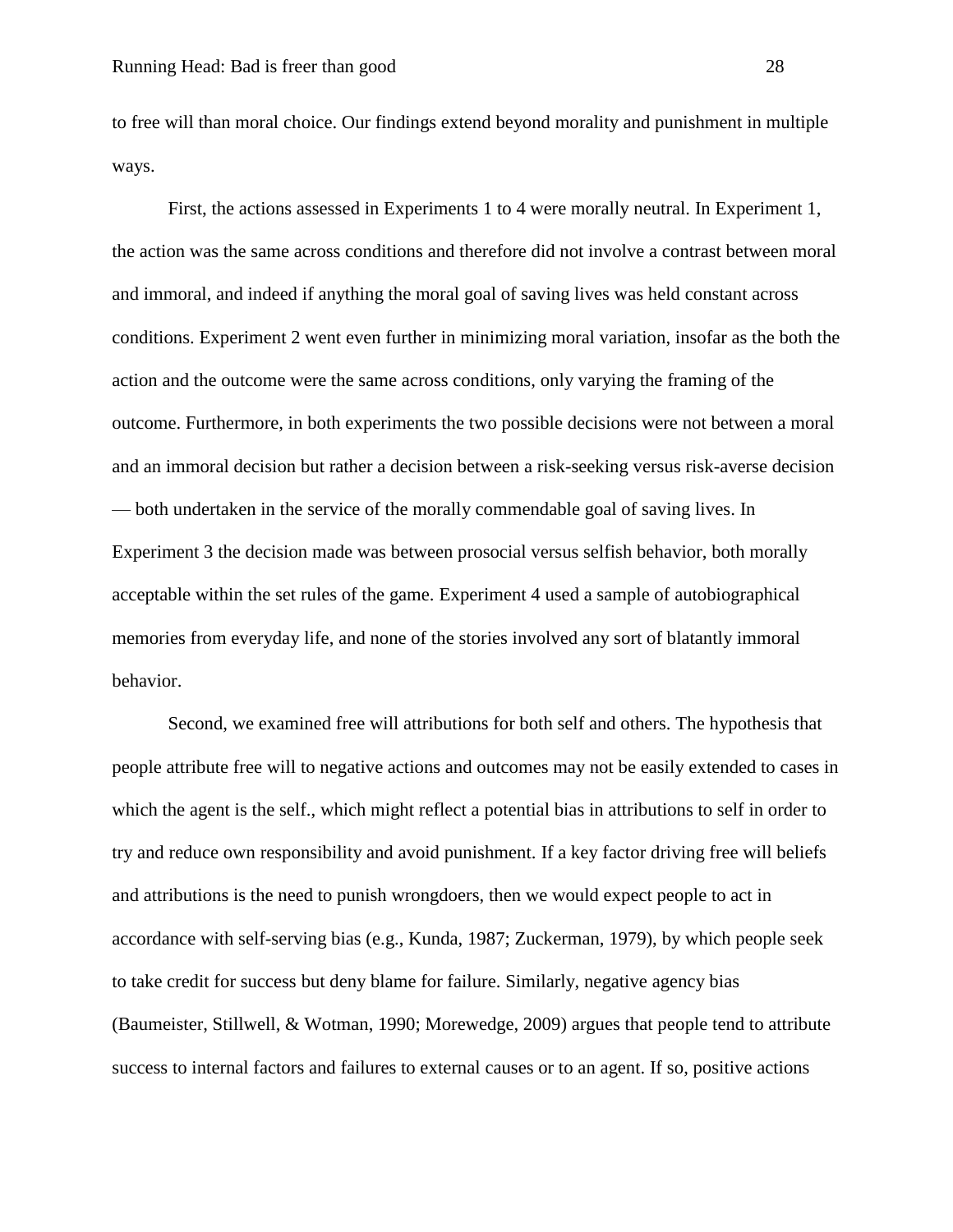taken by the self might elicit higher attributions of free will to elicit praise and receive credit ("I could have done bad, but I made the decision to do good") and negative actions to lower attributions of free will in order to reduce feelings of guilt or possible social punishment (external: "I was forced to do it", or internal: "I was drunk/mentally insane"). On that basis, one would predict that people would attribute high free will to others who caused negative outcomes but not to themselves for producing negative outcomes. However, we found no evidence indicating such a bias. In fact, the attributions were for the most part similar for the self and other (Experiments 1 to 3). While this null difference cannot rule out the possibility of the above prediction, the best available evidence suggests that the core of free will attributions and belief is more about the assumption of responsibility as to envision change and enable learning. Punishment and retribution can be seen as one of several possible mechanisms to facilitate such learning, which are rendered ineffective when one does not perceive the capacity for change.

#### **Implications and Future Directions**

The present investigation focused on cognitive biases in attributions of free will, and it is plausible that these attributions may interact with beliefs, motivations, and affect. For example, Nichols and Knobe (2007) have shown that contemplating moral responsibility of emotionally valenced crimes led to more compatibilist attributions (attributing responsibility in a deterministic universe). Possibly, contemplating more affective situations would lead to an even stronger positive-negative bias in attributions of free will. Future studies may examine impact of affect for free will attributions and whether generalized beliefs in free will would moderate the positive-negative asymmetry bias.

The positive-negative asymmetry in free will attributions may also be related to layassumptions regarding human nature, specifically whether people are inherently good or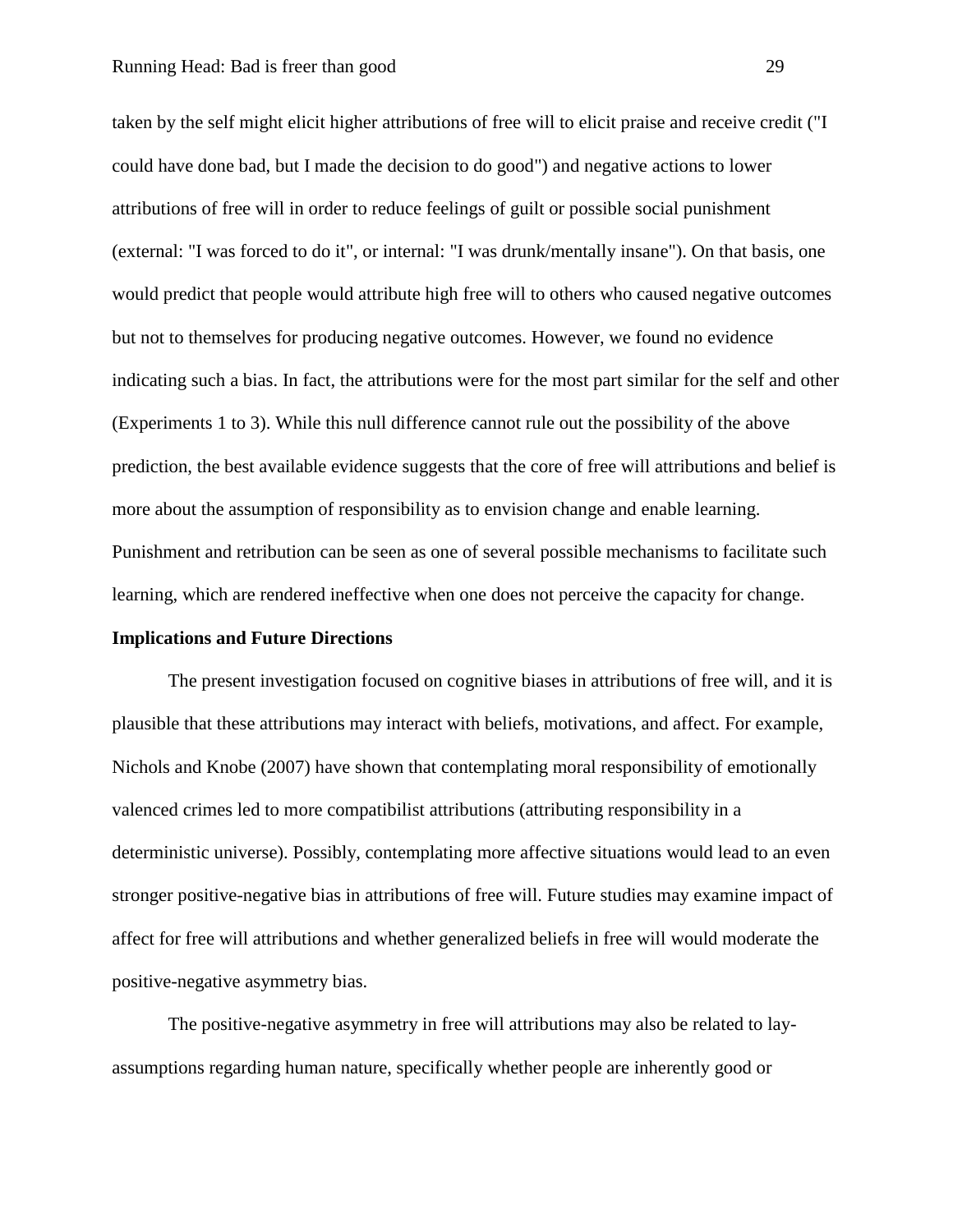inherently bad. The predictability measures in Experiments 3 and 4 showed that people find bad actions to be more unpredictable than good ones, which according to some scholars (Pronin & Kugler, 2010; Brembs, 2011) is a measure indicative of more free will, because it suggests that people expect good behavior and are surprised by bad actions or bad outcomes. Future research may examine the interaction of these implicit lay-beliefs of agency and human nature against one another to see the effect those may have over attributions, teasing apart the two effects. It is possible that the two lay-beliefs may interact so that free will would be attributed to negative situations when assumptions are that human nature is good, but that this effect might be reversed if the assumption is that human nature is bad.

In Experiment 4 using a free recall of everyday real-life situations has also revealed that people tend to attribute higher free will to others than to themselves. Experiments 1-3 in which the alternative actions were controlled did not show a similar effect, which suggests that complex situations may involve additional biases in free will attributions. These findings also seem to counter Pronin and Kugler's (2010) finding that people believe they have more free will than other people. Pronin and Kugler acknowledged an alternative account for their findings regarding the self/other main effect: People may see predictability as undesirable and therefore may try to protect their self-image by rejecting being predictable. The interaction found between valence and agent using the predictability measure in Experiment 4 may suggest that participants were indeed acting to maintain their self image, but that in this case they emphasized wanting to be seen as being inherently good, as they report their negative actions to be less predictable than their good actions. We note, however, that Pronin and Kugler's research differs from this study in several key respects. In particular, they examined neutral situations in life rather than explicitly good or bad actions (e.g., school, career, romance, social life, and everyday life). Moreover, the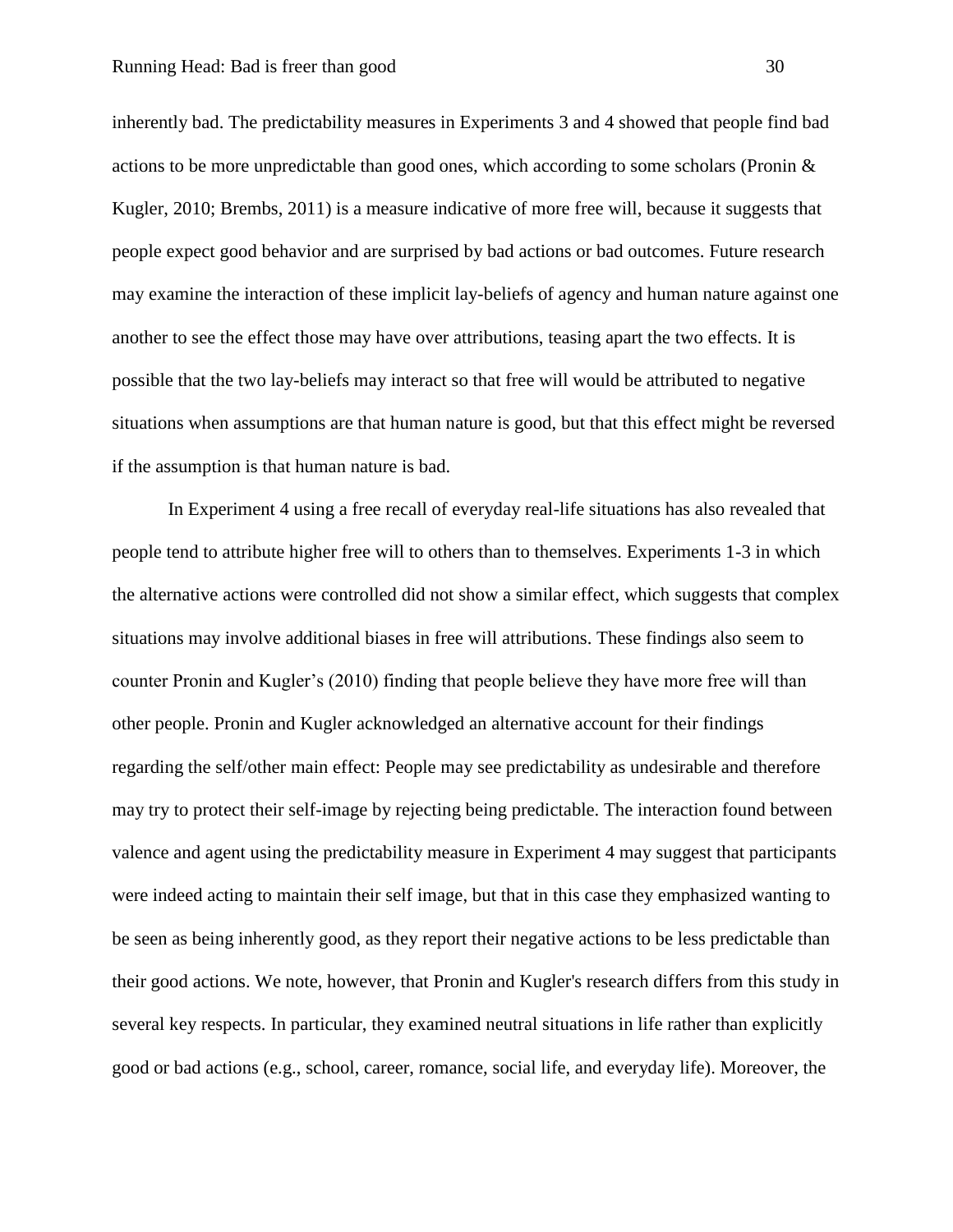actions in their study held no clear implications. In contrast, the actions in the present study involve direct consequences for the other party. Quite possibly, people may perceive their actions as having more free will than others' for neutral everyday actions, which would bolster their sense of being capable or deserving — but when actions involve valence and other parties, the effect is weakened or even reversed. Future studies may more closely examine moderating factors for the self-–other bias in attributions of free will and the role of the positive–negative asymmetry.

Experiments 1 and 2 may also offer an insight into the classical paradigms of the framing effect (Tversky & Kahneman, 1981), potentially shedding light over an unexplored factor involved in decision making. A possible interpretation of our findings regarding the framing effect could be that the tendency to undertake riskier decisions under negative framing may be related to the perception that negative situations involve a greater ability to see other options or to choose non-conforming or unexpected options. A negative context may be a cognitive trigger to perceived free will, thereby leading one to consider taking more risks (Hills, Noguchi, & Gibbert, 2013). Therefore, the association between risk seeking or avoidance behaviors and free will deserves further exploration. Future studies may attempt to examine free will attributions for different negative outcomes.

Considerable evidence indicates that bad actions and bad events have a stronger impact than good ones (for reviews, see Baumeister, Bratslavsky, Finkenauer, & Vohs, 2001; Rozin & Royzman, 2001). The present findings extend that work to show that bad is also seen as freer than good ones. However, there are important differences between these two effects, as 'stronger' situations usually imply more rather than less constraints, and hence less capacity for free choice. If the implications of a bad action are perceived as more impactful and with higher anticipated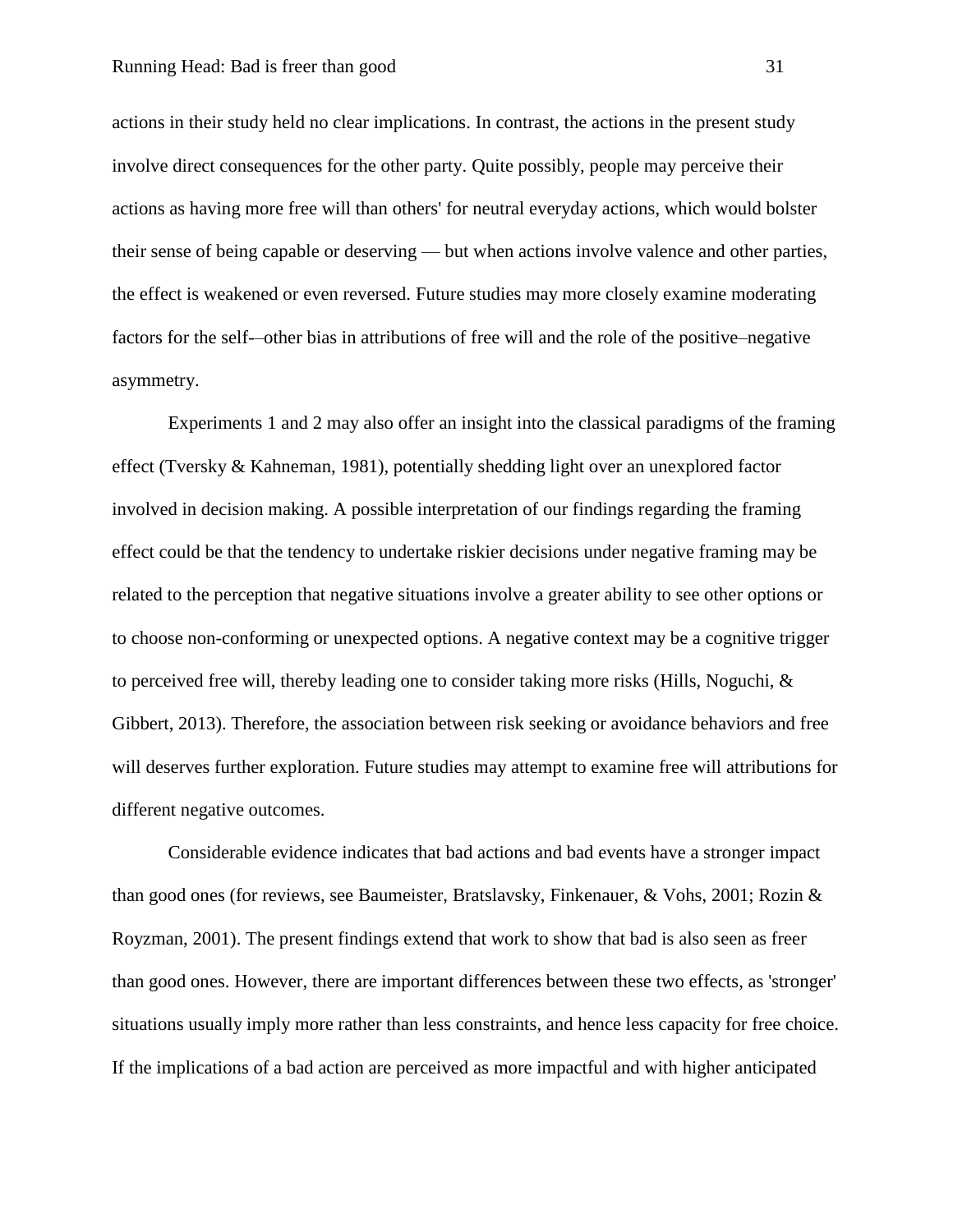affect, then this suggests that people would feel more constrained and hesitant to engage, therefore suggesting the perception of less free will to act. Future research could examine the interaction of these two effects and their possible implications.

#### **Conclusion**

Although it may at first seem disappointing that people seem to associate freedom of action with negative circumstance, that perception may actually serve an important role for both self and for societal functioning. Our findings suggest that invoking the concept of free will in connection with negative actions or outcomes facilitates the contemplation of what went wrong, the evaluation of what could have been done differently, and the perception that things could be done differently in the future. Ultimately, free will highlights the importance of being able to learn, evolve, and act differently.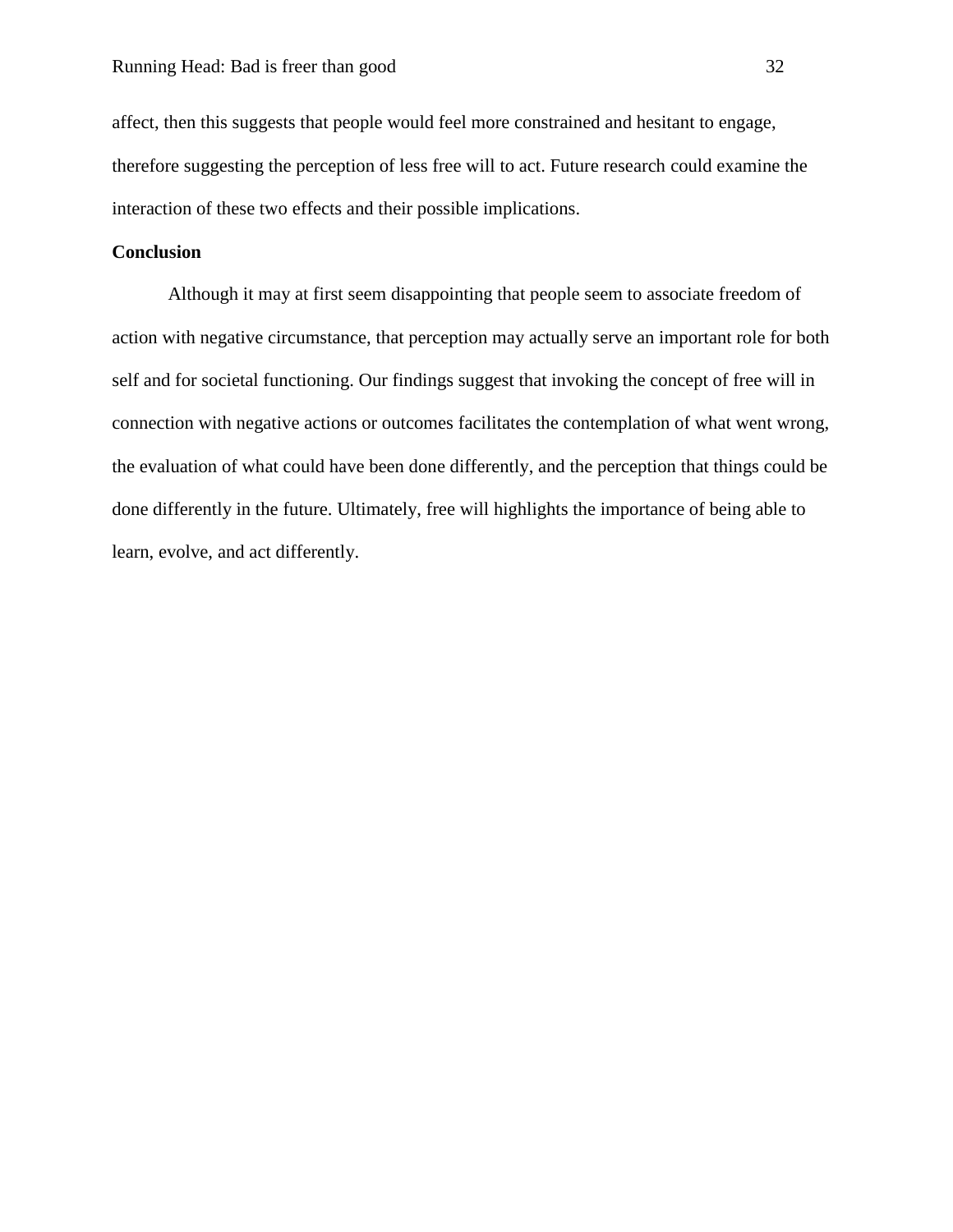# **Acknowledgements**

The research was supported by the RGC General Research Fund (HKUST 644312) and UGC

Infra-Structure Grant (SBI14BM23) awarded to Kin Fai Ellick Wong.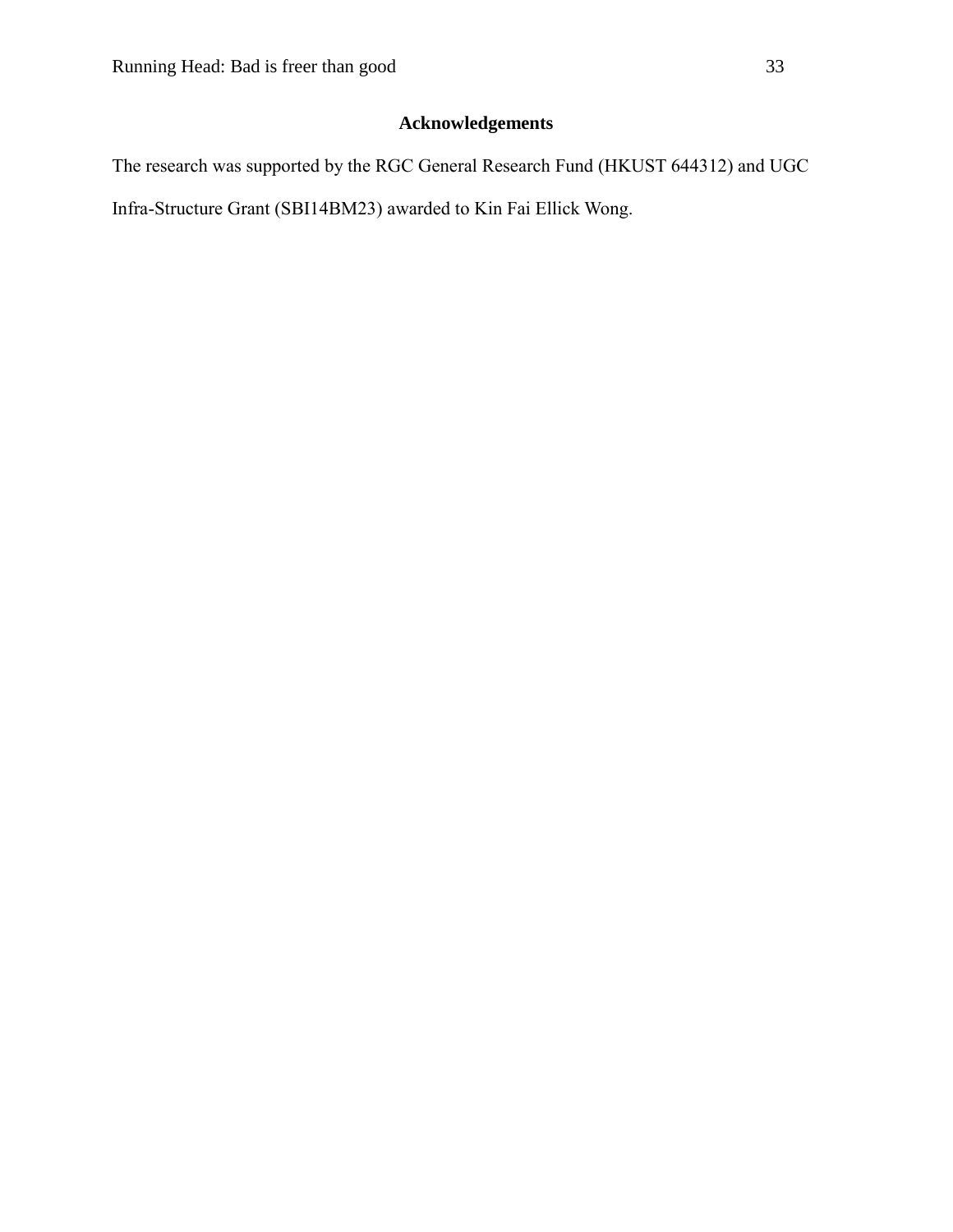## **References**

- Alicke, M. D. (2000). Culpable control and the psychology of blame. *Psychological Bulletin, 126*(4), 556-574. doi:10.1037/0033-2909.126.4.556
- Alquist, J. L., Ainsworth, S. E., & Baumeister, R. F. (2013). Determined to conform: Disbelief in free will increases conformity. *Journal of Experimental Social Psychology, 49*(1), 80-86. doi:10.1016/j.jesp.2012.08.015
- Alquist, J. L., Ainsworth, S. E., Baumeister, R. F., Daly, M., & Stillman, T. F. (2015). The making of might-have-beens: Effects of free will belief on counterfactual thinking.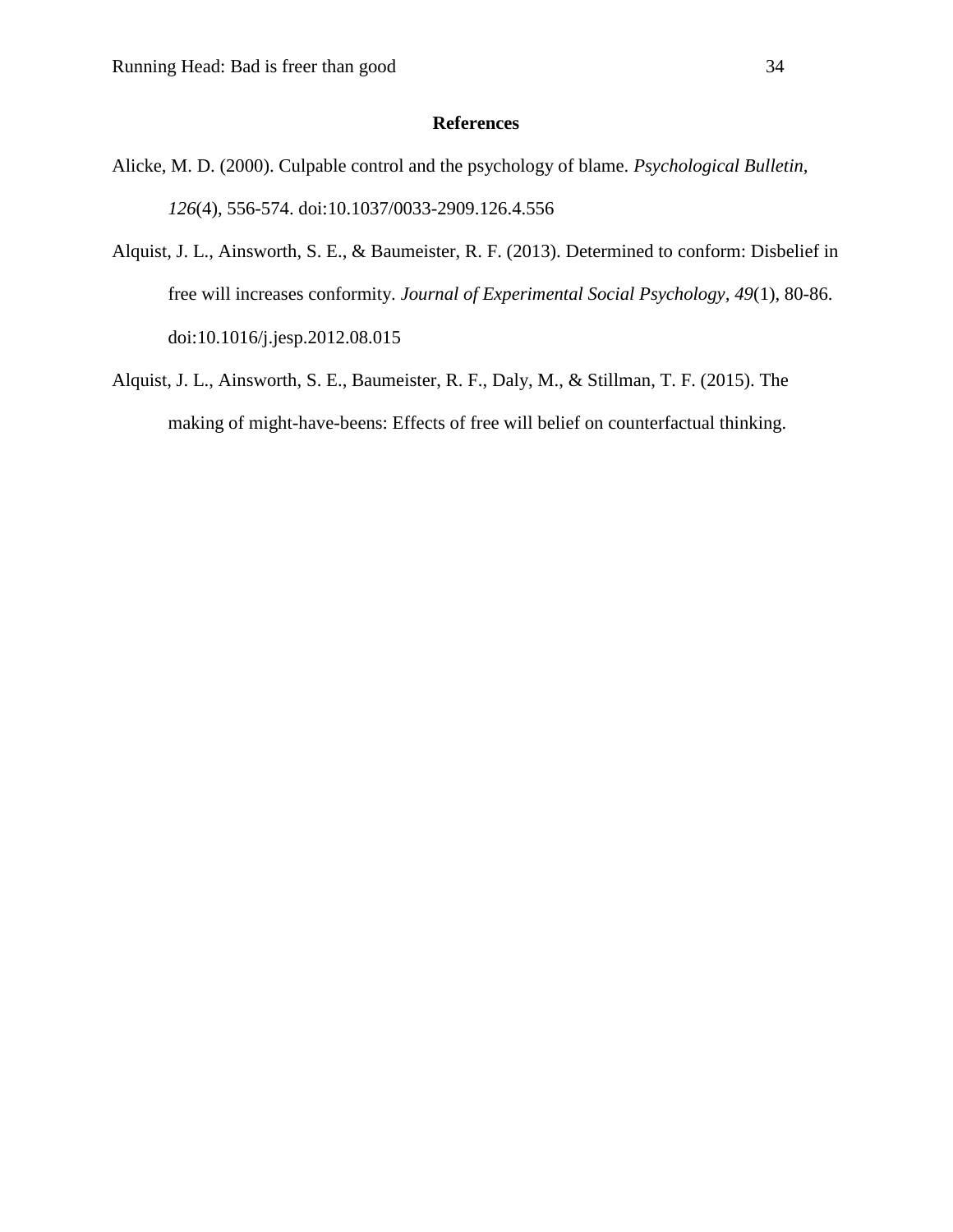*Personality and Social Psychology Bulletin, 41*(2), 268-283.

doi:10.1177/0146167214563673

- Barlas, Z., & Obhi, S. S. (2013). Freedom, choice, and the sense of agency. *Frontiers in human neuroscience*, *7*.
- Baumeister, R. F. (2008). Free will in scientific psychology. *Perspectives on Psychological Science, 3*(1), 14-19.
- Baumeister, R. F., Bratslavsky, E., Finkenauer, C., & Vohs, K. D. (2001). Bad is stronger than good. *Review of General Psychology, 5*(4), 323.
- Baumeister, R. F., & Brewer, L. E. (2012). Believing versus disbelieving in free will: Correlates and consequences. *Social and Personality Psychology Compass*, *6*(10), 736-745.
- Baumeister, R. F., Masicampo, E., & DeWall, C. N. (2009). Prosocial benefits of feeling free: Disbelief in free will increases aggression and reduces helpfulness. *Personality and Social Psychology Bulletin, 35*(2), 260-268.
- Baumeister, R. F., Stillwell, A., & Wotman, S. R. (1990). Victim and perpetrator accounts of interpersonal conflict: Autobiographical narratives about anger. *Journal of Personality and Social Psychology, 59*(5), 994.
- Bode, S., Murawski, C., Soon, C. S., Bode, P., Stahl, J., & Smith, P. L. (2014). Demystifying "free will": the role of contextual information and evidence accumulation for predictive brain activity. *Neuroscience & Biobehavioral Reviews*, *47*, 636-645.
- Boninger, D. S., Gleicher, F., & Strathman, A. (1994). Counterfactual thinking: From what might have been to what may be. *Journal of Personality and Social Psychology, 67*(2), 297-307. doi:10.1037/0022-3514.67.2.297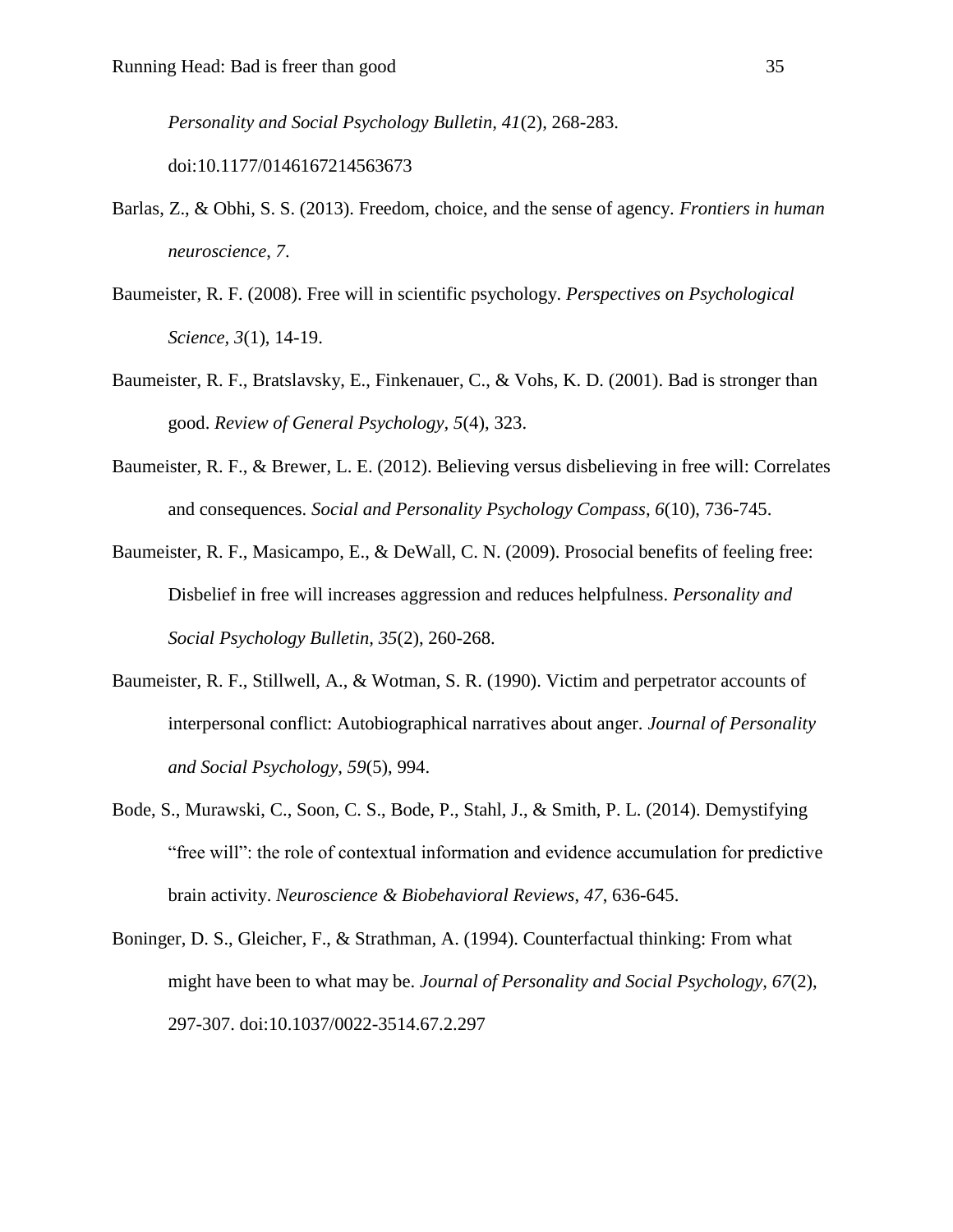- Brembs, B. (2011). Towards a scientific concept of free will as a biological trait: Spontaneous actions and decision-making in invertebrates. *Proceedings of the Royal Society B: Biological Sciences, 278*(1707), 930-939. doi:10.1098/rspb.2010.2325
- Chernyak, N., & Kushnir, T. (2013). The self as a moral agent: Preschoolers behave morally, but believe in the freedom to do otherwise. *Journal of Cognition and Development,*  doi:10.1080/15248372.2013.777843
- Clark, C. J., Luguri, J. B., Ditto, P. H., Knobe, J., Shariff, A. F., & Baumeister, R. F. (2014). Free to punish: A motivated account of free will belief. *Journal of Personality and Social Psychology, 106*(4), 501-513. doi:10.1037/a0035880
- Cushman, F. (2008). Crime and punishment: Distinguishing the roles of causal and intentional analyses in moral judgment. *Cognition, 108*(2), 353-380. doi[:http://dx.doi.org/10.1016/j.cognition.2008.03.006](http://dx.doi.org/10.1016/j.cognition.2008.03.006)
- Dennett, D. C. (2003). The self as a responding—and responsible—artifact. *Annals of the New York Academy of Sciences, 1001*(1), 39-50.
- Edwards, J. (1754/1957). *Freedom of the will*.
- Epstude, K., & Roese, N. J. (2008). The functional theory of counterfactual thinking. *Personality and Social Psychology Review, 12*(2), 168-192. doi:10.1177/1088868308316091
- Feldman, G., Baumeister, R. F., & Wong, K. F. E. (2014). Free will is about choosing: The link between choice and the belief in free will. *Journal of Experimental Social Psychology, 55*(0), 239-245. doi[:http://dx.doi.org/10.1016/j.jesp.2014.07.012](http://dx.doi.org/10.1016/j.jesp.2014.07.012)
- Feldman, G., Chandrashekar, S. P., & Wong, K. F. E. (2016). The freedom to excel: Belief in free will predicts better academic performance. *Personality and Individual Differences*, *90*, 377-383.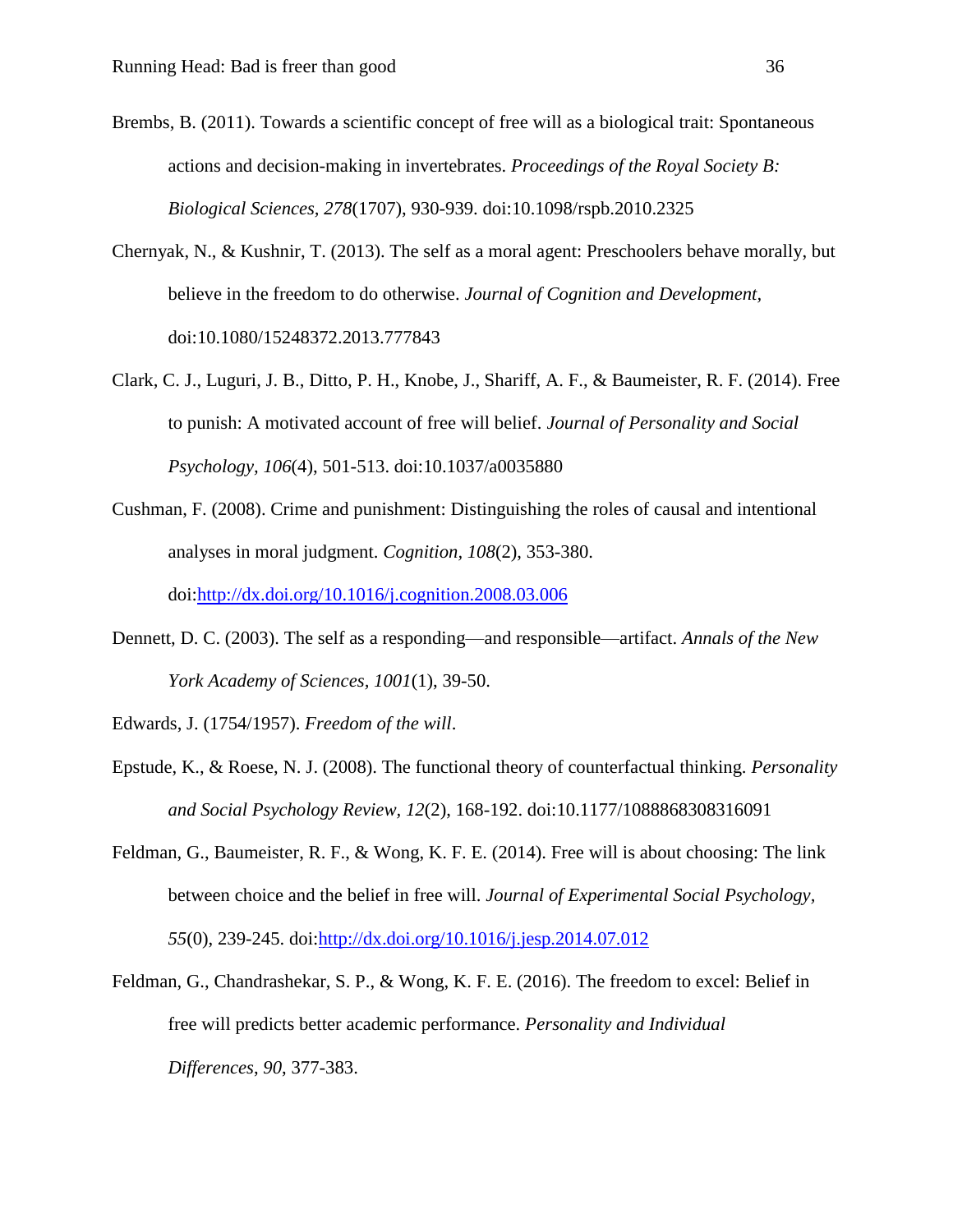- Feldman, G., Chao, M. M., Farh, J. L., & Bardi, A. (2015). The motivation and inhibition of breaking the rules: Personal values structures predict unethicality. *Journal of Research in Personality*, *59*, 69-80.
- Girotto, V., Ferrante, D., Pighin, S., & Gonzalez, M. (2007). Postdecisional counterfactual thinking by actors and readers. *Psychological Science, 18*(6), 510-515. doi:10.1111/j.1467-9280.2007.01931.x
- Gray, K., Knickman, T. A., & Wegner, D. M. (2011). More dead than dead: Perceptions of persons in the persistent vegetative state. Cognition, 121(2), 275-280.
- Greene, J., & Cohen, J. (2004). For the Law, Neuroscience Changes Nothing and Everything. Philosophical Transactions: Biological Sciences, 1775-1785.
- Guglielmo, S., & Malle, B. F. (2010). Enough skill to kill: Intentionality judgments and the moral valence of action. *Cognition, 117*(2), 139-150. doi[:http://dx.doi.org/10.1016/j.cognition.2010.08.002](http://dx.doi.org/10.1016/j.cognition.2010.08.002)
- Haggard, P., Mele, A., O'Connor, T., & Vohs, K. D. (2010). "Lexicon of key terms." big questions in free will project. Retrieved from [http://www.freewillandscience.com](http://www.freewillandscience.com/)
- Helzer, E. G., & Gilovich, T. (2012). Whatever is willed will be A temporal asymmetry in attributions to will. *Personality and Social Psychology Bulletin, 38*(10), 1235-1246.
- Hills, T. T., Noguchi, T., & Gibbert, M. (2013). Information overload or search-amplified risk? set size and order effects on decisions from experience *Psychonomic Bulletin & Review, 20*(5), 1023-1031. doi:10.3758/s13423-013-0422-3; 10.3758/s13423-013-0422-3
- Hume, D. (1748). *An enquiry concerning human understanding*.
- Kane, R. (2002). *Free will: New directions for an ancient problem.* Blackwell Publishers Malden.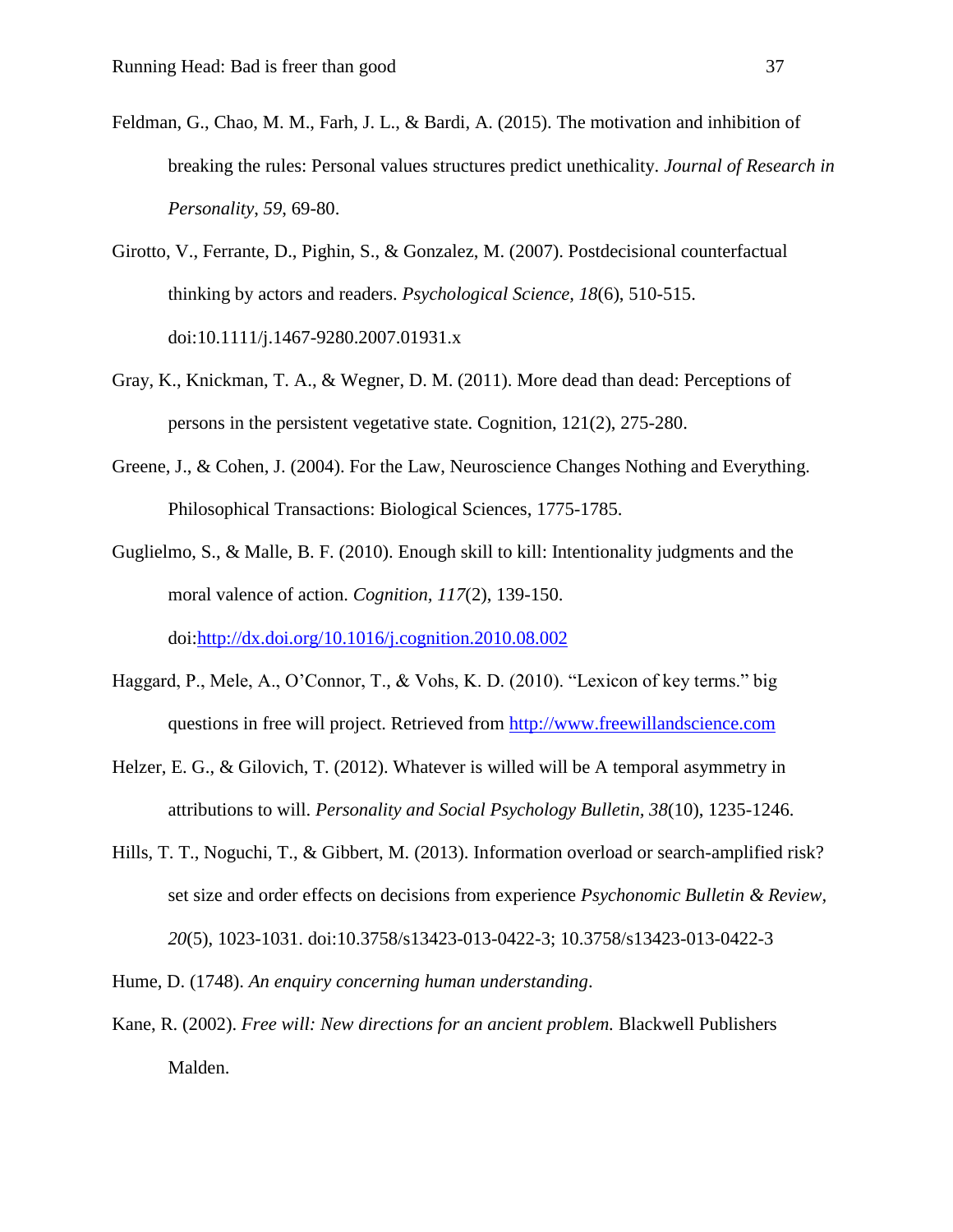Kane, R. (2011). *The oxford handbook of free will*. Oxford University Press.

- Kant, I. (1788/1997). Critique of practical reason. Translated and edited by Mary J. Gregor.
- Knobe, J. (2003). Intentional action and side effects in ordinary language. *Analysis, 63*(279), 190-194.
- Kunda, Z. (1987). Motivated inference: Self-serving generation and evaluation of causal theories. *Journal of Personality and Social Psychology, 53*(4), 636.
- Malle, B. F., Guglielmo, S., & Monroe, A. E. (2014). A theory of blame. *Psychological Inquiry, 25*(2), 147-186.
- Malle, B. F., & Knobe, J. (1997). The folk concept of intentionality. *Journal of Experimental Social Psychology, 33*(2), 101-121. doi[:http://dx.doi.org/10.1006/jesp.1996.1314](http://dx.doi.org/10.1006/jesp.1996.1314)
- Malle, B. F., Knobe, J. M., & Nelson, S. E. (2007). Actor-observer asymmetries in explanations of behavior: New answers to an old question. *Journal of Personality and Social Psychology, 93*(4), 491-514. doi:10.1037/0022-3514.93.4.491
- Monroe, A. E., & Malle, B. F. (2010). From uncaused will to conscious choice: The need to study, not speculate about people's folk concept of free will. *Review of Philosophy and Psychology, 1*(2), 211-224.
- Monroe, A. E., Dillon, K. D., & Malle, B. F. (2014). Bringing free will down to earth: People's psychological concept of free will and its role in moral judgment. *Consciousness and Cognition, 27*(0), 100-108. doi[:http://dx.doi.org/10.1016/j.concog.2014.04.011](http://dx.doi.org/10.1016/j.concog.2014.04.011)
- Morewedge, C. K. (2009). Negativity bias in attribution of external agency. *Journal of Experimental Psychology: General, 138*(4), 535.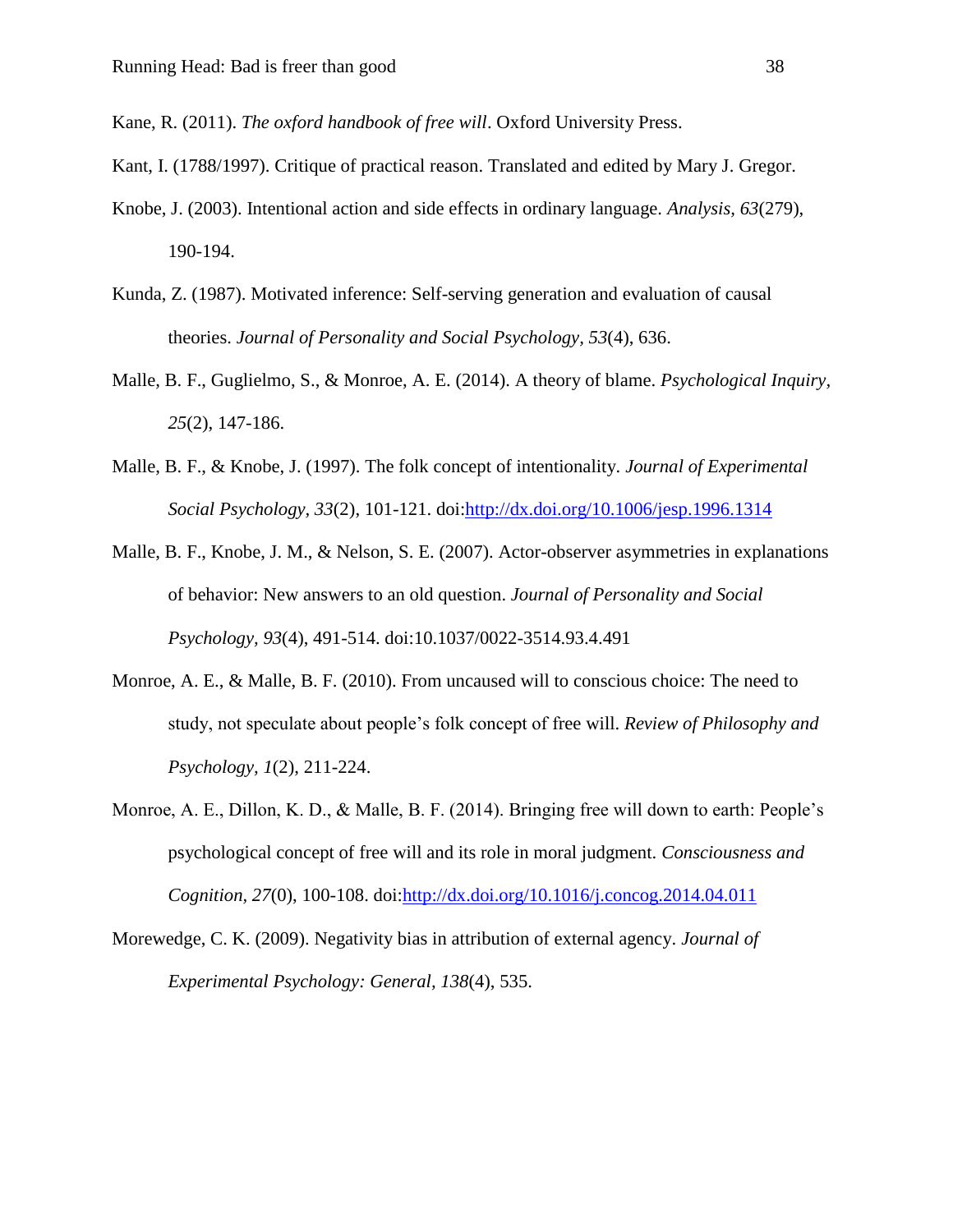- Nahmias, E., Morris, S., Nadelhoffer, T., & Turner, J. (2005). Surveying freedom: Folk intuitions about free will and moral responsibility. *Philosophical Psychology, 18*(5), 561- 584.
- Nichols, S. (2004). The folk psychology of free will: Fits and starts. *Mind & Language, 19*(5), 473-502.
- Nichols, S. (2006). Folk intuitions on free will. *Journal of Cognition and Culture, 6*(1), 57-86.
- Nichols, S., & Knobe, J. (2007). Moral responsibility and determinism: The cognitive science of folk intuitions. *Nous*, *41*(4), 663-685.
- Paulhus, D. L., & Carey, J. M. (2011). The FAD–Plus: Measuring lay beliefs regarding free will and related constructs. *Journal of Personality Assessment, 93*(1), 96-104.
- Phillips, J., & Knobe, J. (2009). Moral judgments and intuitions about freedom. *Psychological Inquiry, 20*(1), 30-36. doi:10.1080/10478400902744279
- Pronin, E., & Kugler, M. B. (2010). People believe they have more free will than others. *Proceedings of the National Academy of Sciences, 107*(52), 22469-22474.
- Rapoport, A., & Chammah, A. M. (1965). Sex differences in factors contributing to the level of cooperation in the prisoner's dilemma game. *Journal of Personality and Social Psychology, 2*(6), 831.
- Roese, N. J. (1997). Counterfactual thinking. *Psychological Bulletin, 121*(1), 133.
- Roese, N. J., & Olson, J. M. (1997). Counterfactual thinking: The intersection of affect and function. (pp. 1-59). San Diego, CA, US: Academic Press. doi:10.1016/S0065- 2601(08)60015-5
- Roskies, A. (2006). Neuroscientific challenges to free will and responsibility. *Trends in Cognitive Sciences, 10*(9), 419-423.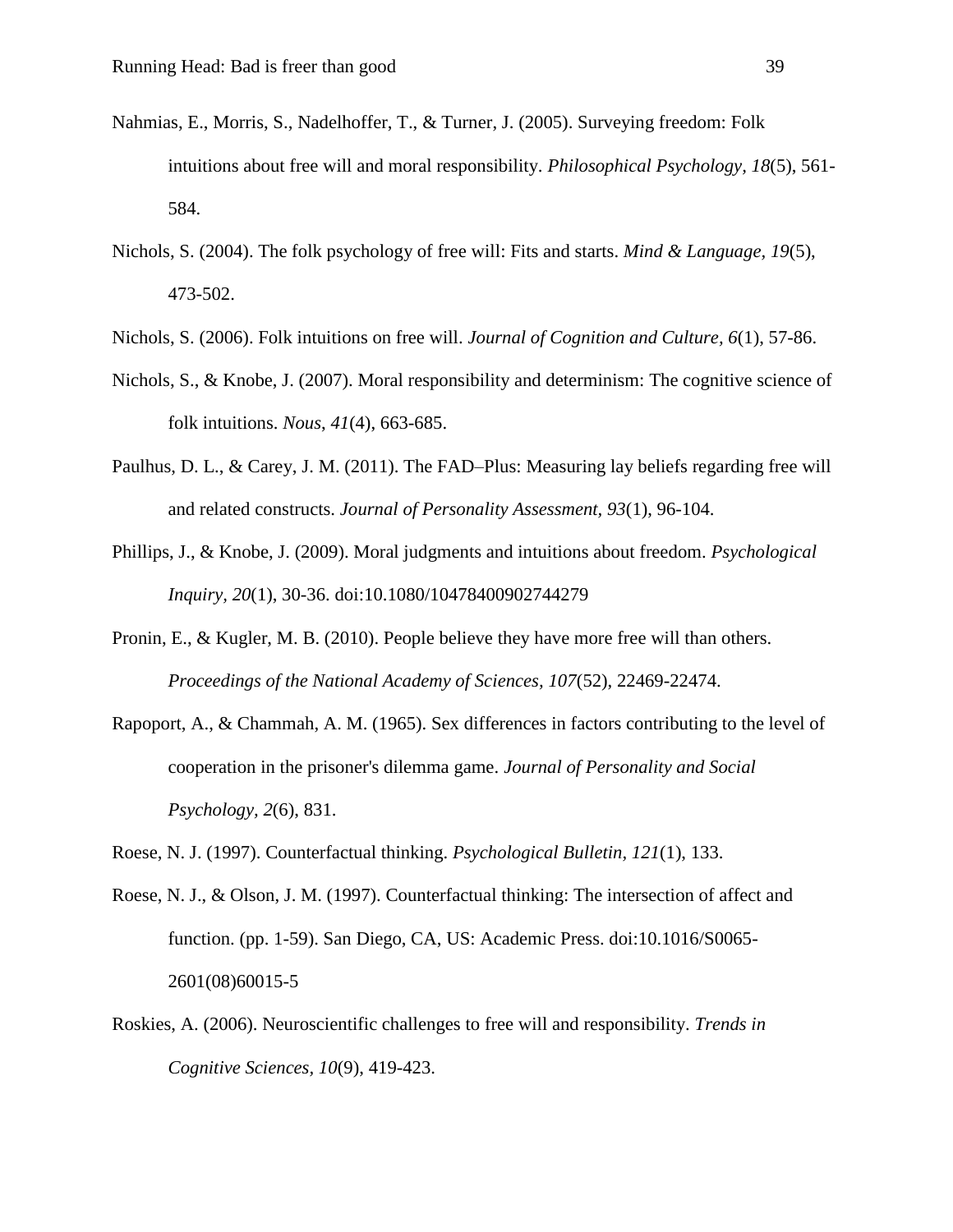- Rozin, P., & Royzman, E. B. (2001). Negativity bias, negativity dominance, and contagion. *Personality and Social Psychology Review, 5*(4), 296-320.
- Seligman, M. E. P., Railton, P., Baumeister, R. F., & Sripada, C. (2013). Navigating into the future or driven by the past. *Perspectives on Psychological Science, 8*(2), 119-141. doi:10.1177/1745691612474317
- Shariff, A. F., Greene, J. D., Karremans, J. C., Luguri, J. B., Clark, C. J., Schooler, J. W., . . . Vohs, K. D. (2014). Free will and punishment: A mechanistic view of human nature reduces retribution. *Psychological Science*. doi:10.1177/0956797614534693
- Stillman, T. F., & Baumeister, R. F. (2010). Guilty, free, and wise: Determinism and psychopathy diminish learning from negative emotions. *Journal of Experimental Social Psychology, 46*(6), 951-960.
- Stillman, T. F., Baumeister, R. F., & Mele, A. R. (2011). Free will in everyday life: Autobiographical accounts of free and unfree actions. *Philosophical Psychology, 24*(3), 381-394.
- Stillman, T. F., Baumeister, R. F., Vohs, K. D., Lambert, N. M., Fincham, F. D., & Brewer, L. E. (2010). Personal philosophy and personnel achievement: Belief in free will predicts better job performance. *Social Psychological and Personality Science*, *1*(1), 43-50.
- Tversky, A., & Kahneman, D. (1981). The framing of decisions and the psychology of choice. *Science, 211*(4481), 453-458.
- Vohs, K. D., & Schooler, J. W. (2008). The value of believing in free will encouraging a belief in determinism increases cheating. *Psychological Science, 19*(1), 49-54.
- Weisel, O., & Shalvi, S. (2015). The collaborative roots of corruption. *Proceedings of the National Academy of Sciences*, *112*(34), 10651-10656.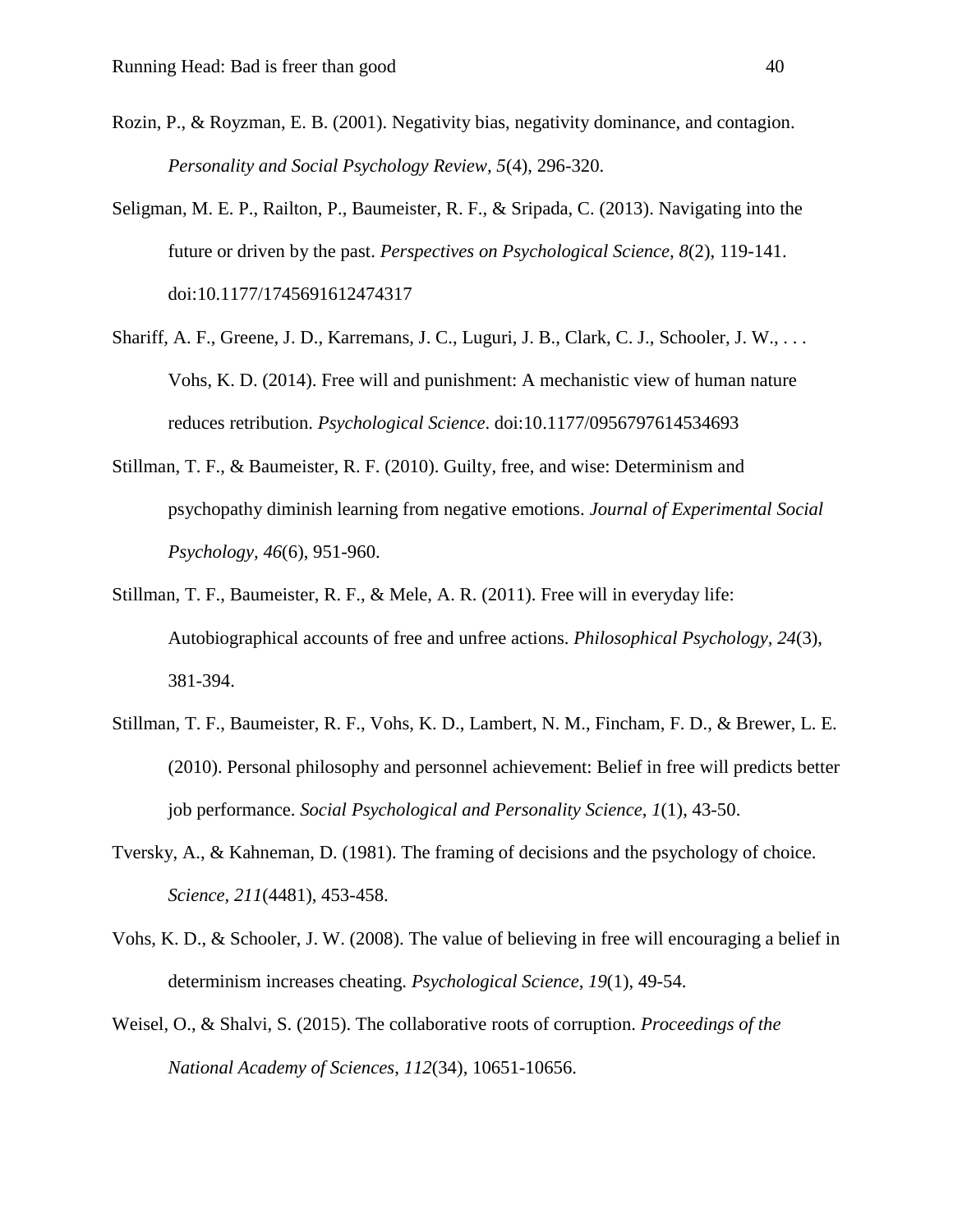- Wong, K. F. E., & Cheng, C. (2013) Predictable or not? Individuals' risk decisions do not necessarily predict their next ones. *PLoS ONE 8(2),* e56811.
- Zuckerman, M. (1979). Attribution of success and failure revisited, or: The motivational bias is alive and well in attribution theory. *Journal of Personality, 47*(2), 245-287.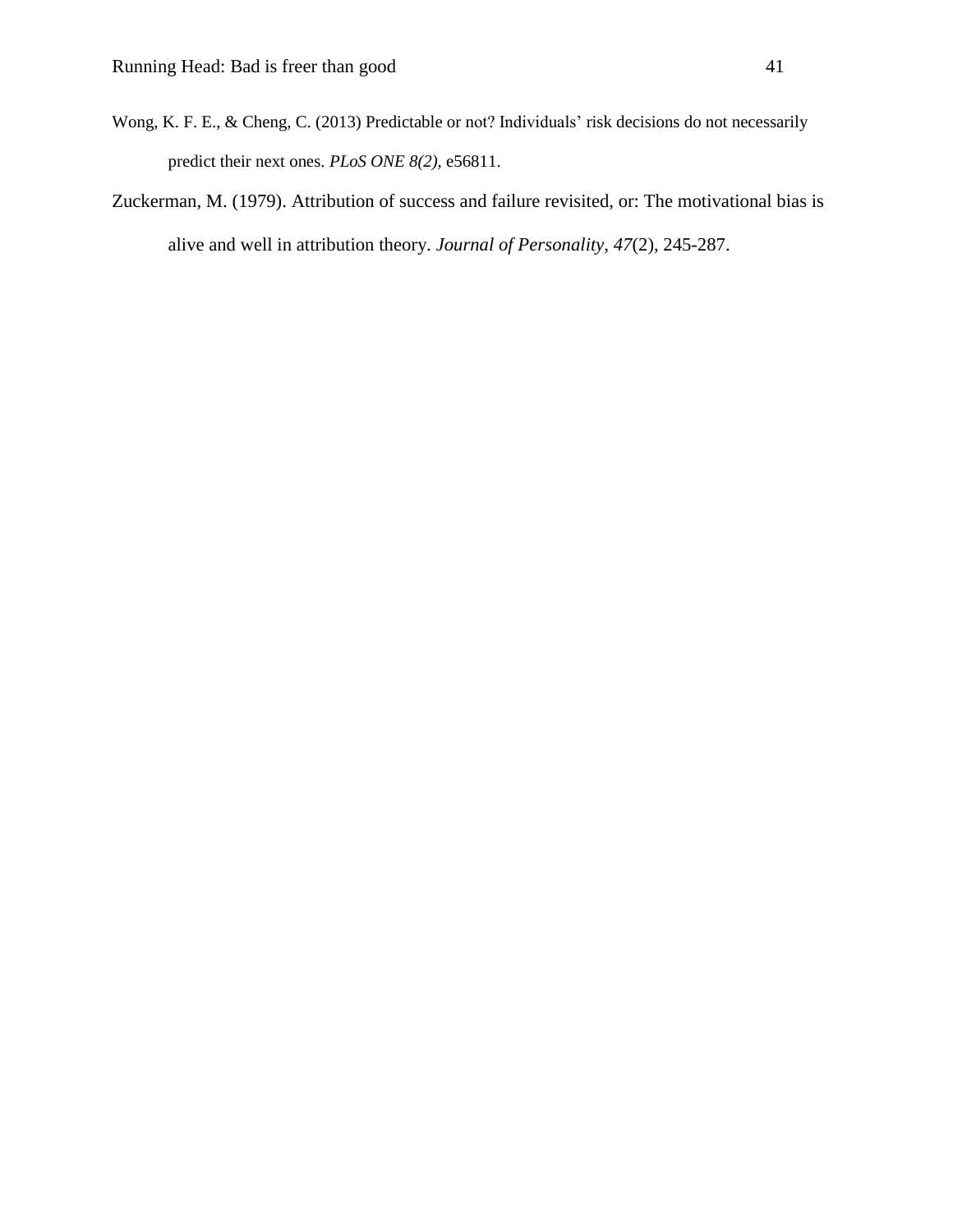## Table 1

*Experiment 1 - Means and standard deviations for the manipulation check and free will attributions* 

|       | Manipulation check – valence | Free will attributions – current situation |               |            | Free will attributions – future situation |            |           |            |            |
|-------|------------------------------|--------------------------------------------|---------------|------------|-------------------------------------------|------------|-----------|------------|------------|
|       | Negative                     | Positive                                   | Total         | Negative   | Positive                                  | Total      | Negative  | Positive   | Total      |
| Self  | $-36.62(68.95)[47]$          | 78.73 (38.00) [51]                         | 23.41 (79.71) | 3.87(.90)  | 3.27(1.23)                                | 3.56(1.12) | 4.13(.85) | 3.43(0.98) | 3.76(.98)  |
| Other | $-62.18(58.02)[55]$          | 75.80 (35.80) [51]                         | 4.21(84.50)   | 3.78(1.01) | 3.12(1.24)                                | 3.46(1.17) | 4.16(.83) | 3.33(1.21) | 3.76(1.11) |
| Total | $-50.40(64.26)$              | 64.26 (36.76)                              |               | 3.82(.96)  | 3.20(1.24)                                |            | 4.15(.84) | 3.38(1.10) |            |

<span id="page-41-0"></span>*Note*. Parentheses indicate standard deviation. Brackets indicate number of participants. See [Figure 2](#page-48-1) for the plots of free will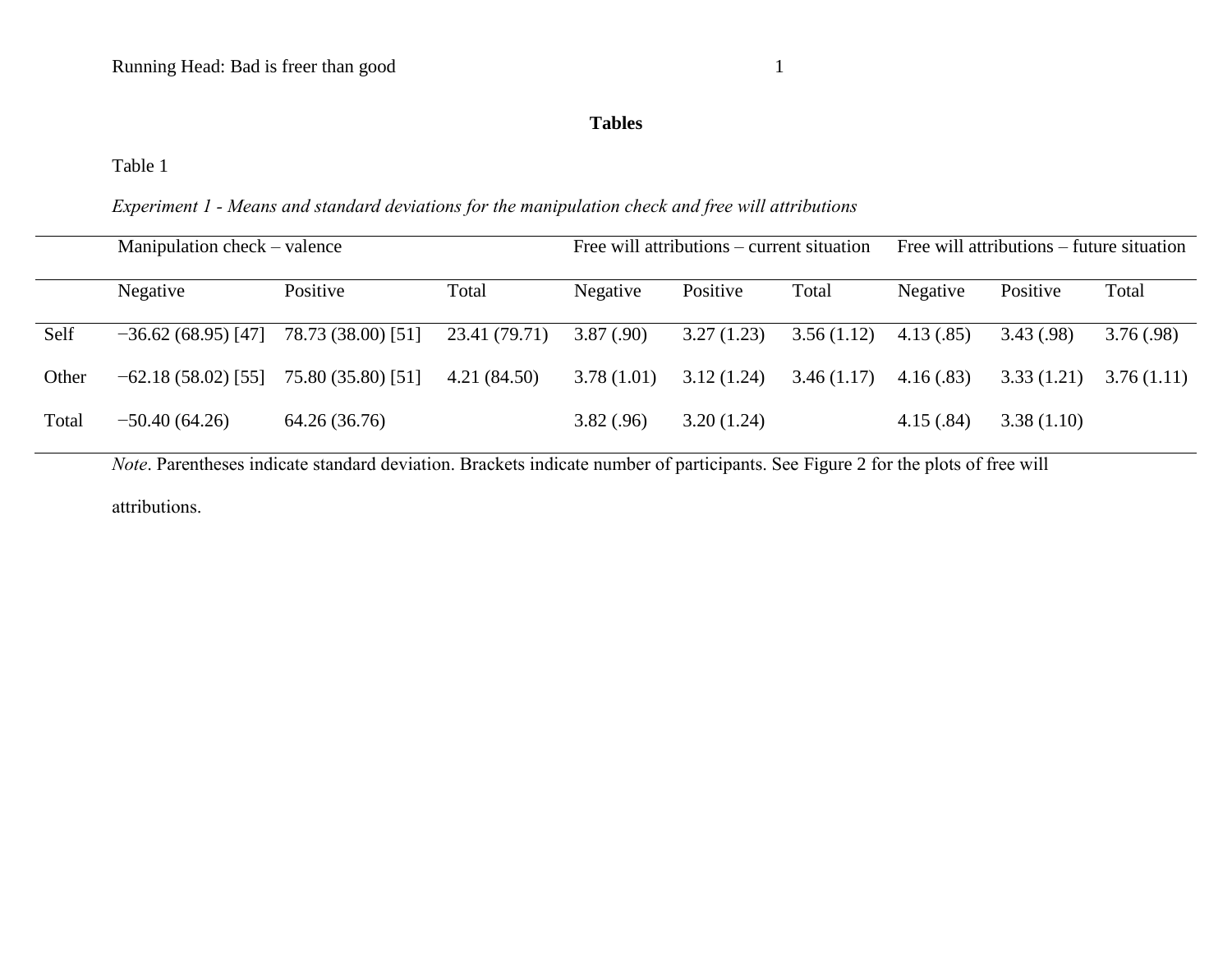## *Experiment 2 – Means and standard deviations for the manipulation check and free will attributions*

|       | Manipulation check – valence |                    |               | Free will attributions – current situation |            |            | Free will attributions – future situation |                           |            |
|-------|------------------------------|--------------------|---------------|--------------------------------------------|------------|------------|-------------------------------------------|---------------------------|------------|
|       | Negative                     | Positive           | Total         | Negative                                   | Positive   | Total      | Negative                                  | Positive                  | Total      |
| Self  | 6.30(64.84)[54]              | 47.97 (41.35) [59] | 28.05 (57.55) | 3.59(1.09)                                 | 2.98(1.12) | 3.27(1.14) | $3.72(1.12)$ $3.17(1.16)$                 |                           | 3.43(1.17) |
| Other | 3.24(69.89)[51]              | 59.16 (34.65) [57] | 32.75 (60.80) | 3.45(1.12)                                 | 2.84(1.11) | 3.12(1.15) | 3.47(.95)                                 | 3.23(1.17)                | 3.34(1.07) |
| Total | 4.81(67.03)                  | 53.47 (38.45)      |               | 3.52(1.10)                                 | 2.91(1.12) |            |                                           | $3.60(1.04)$ $3.20(1.16)$ |            |

<span id="page-42-0"></span>*Note*. Parentheses indicate standard deviation. Brackets indicate number of participants. See [Figure 3](#page-49-1) for the plots of free will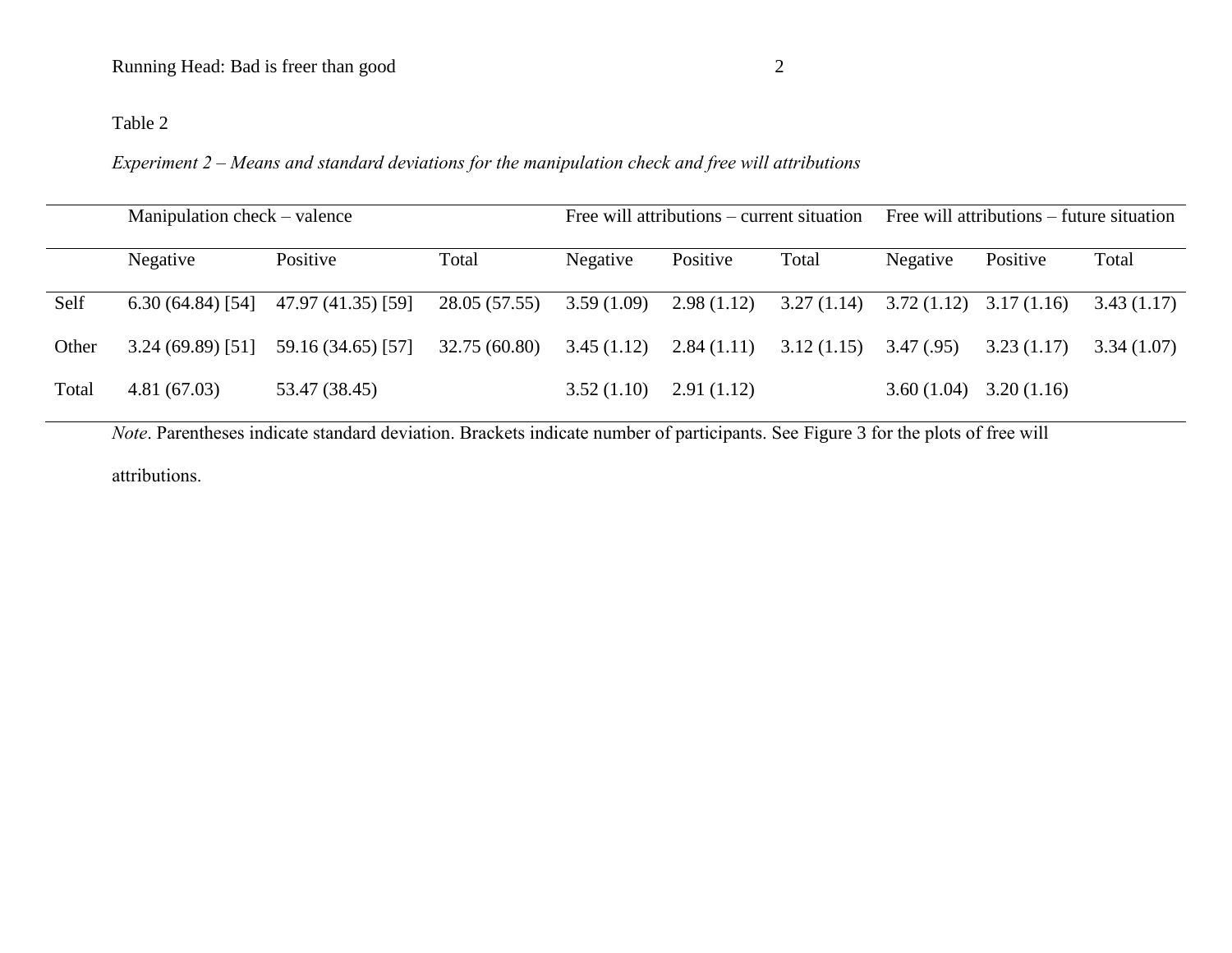## *Experiment 3 - Means and standard deviations for the free will attributions*

|       | Free will attributions – current situation |                   |            | Free will attributions – future situation |            |            | Free will attributions – predictability |            |            |
|-------|--------------------------------------------|-------------------|------------|-------------------------------------------|------------|------------|-----------------------------------------|------------|------------|
|       | Negative                                   | Positive          | Total      | Negative                                  | Positive   | Total      | Negative                                | Positive   | Total      |
| Self  | $3.42(1.26)$ [19]                          | $3.40(.97)$ [47]  | 3.41(1.05) | 3.84(1.17)                                | 3.36(1.26) | 3.50(1.24) | 3.05(1.03)                              | 2.62(.99)  | 2.74(1.01) |
| Other | $4.00(.75)$ [26]                           | $3.24(1.17)$ [45] | 3.52(1.09) | 3.73(.87)                                 | 3.20(1.16) | 3.39(1.09) | 3.23(.86)                               | 2.64(1.17) | 2.86(1.10) |
| Total | 3.76(1.03)                                 | 3.33(1.07)        |            | 3.78(1.00)                                | 3.28(1.21) |            | 3.16(.93)                               | 2.63(1.08) |            |

<span id="page-43-0"></span>*Note*. Parentheses indicate standard deviation. Brackets indicate number of participants. See [Figure 4](#page-50-1) for the plots of free will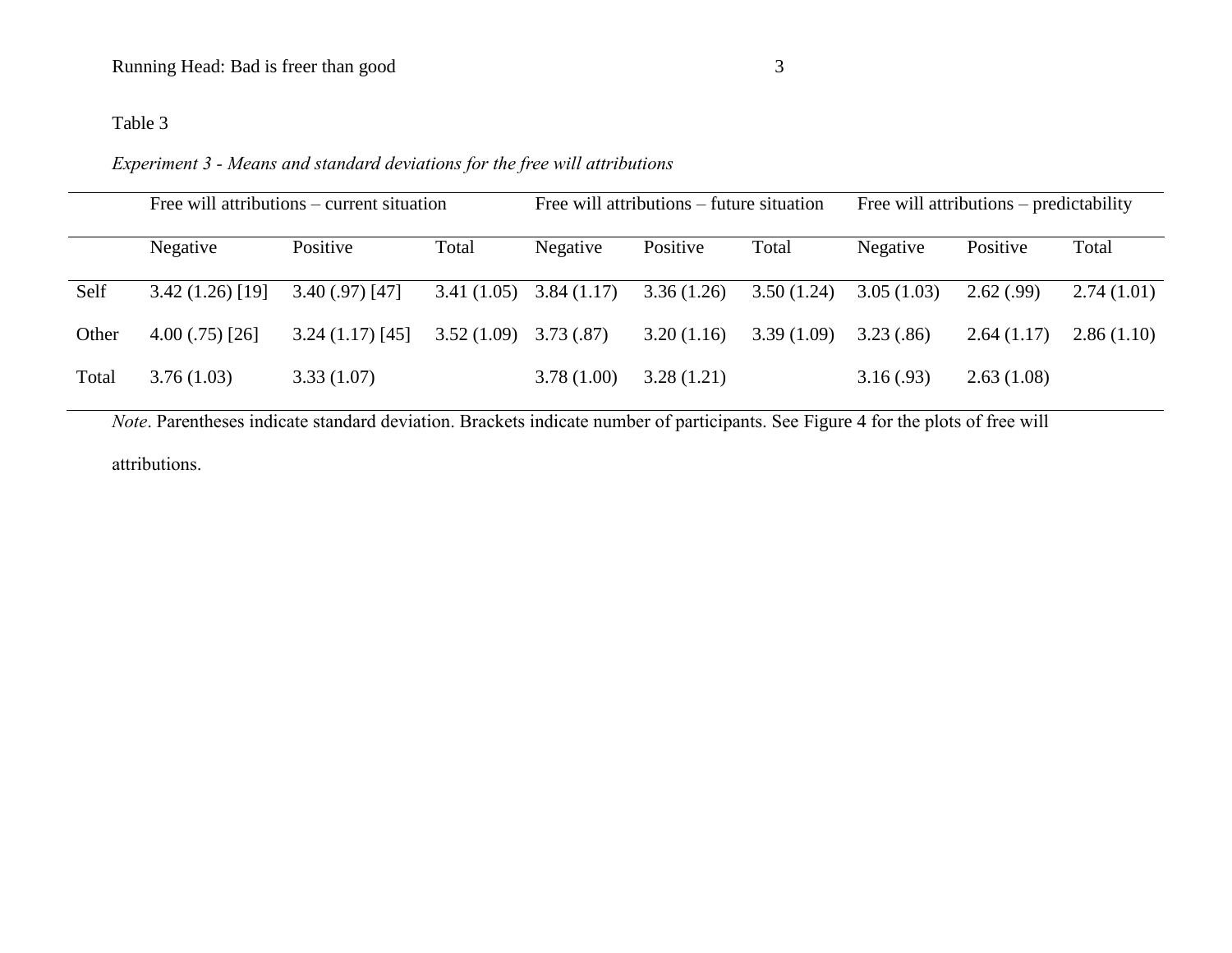*Experiment 4 - Means and standard deviations for the manipulation check and free will attributions for current and future situations*

|       |                   | Free will attributions – recalled situation | Free will attributions – future situation |            |            |            |
|-------|-------------------|---------------------------------------------|-------------------------------------------|------------|------------|------------|
|       | Negative          | Positive                                    | Total                                     | Negative   | Positive   | Total      |
| Self  | $3.68(1.00)$ [53] | $2.48(1.09)$ [54]                           | 3.07(1.20)                                | 3.33(0.98) | 2.55(1.04) | 2.94(1.08) |
| Other | $3.94(1.03)$ [52] | $3.41(1.05)$ [53]                           | 3.68(1.07)                                | 3.15(1.16) | 2.79(1.04) | 2.97(1.11) |
| Total | 3.81(1.02)        | 2.94(1.16)                                  |                                           | 3.25(1.07) | 2.67(1.04) |            |

<span id="page-44-0"></span>

|       |            |            | Free will attributions – agentic counterfactuals | Free will attributions – predictability |           |            |  |
|-------|------------|------------|--------------------------------------------------|-----------------------------------------|-----------|------------|--|
|       | Negative   | Positive   | Total                                            | Negative                                | Positive  | Total      |  |
| Self  | 1.36(1.26) | 0.91(1.12) | 1.13(1.20)                                       | 3.42(.95)                               | 2.59(.92) | 3.00(1.02) |  |
| Other | 1.92(2.26) | 1.42(1.47) | 1.67(1.91)                                       | 2.67(1.04)                              | 2.83(.99) | 2.75(1.02) |  |
| Total | 1.64(1.84) | 1.16(1.33) |                                                  | 3.05(1.06)                              | 2.71(.96) |            |  |

*Note*. Parentheses indicate standard deviation. Brackets indicate number of participants. See [Figure 5](#page-51-1) for the plots of free will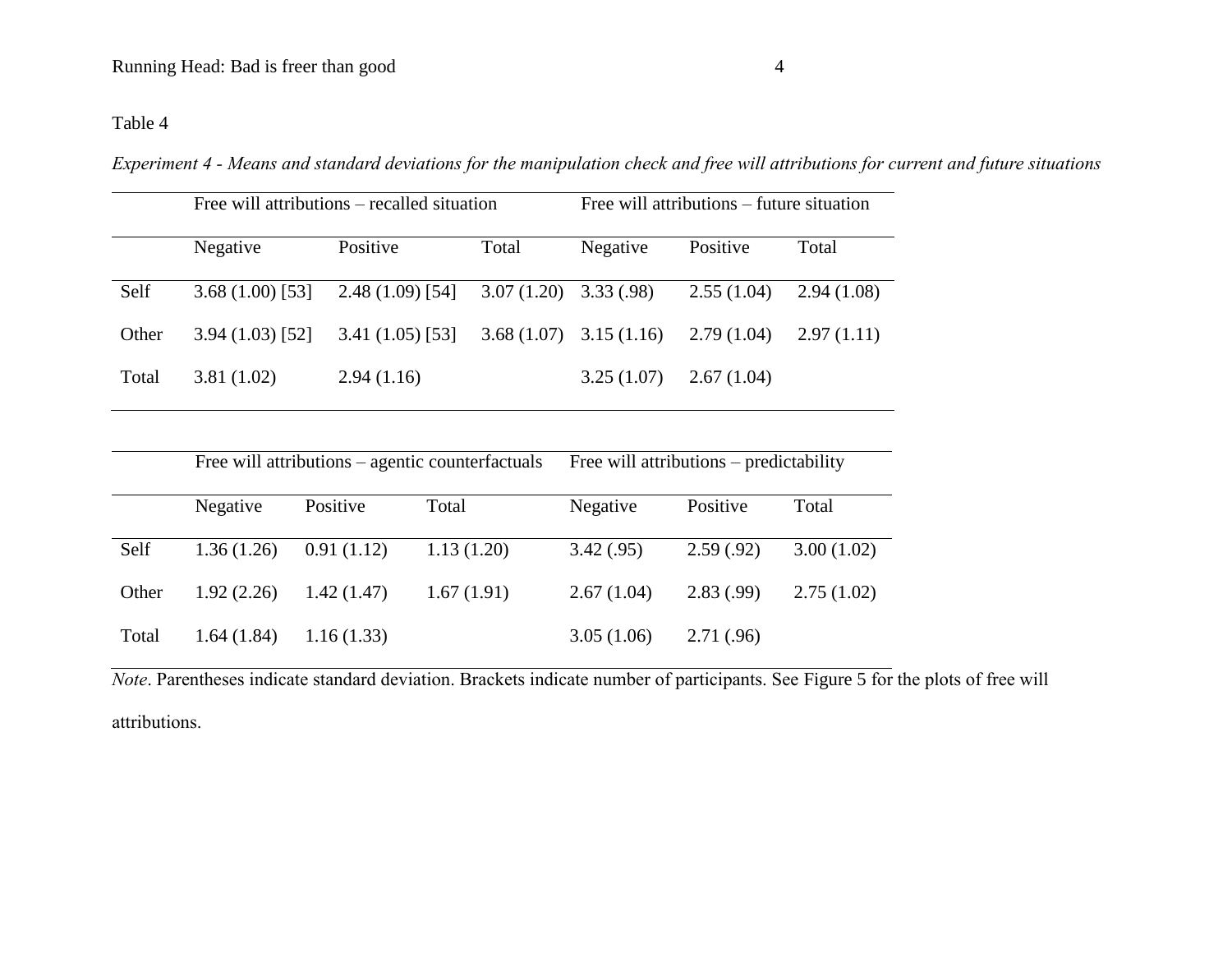# <span id="page-45-0"></span>*Experiment 5 - Correlations table*

|                        | M     | SD.           | Free will Intent       |         | Action |
|------------------------|-------|---------------|------------------------|---------|--------|
| Free will attributions | 73.27 | -32.36        |                        |         |        |
| Intent valence         |       | $-9.11$ 75.06 | $-10$                  |         |        |
| <b>Action valence</b>  |       |               | $-7.60$ 81.95 $-27***$ | $64***$ |        |
| Outcome valence        | $-33$ |               | $94.48 - 17**$         | $17**$  | .58*** |

*Note*: \*  $p < .05$ ; \*\*  $p < .01$ ; \*\*\*  $p < .001$ .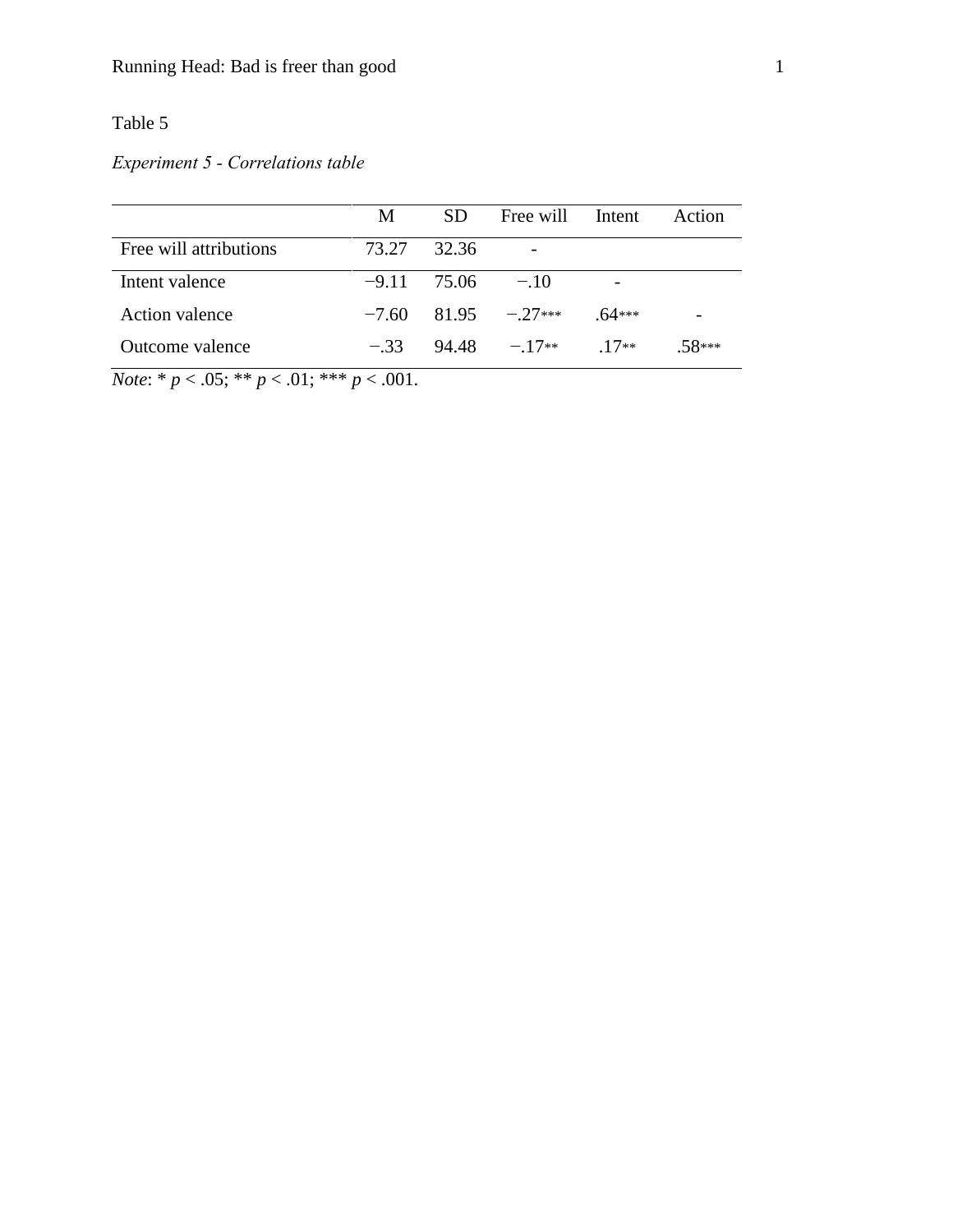## *Summary of findings*

<span id="page-46-0"></span>

| Ex             | N   | <b>Sample</b> | IV1         | IV2                           | <b>DV</b>              | <b>Behavior</b> | <b>Details</b>              | <b>Contributions</b>             |
|----------------|-----|---------------|-------------|-------------------------------|------------------------|-----------------|-----------------------------|----------------------------------|
|                | 204 | <b>MTurk</b>  | Outcome     | Self                          | FW attributions        | High versus     | Asian Disease scenario,     | Baseline effect:                 |
|                |     |               | valence     | Other                         | $past + future$        | low risk        | Tversky and Kahneman        | Negative $\rightarrow$ higher FW |
|                |     |               |             |                               |                        | options         | $(1981)$ , high risk option | attributions                     |
| 2              | 221 | <b>MTurk</b>  | Outcome     | Self $\overline{\phantom{a}}$ | FW attributions        | High versus     | Asian Disease scenario,     | 1. Framing effect                |
|                |     |               | Framing     | Other                         | $past + future$        | low risk        | Tversky and Kahneman        | 2. Addressing # of               |
|                |     |               | valence     |                               |                        | options         | $(1981)$ , low risk option  | deaths confound                  |
|                |     |               |             |                               |                        |                 |                             |                                  |
| 3              | 137 | <b>MTurk</b>  | Action      | Self/                         | FW attributions        | Cooperation     | Prisoner's dilemma:         | Action focus: fixed              |
|                |     |               | valence     | Other                         | $past + future +$      | versus          | Rapoport and                | situation, fixed actions         |
|                |     |               |             |                               | predictability         | defection       | Chammah (1965)              | + predictability measure         |
| $\overline{4}$ | 212 | Students      | Action      | Self/                         | FW attributions:       | Ordinary        | Recalled real-life          | Real life situations             |
|                |     |               | valence     | Other                         | $past + future +$      | everyday life   | interactions                | + agentic counterfactuals        |
|                |     |               |             |                               | $predictability + ACF$ | behaviors       |                             | measure                          |
| 5              | 301 | <b>MTurk</b>  | Intent,     |                               | FW attributions        | Moral           | Hospital scenario,          | Contrasting intent,              |
|                |     |               | Action, $&$ |                               |                        | behavior        | Phillips and Knobe          | action and outcome with          |
|                |     |               | Outcome     |                               |                        |                 | (2009)                      | FW attributions                  |

*Note*. FW = free will; ACF = agentic counterfactuals.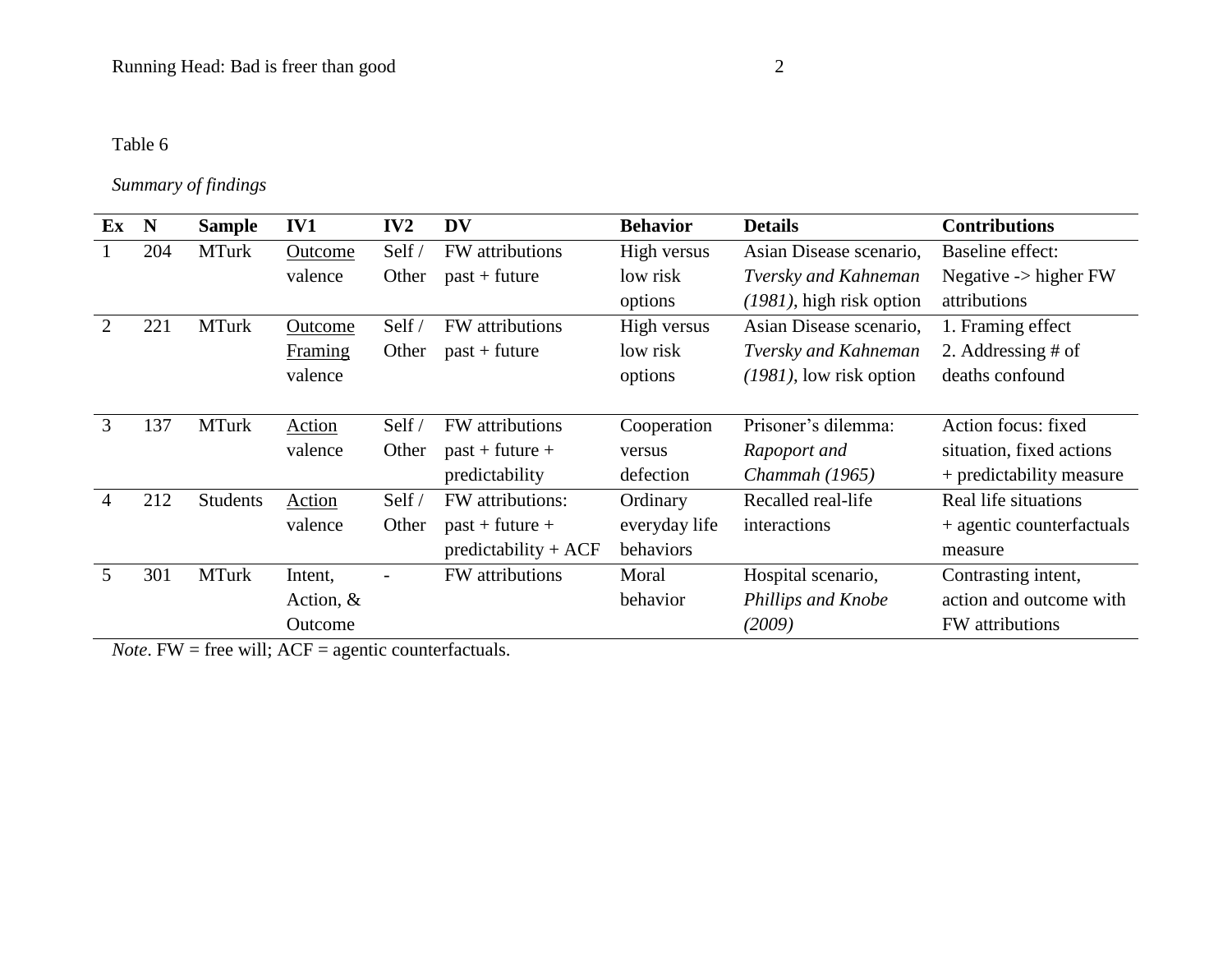



<span id="page-47-0"></span>*Figure 1*. Free will attribution model: Attributions of responsibility for actions/outcomes depend on the perceptions of free will (#1 and #2). Theorized link: The conceptual link between free will and responsibility (#3) leads to a cognitive association between valence and free will attributions (#4) - negative actions and outcomes trigger higher attributions of free will.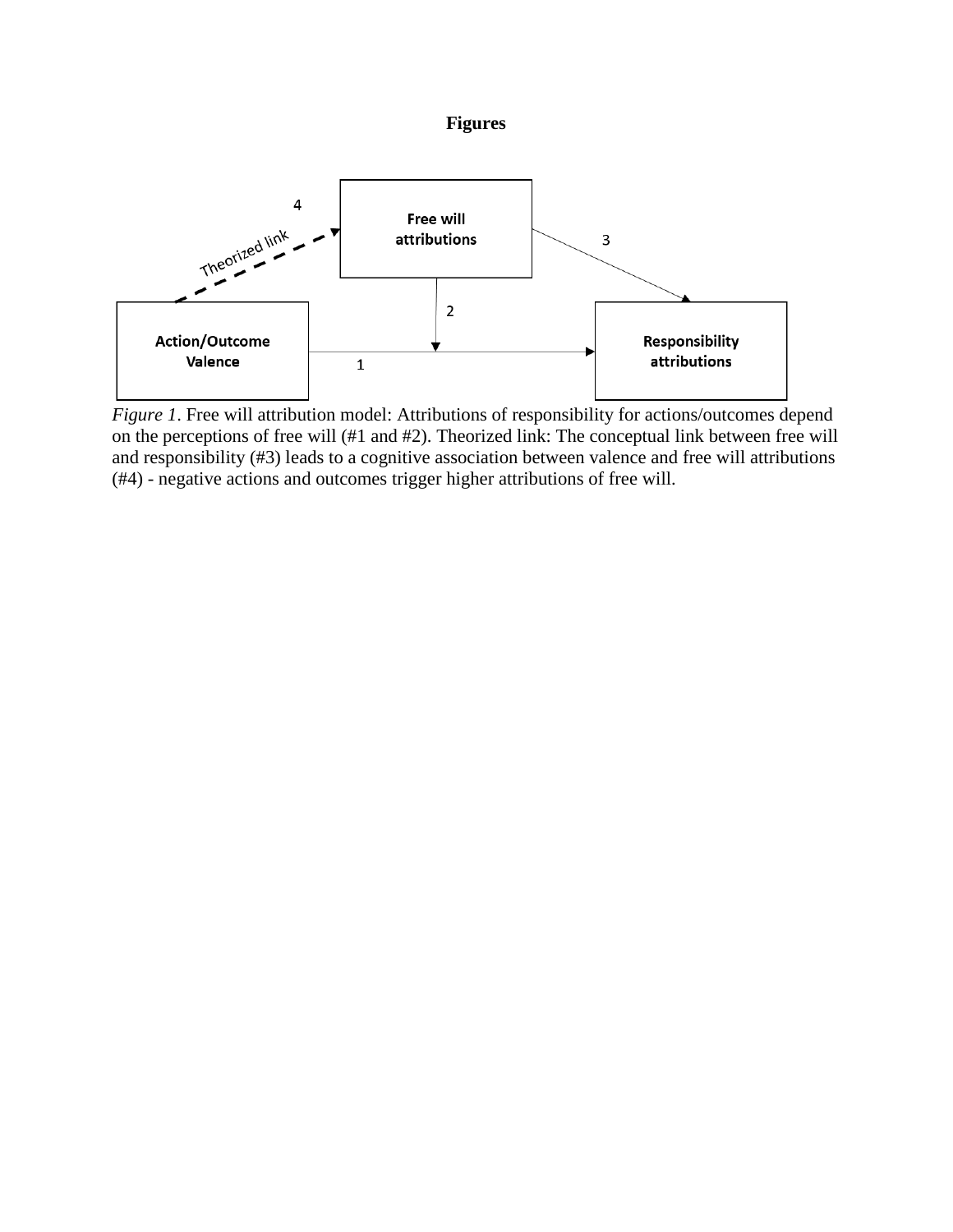<span id="page-48-1"></span>

<span id="page-48-0"></span>*Figure 2*. Experiment 1 - attributions plot. Error bar indicates standard error. \*\*\* *p* < .001, ns *p* > .05. The top comparison is for the main effect contrasting positive and negative for self–other combined. The bottom comparison is between the self–other conditions within the positive and negative conditions.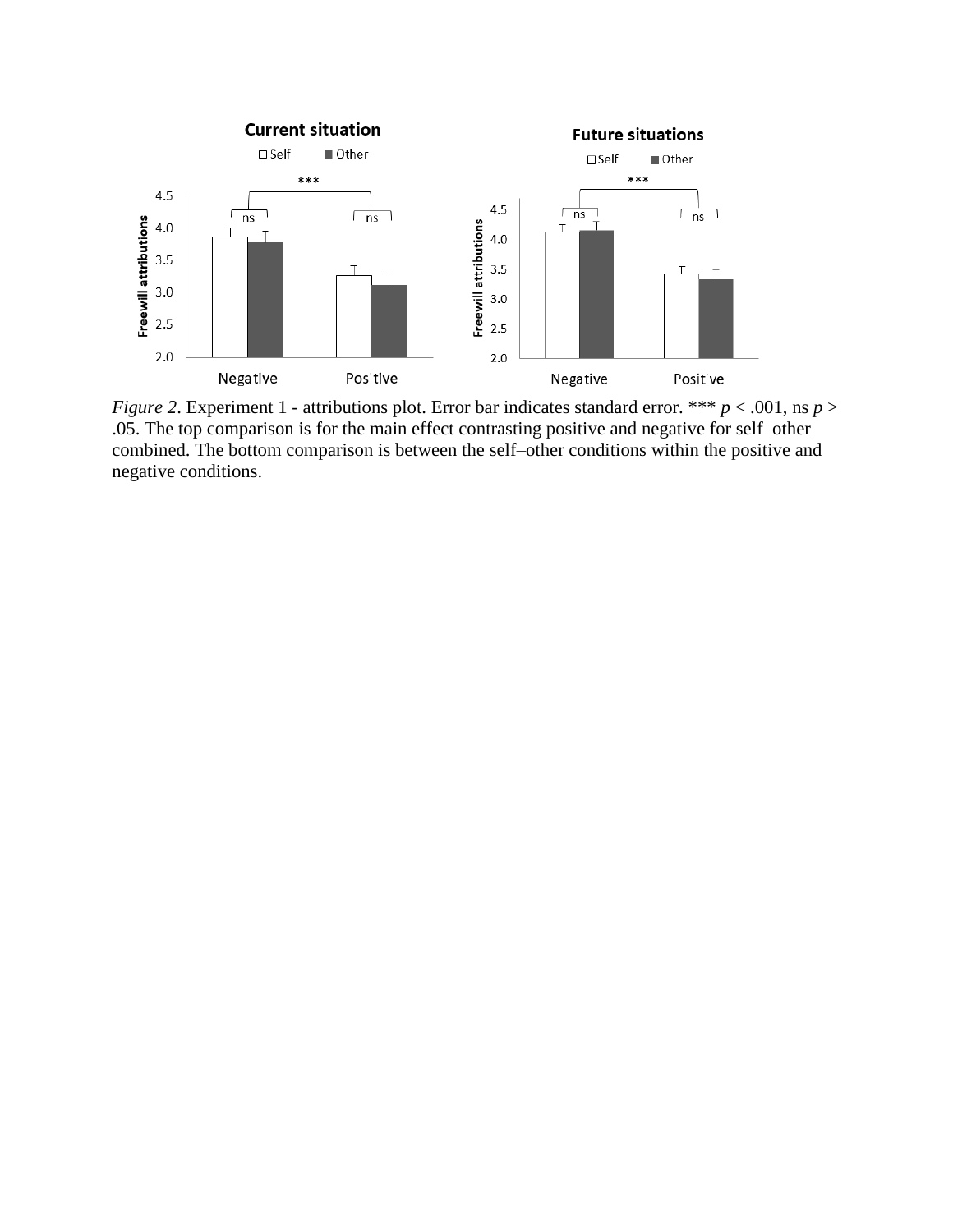<span id="page-49-1"></span>

<span id="page-49-0"></span>*Figure 3.* Experiment 2 attributions plot. Error bar indicates standard error. \*\*\* *p* < .001, ns *p* > .05. The top comparison is for the main effect contrasting positive and negative for self–other combined. The bottom comparison is between the self–other conditions within the positive and negative conditions.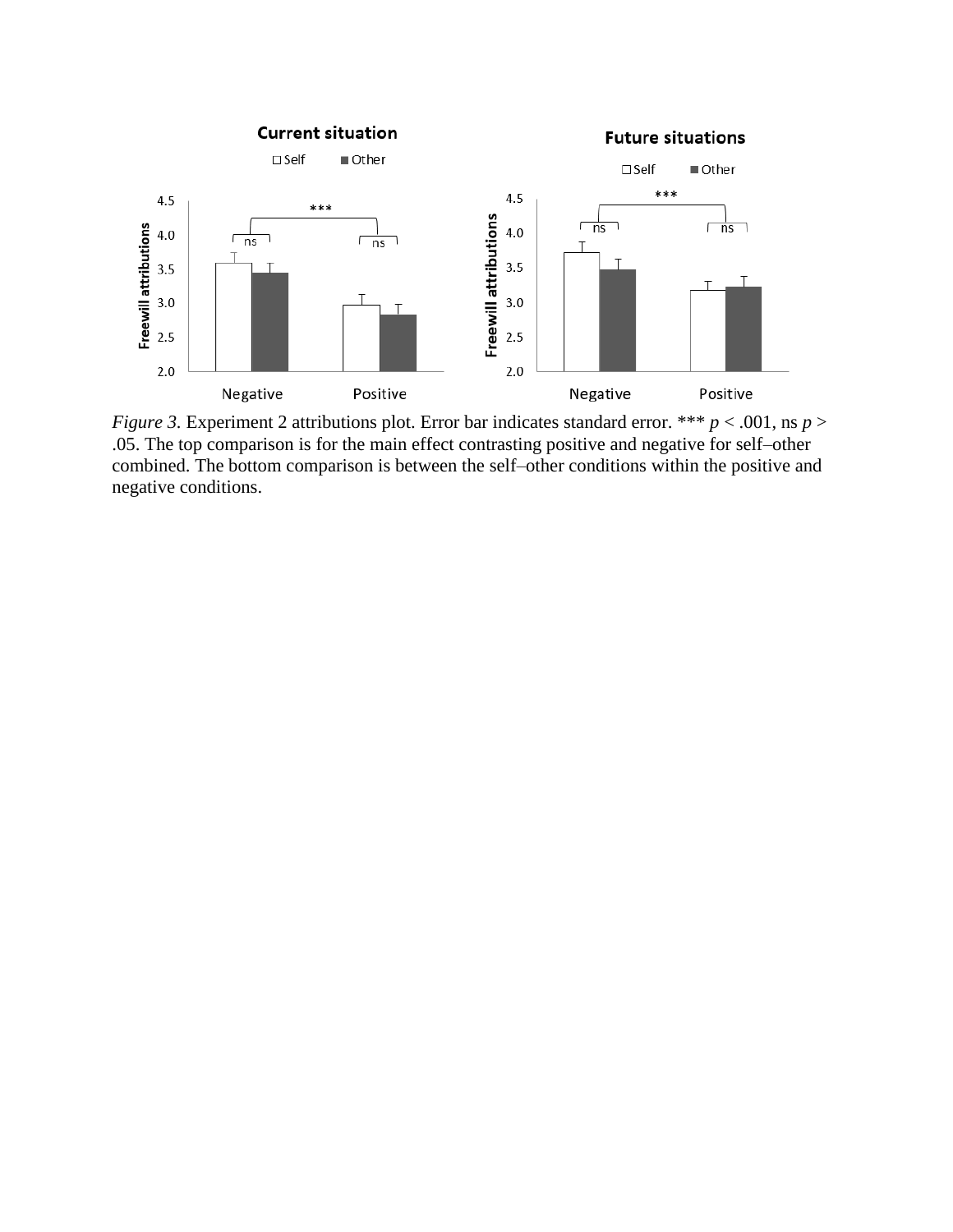

<span id="page-50-1"></span><span id="page-50-0"></span>*Figure 4*. Experiment 3 - attributions plot. Error bar indicates standard error. \*\*\* *p* < .001, \*\* *p* < .01,  $* p < .05$ , ns  $p > .05$ . The top comparison is for the main effect contrasting positive and negative for self–other combined. The bottom comparison is between the self–other conditions within the positive and negative conditions.